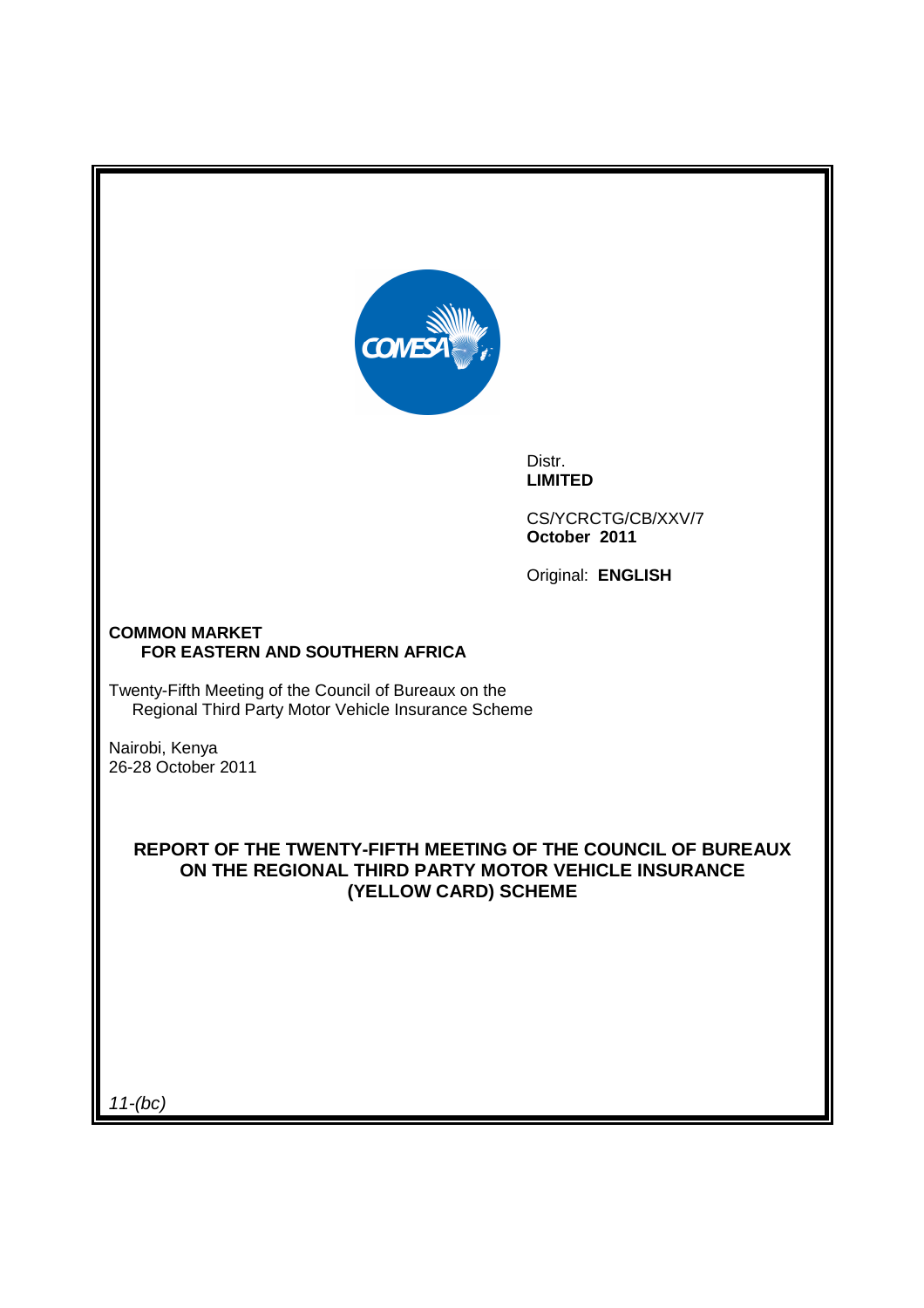# **I. INTRODUCTION**

1. The Twenty-Fifth Meeting of the Council of Bureaux of the Regional Third Party Motor Vehicle Insurance (Yellow Card) Scheme was held from 26<sup>th</sup> to 28<sup>th</sup> October 2011, in Nairobi, Kenya, at the SAROVA Stanley Hotel.

# **II. ATTENDANCE, OPENING OF THE MEETING, ADOPTION OF THE AGENDA AND ORGANISATION OF WORK**

## **Attendance**

2. The meeting was attended by delegates from the National Bureaux of Burundi, Djibouti, DR Congo, Eritrea, Ethiopia, Kenya, Malawi, Rwanda, Tanzania, Uganda, Zambia and Zimbabwe. Also in attendance were representatives from East Africa Community (EAC), Northern Corridor Transit Transport Coordinating Authority (NC-TTCA), ZEP-RE (PTA Reinsurance Company), Insurance Supervisory Authorities from Uganda and Kenya, Motor Vehicle Accident (MVA) Funds of Botswana, Namibia and South Africa, the Road Transport and Safety Agency (RTSA) of Zambia, Insurance Association of Uganda and other participants from the Insurance industries of Kenya and Zambia. The list of participants is attached as Annex I to this report.

## **Opening of the Meeting (Agenda item 1)**

3. The meeting was officially opened by Honorable, Simon Ongare, the Assistant Minister of Transport of the Government of the Republic of Kenya. In his opening remarks, he welcomed all delegates to Kenya and wished them a pleasant stay. The Assistant Minister reaffirmed the commitment of the Government of Kenya to regional cooperation and integration and underscored that regional integration was not an option but a necessary ingredient of any national development strategy as developing economies can no longer individually effectively face the challenges posed by the fast changing and complex global market.

4. Regarding the Yellow Card, he acknowledged the importance of the scheme as a transport facilitation instrument that had stood the test of time and popular with motorists travelling across borders. He gave credit to the National Bureau of Kenya and the insurance industry at large in the successful management of the operations of the scheme in the country.

5. With respect to the Regional Customs Transit Guarantee Scheme, Honourable Simon Ongare welcomed the rollout of the RCTG CARNET in the Northern Corridor, which he said was a historic development which ushered in a new era in trade and transit of goods in the COMESA region from which traders can benefit from through the reduction of transit costs and called upon other corridors to expedite the rollout.

6. Mr Dev Haman, Director of Budget and Finance Division, made a statement on behalf of Mr Sindiso Ngwenya, Secretary General of COMESA. The Director welcomed the delegates to the Council of Bureaux meeting. He pointed to the growing volumes of trade amongst COMESA Member States under the COMESA Free Trade Area. He informed the meeting that these successes needed to be built upon and consolidated by moving towards the COMESA Customs Union, which, at the COMESA Summit in Swaziland, had decided that should be effected in three years period.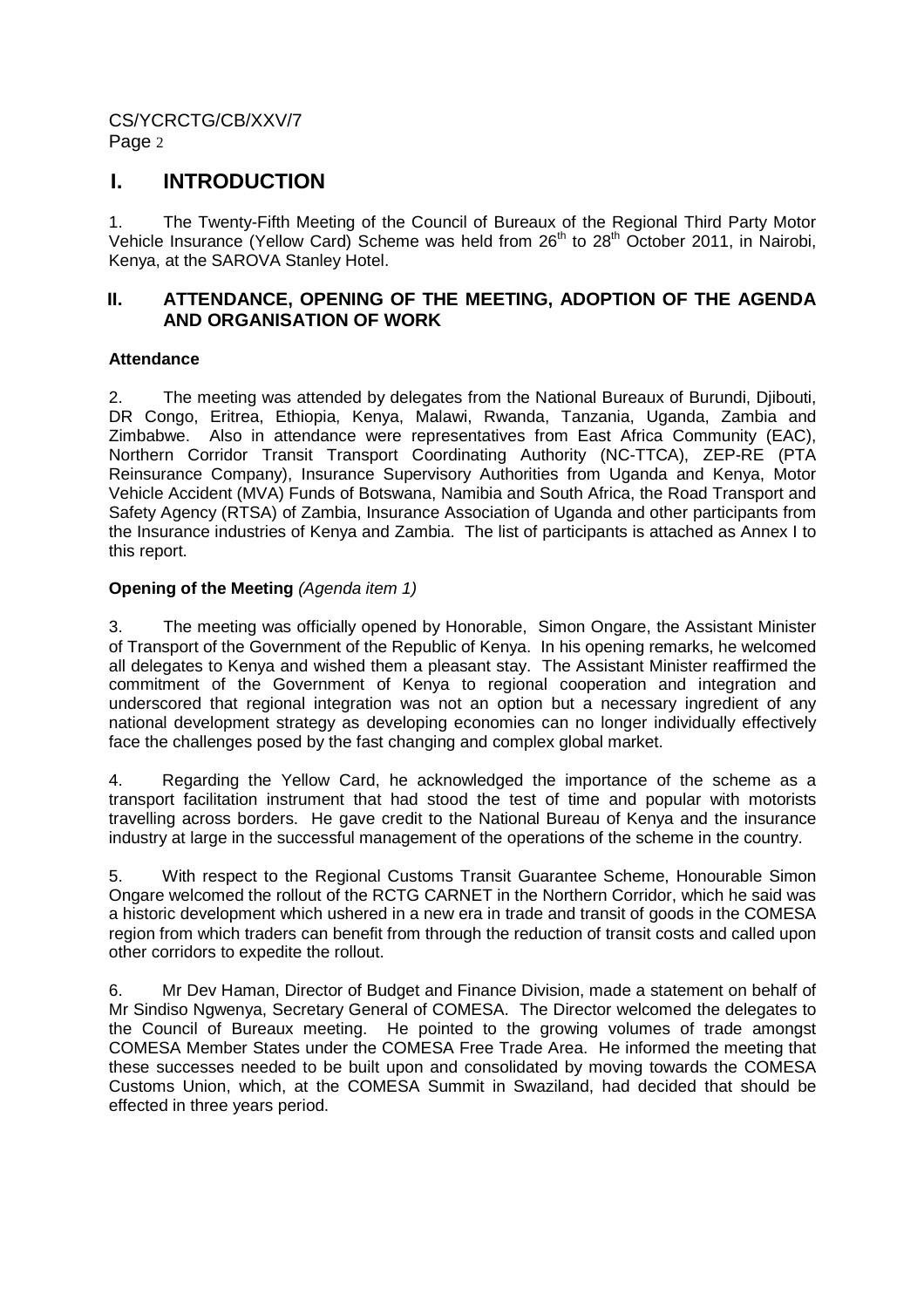7. The Director underscored that conducting insurance business in a large market offers such advantages as improved regional diversification of insured risks, realization of economies of scale and larger choice amongst insurance companies and products and called upon the insurance industry in the COMESA to liberalize the insurance market in the region.

8. Mr Dev Haman, pointed out the achievements made by some National Bureaux in issuing high numbers of Yellow Cards and called upon others to emulate the achievements made. He further pointed out that through the Yellow Card, COMESA had contributed to increased competitiveness by reducing cross-border transport and transaction costs and that this benefit was passed on to the consumers and producers in the region.

9. Earlier, Mrs Dorothy Chapeyama, Managing Director of Reunion Insurance of Malawi and outgoing Vice Chairperson of the Council of Bureaux, welcomed all delegates to Kenya and expressed gratitude to the National Bureau and the Insurance Industry of Kenya for hosting the meeting.

10. The meeting observed a minute of silence as a tribute to the memory of Mrs. Anne Canowira, the former Coordinator of the Yellow Card Scheme of the National Bureau of Uganda and also saved as Chairperson of the Council of Bureaux who passed away in the year 2010.

## **Vote of thanks**

11. The delegate from the National Bureau of Zambia, Mrs. Phidelia S. Mwaba, Head of Strategic Business Unit of ZSIC General Insurance Limited gave a vote of thanks on behalf of the delegates. In her statement, she thanked the Guest of Honor for finding time from his busy schedule to come and open the meeting.

## **Election of the Bureau** (Agenda item 2)

12. The meeting elected the following Bureaux for a tenure of one year.

| Chairperson      | : Kenya    |
|------------------|------------|
| Vice Chairperson | : Djibouti |
| Rapporteur       | : Malawi   |

# **Adoption of the Agenda and Organisation of Work** (Agenda item 3)

- 13. The meeting adopted the following Agenda:
	- 1. Opening of the Meeting
	- 2. Election of Officers
	- 3. Adoption of the Agenda and Organisation of Work
	- 4. Report of the Outgoing Chairperson on the Operations of the Yellow Card Scheme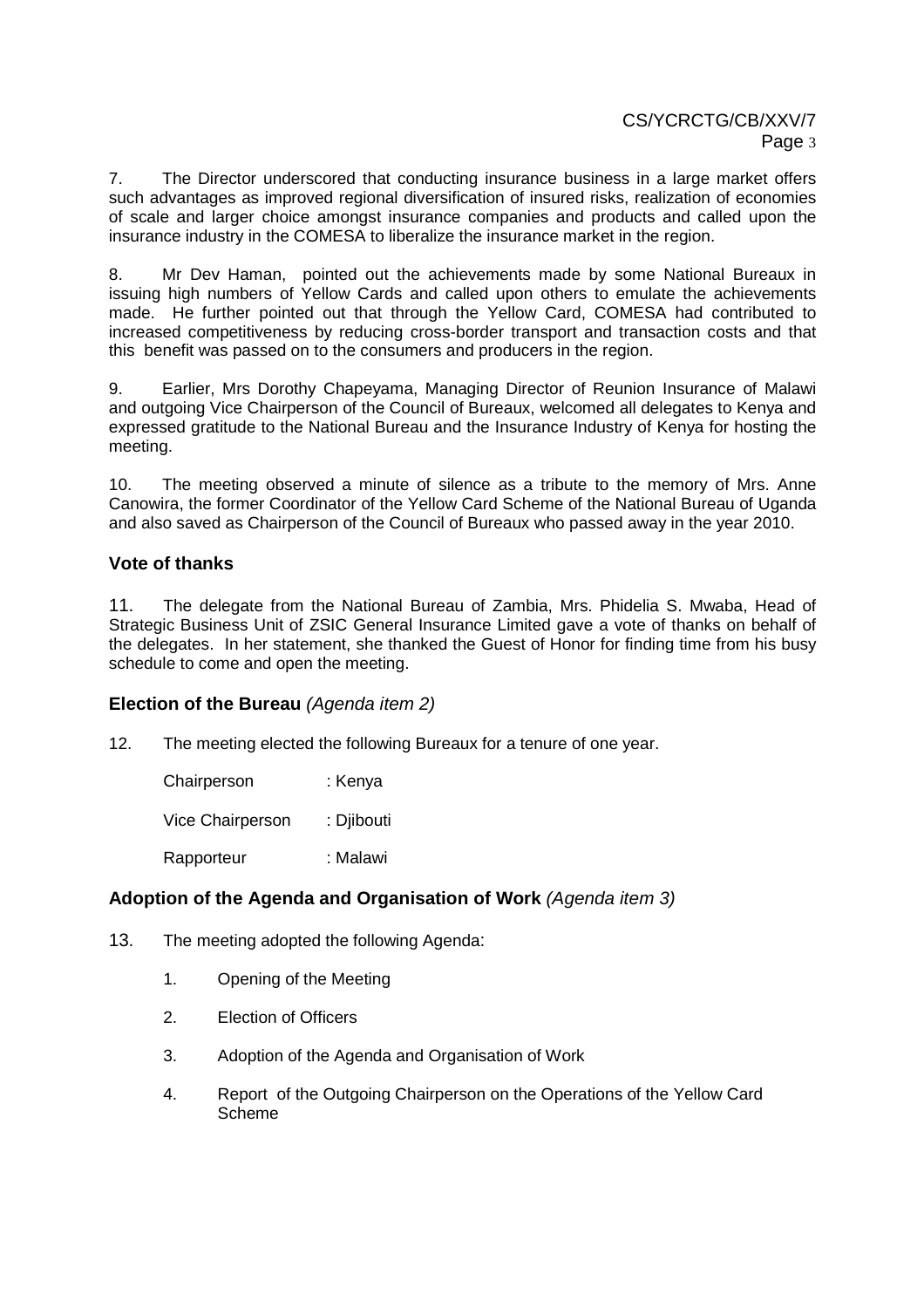## CS/YCRCTG/CB/XXV/7

Page 4

- 5. Country Report by National Bureaux on the Operations of the Yellow Card Scheme in their countries
- 6. Report of the Thirtieth Meeting of the Technical Management Committee (TMC) on the Yellow Card Reinsurance Pool
- 7. Report of the Thirty First Meeting of the Technical Management Committee (TMC) on the Yellow Card Reinsurance Pool
- 8. Annual Report and Accounts of the Yellow Card Reinsurance Pool for the year ended 31<sup>st</sup> December, 2010
- 9. Report on Matter Arising from the 31<sup>st</sup> Meeting of the Technical Management Committee (TMC) of the Yellow Card Reinsurance Pool
- 10. Reinsurance Pool Financial Highlights as at  $30<sup>th</sup>$  September 2011
- 11. Progress Report on the Implementation of the Yellow Card Management Information System (YC-MIS)
- 12. Report of the 5<sup>th</sup> Meeting of the Council of Surety of the RCTG on the Regional Customs Transit Guarantee (RCTG-CARNET) Scheme
- 13. Presentation on Trade in Insurance Services
- 14. Election of New members of the Technical Management Committee (TMC) of the Yellow Card Reinsurance Pool
- 15. Presentation by the Printers on the printing of Yellow Card Books and promotional materials
- 16. Proposed Budget for the Year 2011/12
- 17. Date and Venue of Next Meeting
- 18. Any Other Business
- 19. Adoption of the Report and Closure of the meeting
- 14. The meeting agreed on the following working hours:

**Wednesday, 26th October, 2011**  09.00 hours - 13.00 hours - Morning 14.30 hours – 17.00 hours - Afternoon

**Thursday, 27th October 2011**  08.30 hours - 14.00 hours - Morning 14.00 hours – Free afternoon for delegates

**Friday, 28th October, 2011**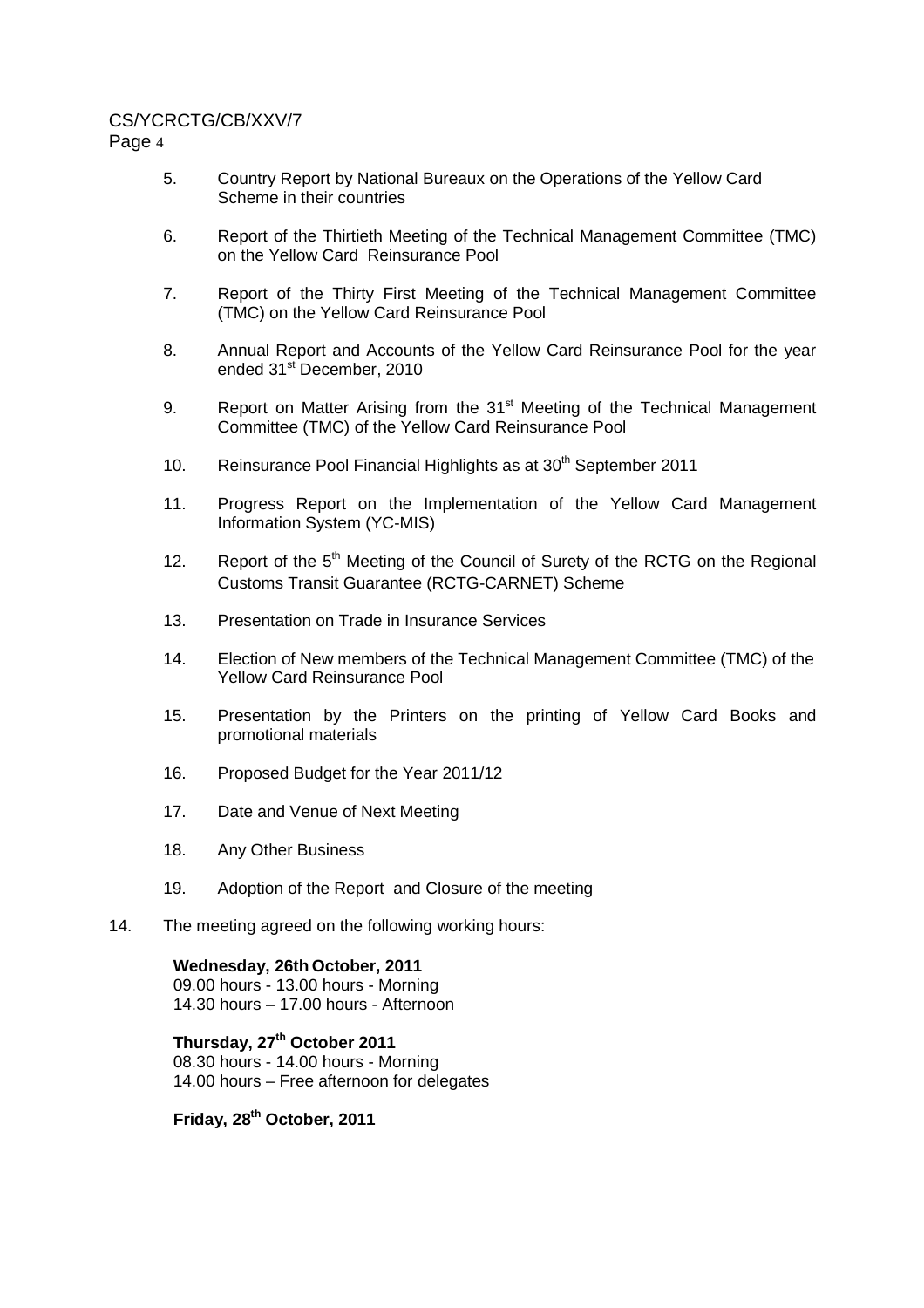Free morning for delegates

17.00 – 1800 hours – Adoption of the Report and Closure of the Meeting

## **III. ACCOUNT OF PROCEEDINGS**

## **Report of the Outgoing Chairperson on the Operations of the Yellow Card Scheme** (Agenda item 4)

15. The Outgoing Chairperson of the Council of Bureaux, Mr. David Boucher, Commercial Director of GX Assurance Company of Djibouti and the Yellow Card Co-ordinator of the National Bureau of Djibouti, presented document No. CS/YCRCTG/CB/XXV/2, Report of the Outgoing Chairperson on the Operations of the Yellow Card Scheme for the period 1<sup>st</sup> July 2010 to 30<sup>th</sup> June 2011. In his presentation, he provided the meeting with an overview of the activities carried out during the period stated and developments on the operations of the Yellow Card Scheme for the year. He informed the meeting that while his report was a summary of activities carried out, detailed reports were going to be presented by individual National Bureaux on the operations of the Scheme in their respective countries. The highlights of the presentation were as follows:

## **Status of the Yellow Card Production**

16. The meeting was informed that about 99,439 Yellow Cards were issued and a Gross Premium Income of US\$5,191,685 was recorded during the period under review; compared to 91,574 Yellow Cards issued and an annual premium of US\$5.2 million registered in the preceding period. The meeting was further informed that the figure would have been higher, considering that some National Bureaux had not submitted complete reports. Annex I of this report provides a summary of the Cards issued and the premium realized.

17. Regarding the submission of Yellow Card summaries to both the Pool Managers and the Yellow Card Secretariat, the meeting was informed that the late submission of reports by some National Bureaux was affecting the quality of the reports presented to the meeting. On the submission of Yellow Card summaries to both the Pool Managers and the Yellow Card Secretariat, all National Bureaux were urged to submit their reports and returns in good time.

#### **Status of Yellow Card Claims Activities**

18. On Yellow Card claims activities, the meeting was informed that 367 claims were reported, 80 paid and 636 were reported as outstanding. The meeting was further informed that some National Bureaux had not submitted their claims statistics. A summary of the claims for the period under review is shown in Annex II to this report.

# **PROGRESS ON IMPLEMENTATION OF ACTIVITIES**

19. The Council of Bureaux was informed that progress had been made since the last Council of Bureaux Meeting held in Djibouti and separate reports were presented on the implementation of various activities carried out by both the Secretariat and the Pool Managers. **COMESA/MVA Co-operation on the Motor Vehicle Third Party Insurance System**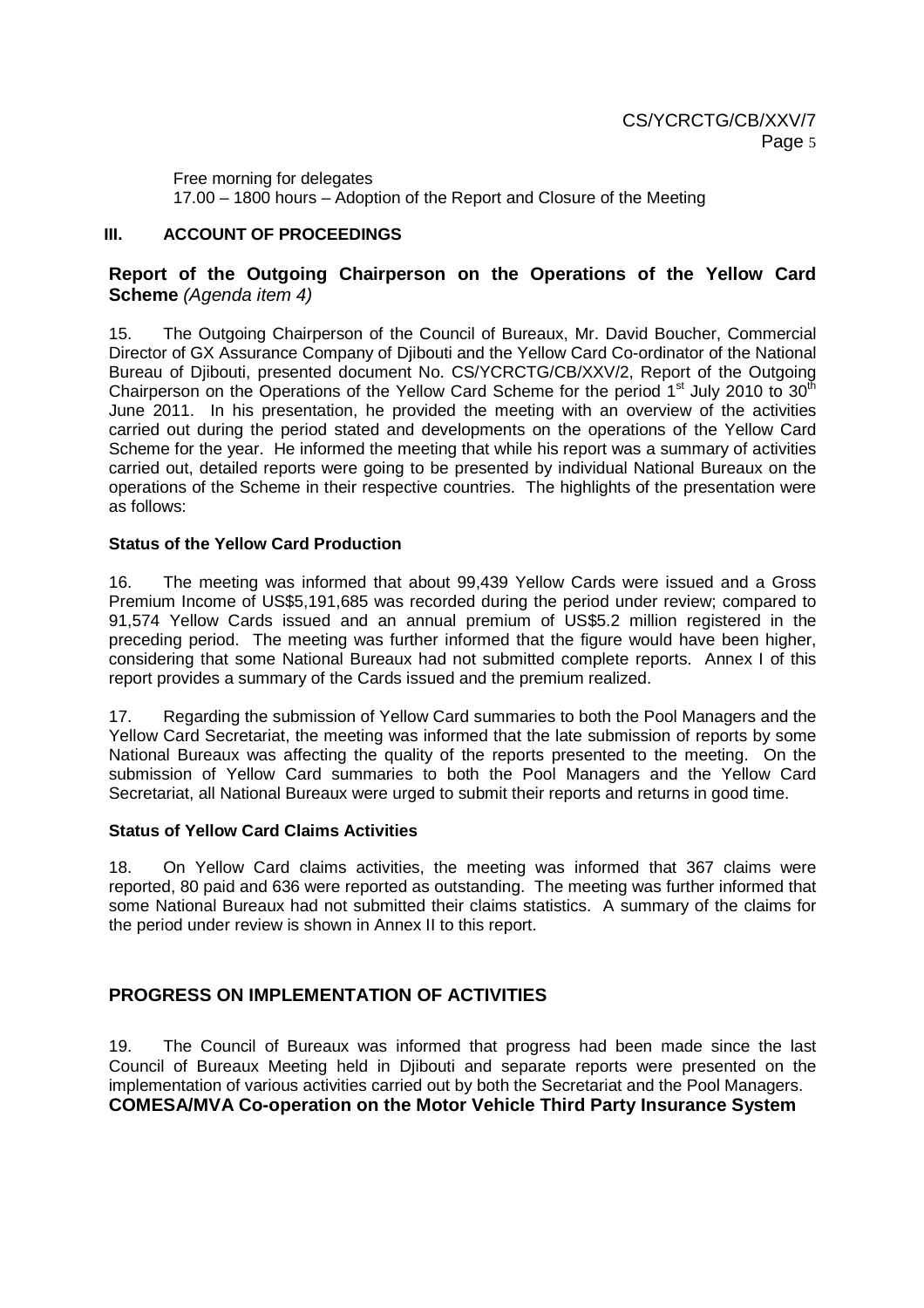20. The Council of Bureaux was informed that a follow up consultative workshop to the meeting held by the COMESA / SADC Task team in Gaborone, Botswana in early 2010, on the harmonization of the third party motor vehicle insurance schemes was held in August 2011 in Lusaka, Zambia. The Council of Bureaux was further informed that the meeting agreed to conduct National stakeholders' workshops in Botswana, Lesotho, Swaziland, South Africa, Namibia, Mozambique, Angola and DR Congo during the period from 13 October to 26 November 2011. The main objective of the National workshops was to build consensus on the framework on harmonization of the different approaches to third party motor vehicle insurance and submit a report to COMESA, SADC and EAC on the recommendations regarding the way forward.

21. The meeting was further informed that the National Bureaux of Zimbabwe and Malawi, considered as front line states and which had been involved in the COMESA-SADC harmonization Task Team since inception in 2002, had continued their participation in the Task Team activities and would attend the above mentioned workshops.

# **Review of Draft Model Legislation on the Third Party Motor Vehicle Insurance**

22. The meeting was informed that no progress had been made with regard to convening a stakeholders' workshop to review the draft Model of Legislation on the Third Party Motor Vehicle Insurance due to resource limitations. The Secretariat would continue to look for resources to finalize the review and convene validation stakeholders' workshop.

23. The meeting was further informed that concerns had been expressed by some National Bureaux with regard to the low limit of liability for third party bodily injury under the compulsory motor vehicle insurance laws of some member countries including Ethiopia, Malawi and Uganda.

24. In concluding his remarks, the outgoing chairperson underscored that despite the success achieved, there were several challenges and given the proven commitment of the Council of Bureaux he was hopeful that the challenges would be addressed.

25. During the discussion on the report of the Outgoing Chairperson, the National Bureaux of Ethiopia and Djibouti underscored the importance of reviewing the low limits of liability and urged the Secretariat to consider the various proposals made and to urgently come up with solutions to address the issues.

## **Decision**

26. The meeting decided that the above mentioned National Bureaux should engage the Insurance Regulatory Authorities and other concerned government authorities with a view to encourages them to review the limits.

## **Country Report by National Bureaux** (Agenda item 5)

27. Pursuant to the decision of the  $19<sup>th</sup>$  Meeting of the Council of Bureaux, held from 29-30 August, 2005, in Harare, Zimbabwe, the Coordinators of the National Bureaux presented their reports on the operations of the Yellow Card Scheme in their respective countries for the period July 2010 to June 2011. The reports of National Bureaux on the status of the Yellow Card production and claims activities are shown in the summaries attached as Annex I and II. The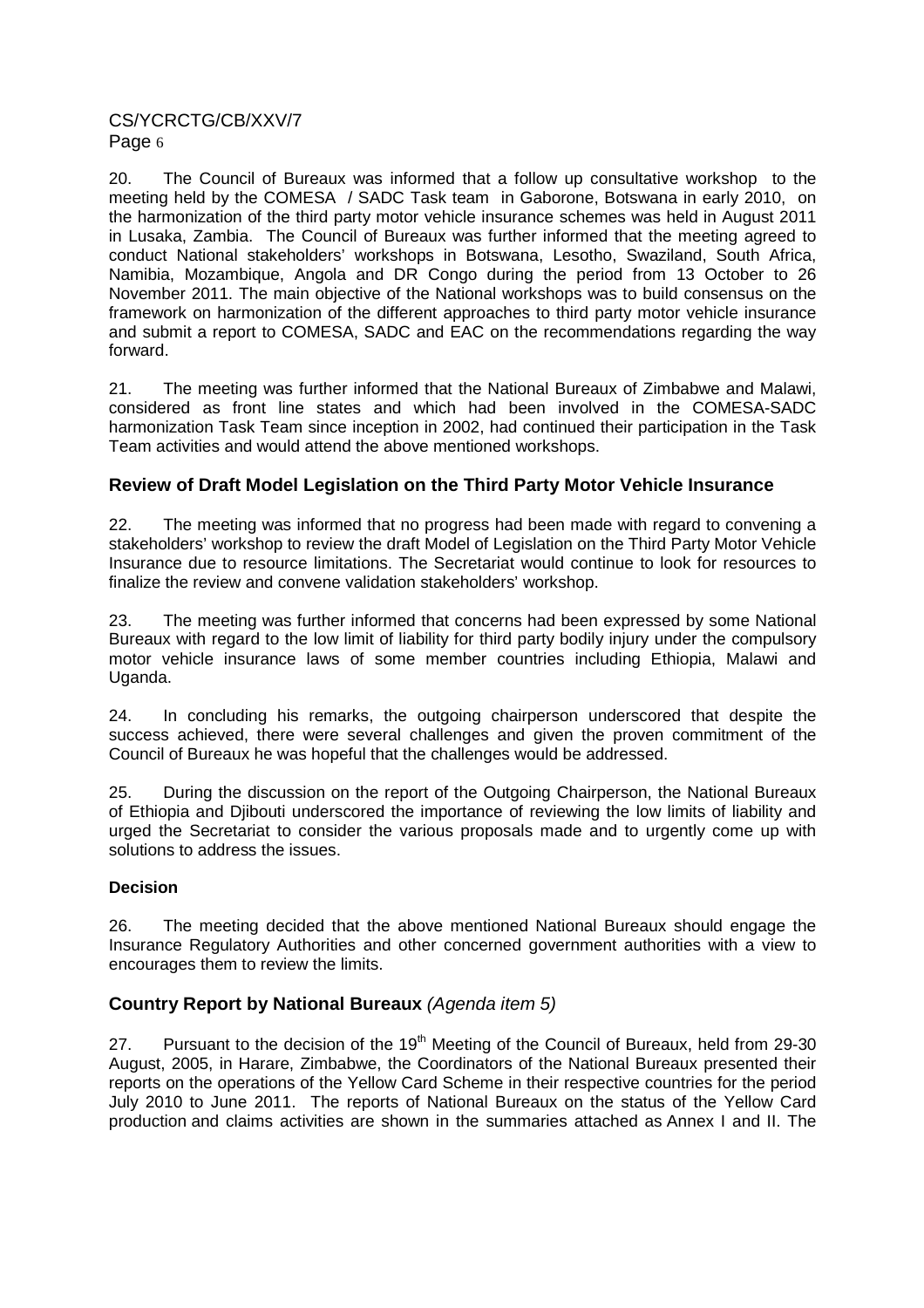highlights of activities carried out during the period under review and issues raised, proposals and recommendations made by the National Bureaux were as follows.

### **The National Bureau of Burundi**

- 28. The National Bureau reported as follows:
	- a) Issued 7,683 cards and collected US\$118,632 premium income;
	- b) Had 55 claims reported with a claim quantum of US\$125,000;
	- c) 13 Claims were outstanding amounting to US\$26,838;
	- d) Paid their capacity subscription to the Pool in full;
	- e) Paid their budget contribution to the Yellow card Secretariat in full;
	- f) Pointed out the challenges:
		- i) Lack of communication with the National Bureaux of Tanzania and DR Congo over the confirmation of validity of Yellow Cards
		- ii) Late reimbursement by the Pool Managers on claims settled by the National Bureau of behalf of other Bureaux

#### **The National Bureau of Djibouti**

- 29. The National Bureau reported as follows:
	- a) Issued 603 Yellow cards and collected UD\$164,620 premium;
	- b) 101 claims were reported; Claims amounting to 81,049,404 DFR (455,433 USD) were paid during the period under review;
	- c) Reported that collaborations with the National Bureau of Ethiopia has continued and the National Bureau of Djibouti traveled in July 2010;
	- d) Traveled to the Pool Managers for the claims reimbursements; and
	- e) Reported the challenge of the new implemented VIATPR proclamation on third party limits of liability it had on Djibouti motorists visiting Ethiopia.

#### **The National Bureau of D R Congo**

- 30. The National Bureau reported as follows:
	- a) issued Yellow 5,481 Cards and collected a total premium income of USD310,421.79
	- b) 23 claims were reported and 21 paid
	- c) Opened Agents offices in Mahagi and Bunia
	- d) The Uvira tragedy accident was still outstanding
	- e) Reported the challenge of late claims reimbursement from National Bureaux on claims settled on their behalf despite several reminders.
- 31. The National Bureau recommended as follows:
	- a) The Secretariat should supply promotional materials to the National Bureau of DR Congo:
	- b) The Pool Managers should reimburse the National Bureau of DR Congo claims settled on behalf of the National Bureaux of Burundi, Kenya and Rwanda; and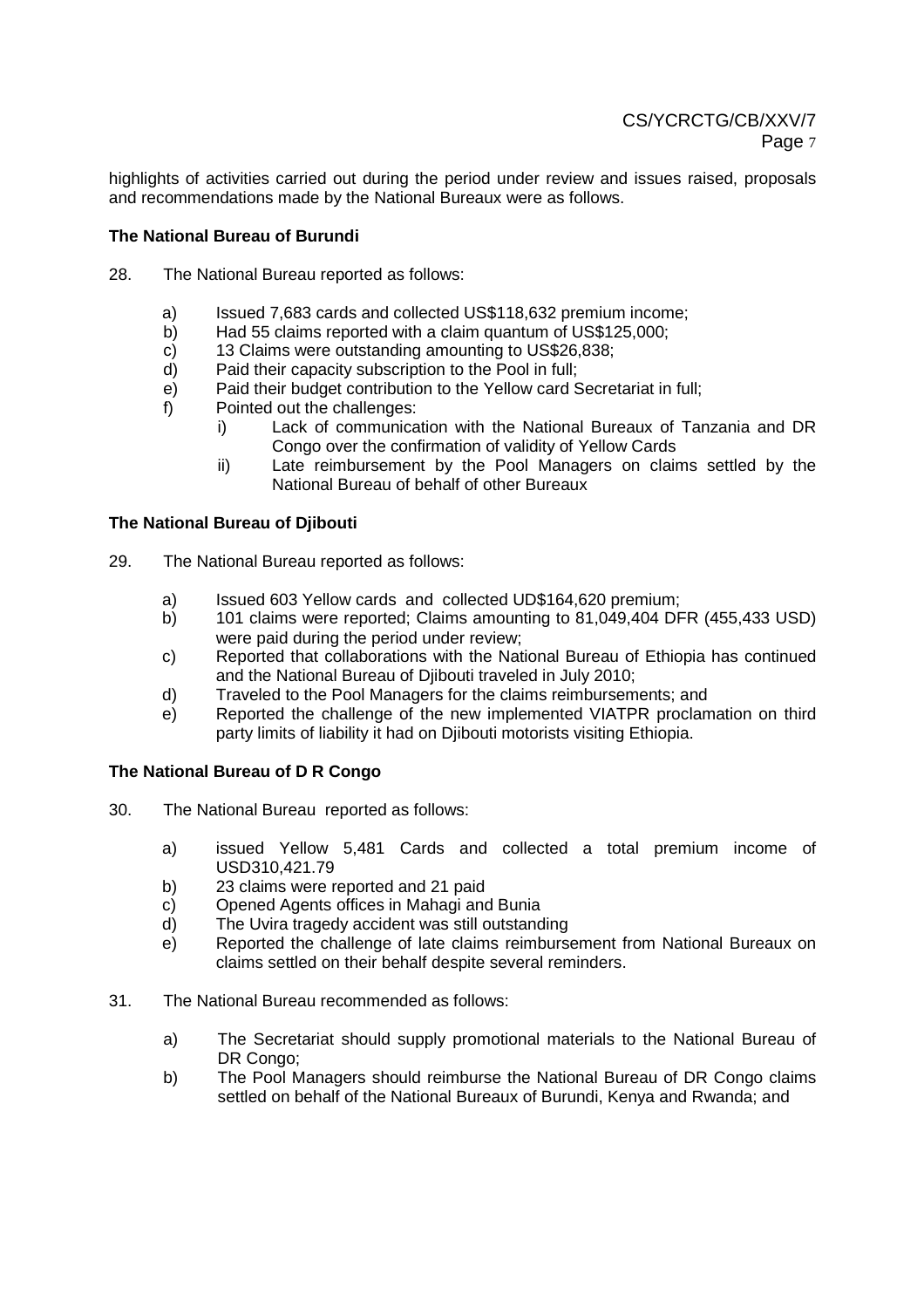# CS/YCRCTG/CB/XXV/7

Page 8

c) National Bureaux should promptly give Yellow Card validity confirmation and settlement authorization once requested to do so.

### **The National Bureau of Ethiopia**

- 32. The National Bureau reported as follows:
	- a) Has a membership of thirteen (13) insurance companies;
	- b) Issued 24,283 cards (2.5% higher than previous year's sales) and recorded a premium of US\$1,061,378.89 (representing a 5% decrease from the US\$ premium recorded in the previous year due to the Birr's currency devaluation against the US Dollar);
	- c) 7 claims were reported, 5 were paid and 20 are outstanding.
- 33. The National Bureau raised the following issues:
	- a) Implementation of VIATPR Proclamation: Vehicle Insurance against Third Party Risks Proclamation no. 559/2008 is the compulsory motor third party insurance law applicable in Ethiopia. The law, with the intent to keep the local compulsory third party insurance premium on the low side, has set the liability limits as below:
		- i) Death per person up to Eth. Birr 40,000 (US\$ 2,292)
		- ii) Bodily Injury up to Eth. Birr 15,000 ( US\$ 859.60)
		- iii) Emergency Medical Treatment Eth. Birr 1,000 (US\$ 57.30)
		- iv) Property damage Eth. Birr 100,000 (US\$ 5,730.56)
	- b) Lack of awareness on the operation of the Yellow Card Scheme in remote areas of Ethiopia; and
	- c) Non release of an Ethiopian vehicle detained by Djibouti Police Authorities since February 02, 2010 despite numerous communication on the validity of the Yellow Card and authorization to the handling Bureau to settle the claim.

## **The National Bureau of Eritrea**

34. The National Bureau of Eritrea reported that it had issued two (2) cards, had no claims reported and that they had not carried out any promotional activities for the Yellow Card scheme.

## **The National Bureau of Kenya**

- 35. The National Bureau reported as follows:
	- a) Has a membership of 35 insurance companies, issued 10,252 Yellow Cards and collected a total premium income of US\$941,264.40;
	- b) 18 claims (with an estimated quantum of US\$55,306.12) reported, three (amounting to US\$16,934.35) paid and twenty six (with a total estimated amount of US\$65,510.20) were outstanding as at 30 June 2011;
	- c) Organized and conducted stakeholders' sensitization workshops in Nairobi, and Mombasa and a training of Insurance Officers on the operations of the YC-MIS in Eldoret; and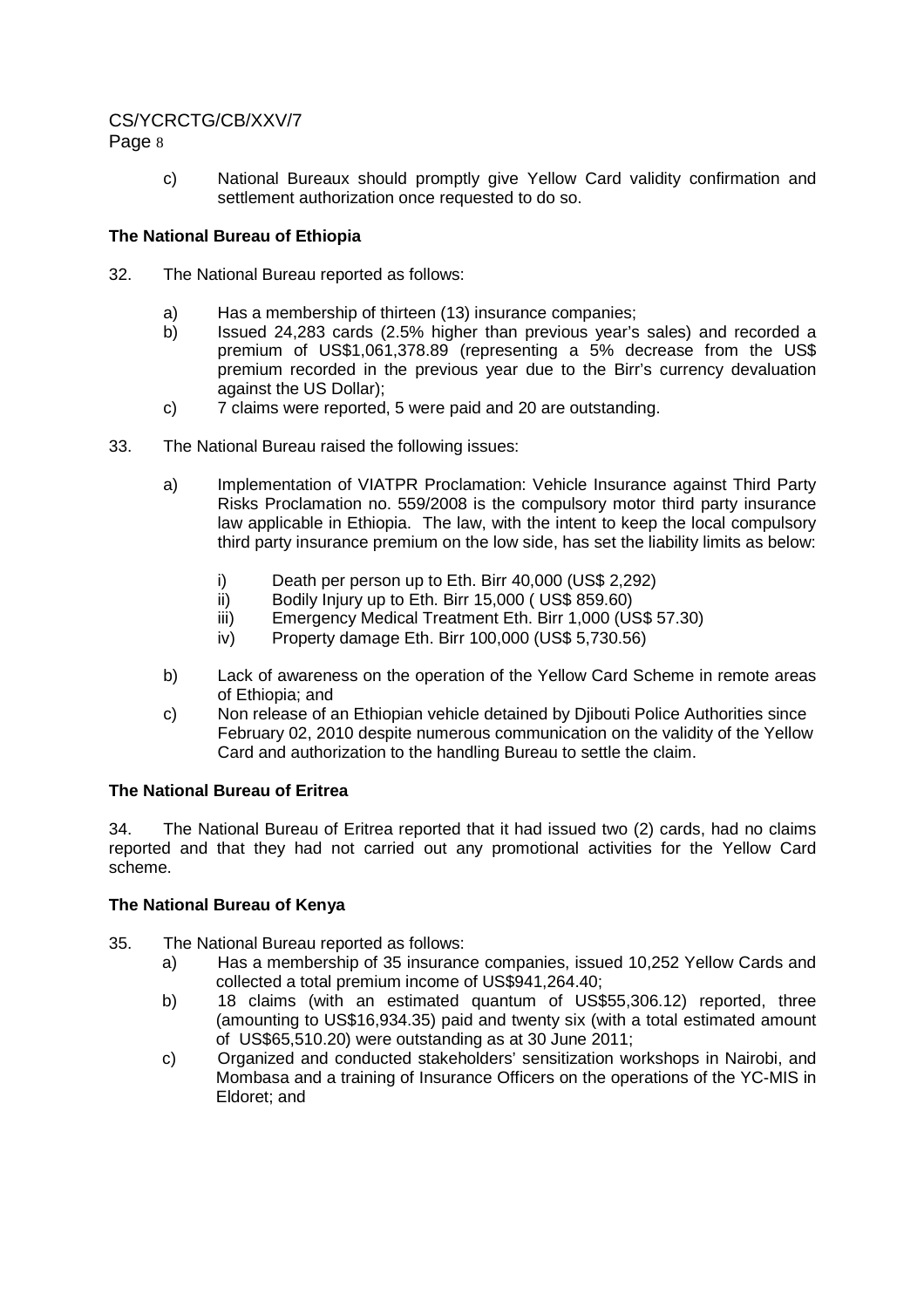- a) Conducted Market Visits to individual member insurance companies to discuss issues concerning the running of the Yellow Card Scheme through interactive market visits and meetings.
- 36. The National Bureau raised the following issues:
	- a) The non acceptance of the duly issued COMESA Yellow Cards by Southern Sudan; and
	- b) The rushing of Kenyan accident victims of Kenyan inter border transporters on Yellow card insurance covers to institute court redress in Kenyan Courts of law.
- 37. The National Bureau recommended the following:
	- i) The National Bureau of Kenya should extend its awareness and sensitization campaign to all parts of the country and also involve the media;
	- ii) The Traffic Authorities in member countries should be sensitized to treat traffic offender humanely;
	- iii) National Bureau of Kenya through the members should facilitate defenses of the claims filed in Kenya and when they are agreed upon, presents the claims to the member for settlement;
	- iv) Should the resultant claim amounts to plaintiffs both in Tanzania and those in Kenya exceed USD 10,000 provided for in the Yellow Card Operational Manual, then the National Bureau of Tanzania should on behalf of the member seek for reimbursement of the entire amounts so paid from the Reinsurance Pool; and
	- v) Should the amount of claim not exceed USD 10,000 then the member bears the full cost of the claim.

## **The National Bureau of Malawi**

- 38. The National Bureau reported as follows:
	- a) Has a membership of 8 insurance companies
	- b) Issued 676 Yellow cards and collected a premium income of US\$39,366
	- c) Had 3 claims reported; 3 paid and 8 were outstanding;
	- d) The following were the challenges faced:
		- i) Non prompt response by other National Bureaux in giving Yellow card validity confirmations;
		- ii) The issue of Mozambique not being part of the Yellow card scheme; and
		- iii) Lack of promotional materials to use in the sensitization activities.
	- e) The activities planned were as follows:
		- i) Organizing a joint stakeholders' workshop with COMESA Secretariat to be held in November 2011 and to be attended by Mozambique; and
		- ii) Carry out marketing promotional activities.

#### **The National Bureau of Rwanda**

- 39. The National Bureau reported as follows:
	- a) Had issued 6,710 Yellow cards and generated a premium income of US\$138,605.85;
	- b) Had 147 claims reported; 18 paid and 469 were outstanding as at 30 July 2011;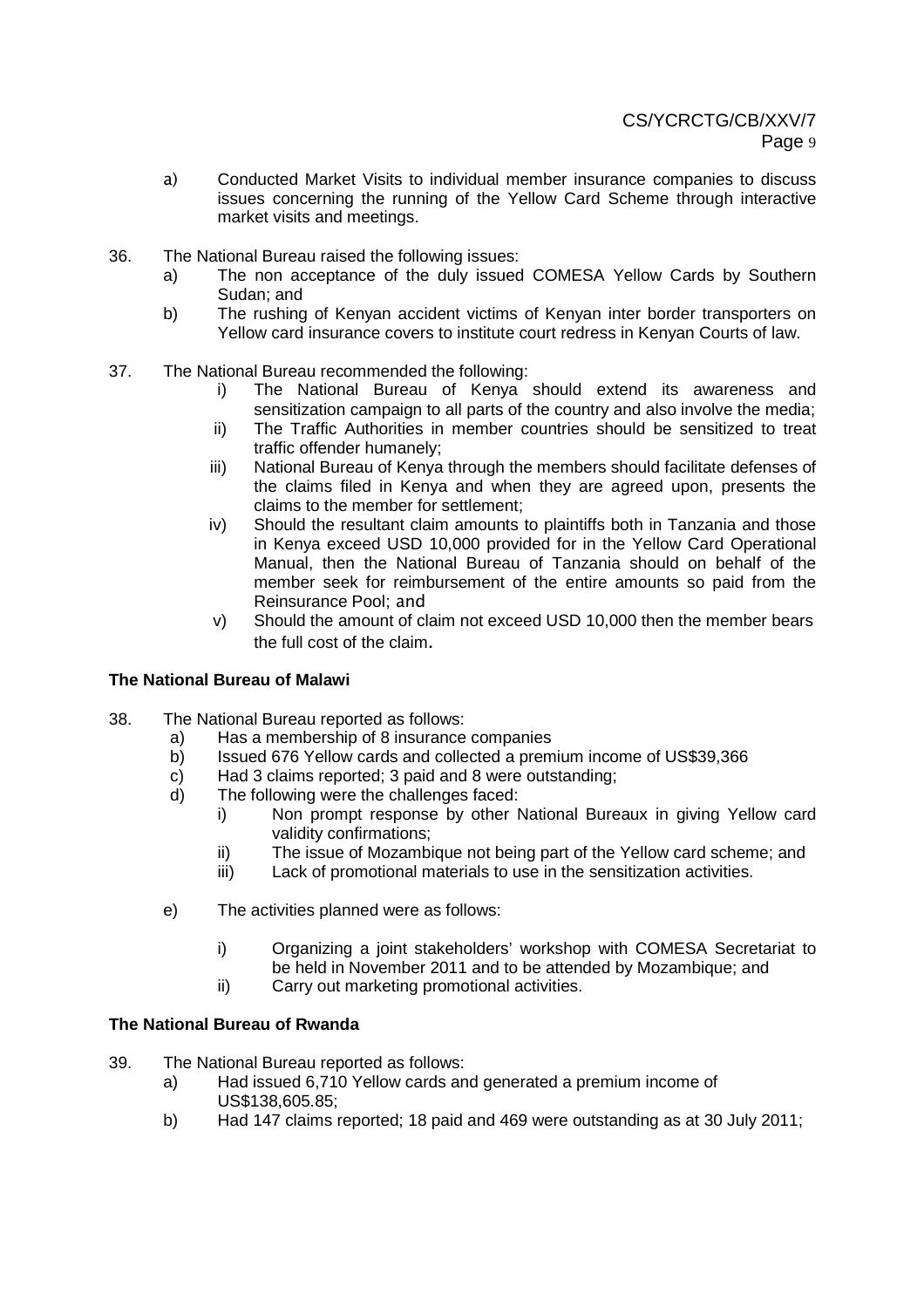## CS/YCRCTG/CB/XXV/7

Page 10

- c) No promotional activities were reported;
- d) Non reimbursement of claims settled by the Pool Managers.

## **The National Bureau of Sudan**

- 40. The National Bureau reported as follows:
	- a) had nine member companies;
	- b) Had issued 35 Yellow cards, generating a premium income of US \$ 7,941.10;and
	- c) Had 8 claims reported; paid 1 claim and 7 outstanding as at 30 July 2011.

## **The National Bureau of Tanzania**

- 41. The National Bureau reported as follows:
	- a) Has a membership of 19 insurance companies; issued 6,093 Yellow cards and collected a total premium income of US\$450,198.52;
	- b) Had 1 claim reported for the period under review;
	- c) Has settled 14 claims from 1998 to 2006 on behalf of other National Bureaux to which they had not being reimbursed;
	- d) Carried the following activities;
		- i) Conducted random crack down investigations on the people behind the issuance of fake Yellow Cards;
		- ii) wrote to the Commissioner of Insurance to request him to facilitate for a roundtable meeting with all the insurance Industry to meet and work as a team and discuss how best to tackle this problem of fake Yellow cards and other Yellow card operations related issues.
	- e) The National Bureau raised the following issues:
		- i) Had problems with late submission of monthly returns by member insurance companies; and
		- ii) The issue of forged Yellow cards posses challenges to the National Bureau
	- f) Further the National Bureau reported that it plans to carry out the following activities:
		- i) Erect Bill Boards at all cross-border points and in big towns like Dar es Salaam, Arusha and Mbeya; and
		- ii) Educate the general public on the consequences of buying fake Yellow Cards through making announcement on radio, newspapers and the electronic media.

# **The National Bureau of Uganda**

- 42. The National Bureau reported as follows:
	- a) Has a membership of 20 member insurance companies;
	- b) Issued 11,369 Yellow Cards and collected a premium income of US\$ 689, 926.73;
	- c) Had 25 claims reported and 95 claims were outstanding;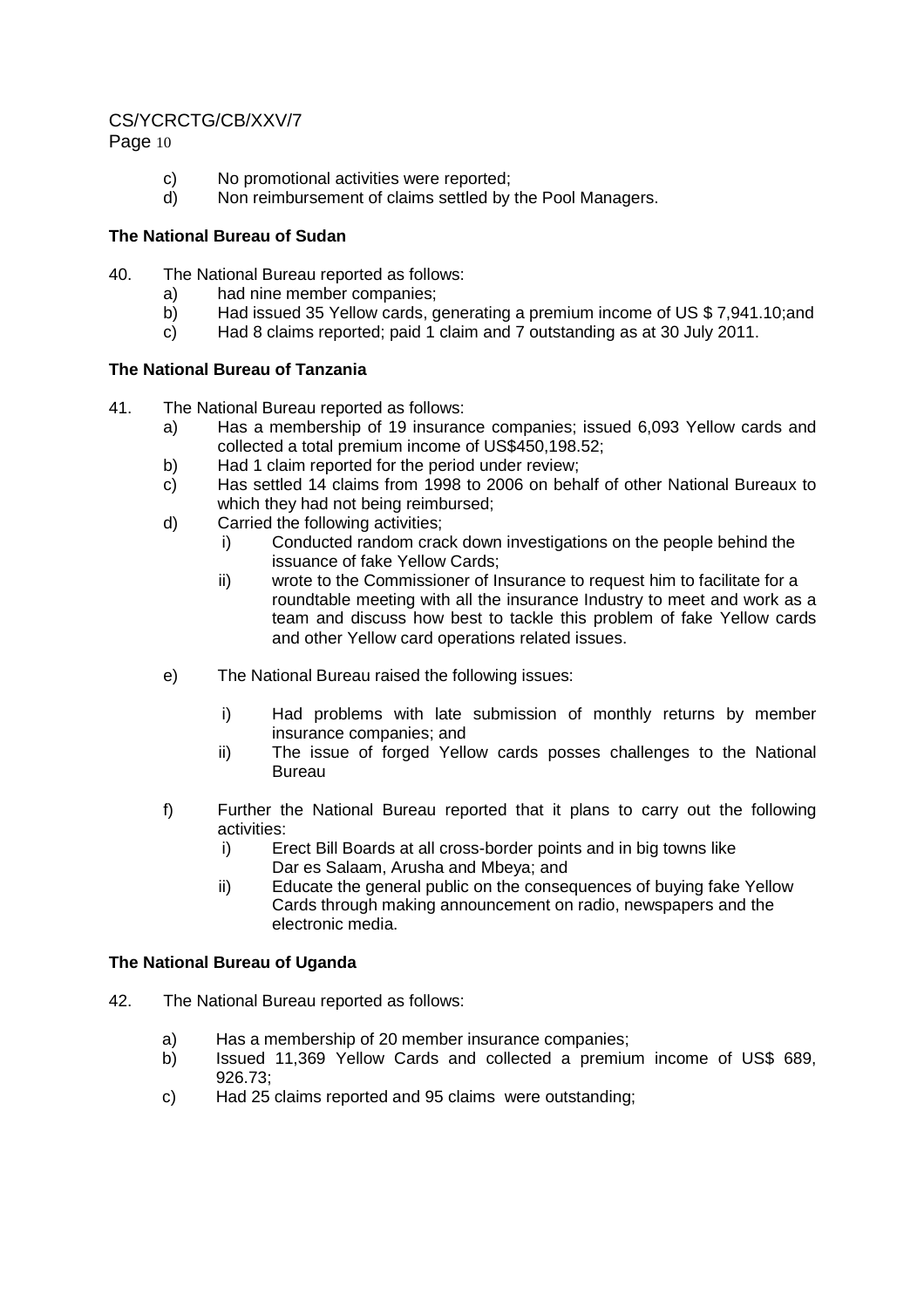- d) Organized and conducted a stakeholders' sensitization workshop at Busia border point;
- e) Reported the following challenges faced:
	- i) Stolen Yellow card books from the National Bureau;
	- ii) Poor response by some National Bureaux;
	- iii) Premium rate under cutting by member insurance companies; and
	- iv) Fake Yellow cards sold at border points.

#### **The National Bureau of Zambia**

- 43. The National Bureau reported as follows:
	- a) Issued 18,336 Yellow cards and collected a premium income of US\$509,033.36
	- b) Had 6 claims reported; 2 settled and 5 were outstanding
	- c) The following activities were carried out:
		- i) Held an inter bureaux consultative meeting at Kasumbalesa with the National Bureau of DRC;
		- ii) Travelled to Nakonde border post to facilitate release of three Tanzanian trucks impounded in 2008 following court order pending settlement of COMESA claims for deaths, injuries and property damage; and
		- iii) Held consultative meetings with other Bureau members to review the premium rates.

#### **The National Bureau of Zimbabwe**

44. The National Bureau reported as follows:

- a) had 24 member insurers who transact motor insurance business;
- b) Issued 11, 878 Yellow Cards and collected premium of USD 760,298
- c) Had 6 claims reported; reimbursed the National Bureau of Zambia on all the claims settled on its behalf;
- d) had paid premium cession to the Pool Managers;
- e) carried out the following promotional activities:
	- i) Gave out pamphlets providing information on the Scheme to member insurers for distribution to the public;
	- ii) The members have been supplied with posters for display at their premises;
	- iii) Held 3 workshops on the Administration of the Yellow card scheme and is planning a training workshop in Harare in November 2011; and
	- $iv$  Held a briefing for the CEO's of member companies on  $22^{nd}$  September 2011 to encourage sales of cards and to emphasis the importance of submitting timely returns to the Bureau.

## **Decision**

45. The meeting noted the country reports submitted by Coordinators of the National Bureaux and decided that the Secretariat should consider the issues raised and recommendations proposed and find solutions in consultation with the concerned National Bureaux.

**Reports of the Thirtieth and Thirty-First Meetings of the Technical Management Committee (TMC) on the Yellow Card Reinsurance Pool (Agenda item 6 & 7)**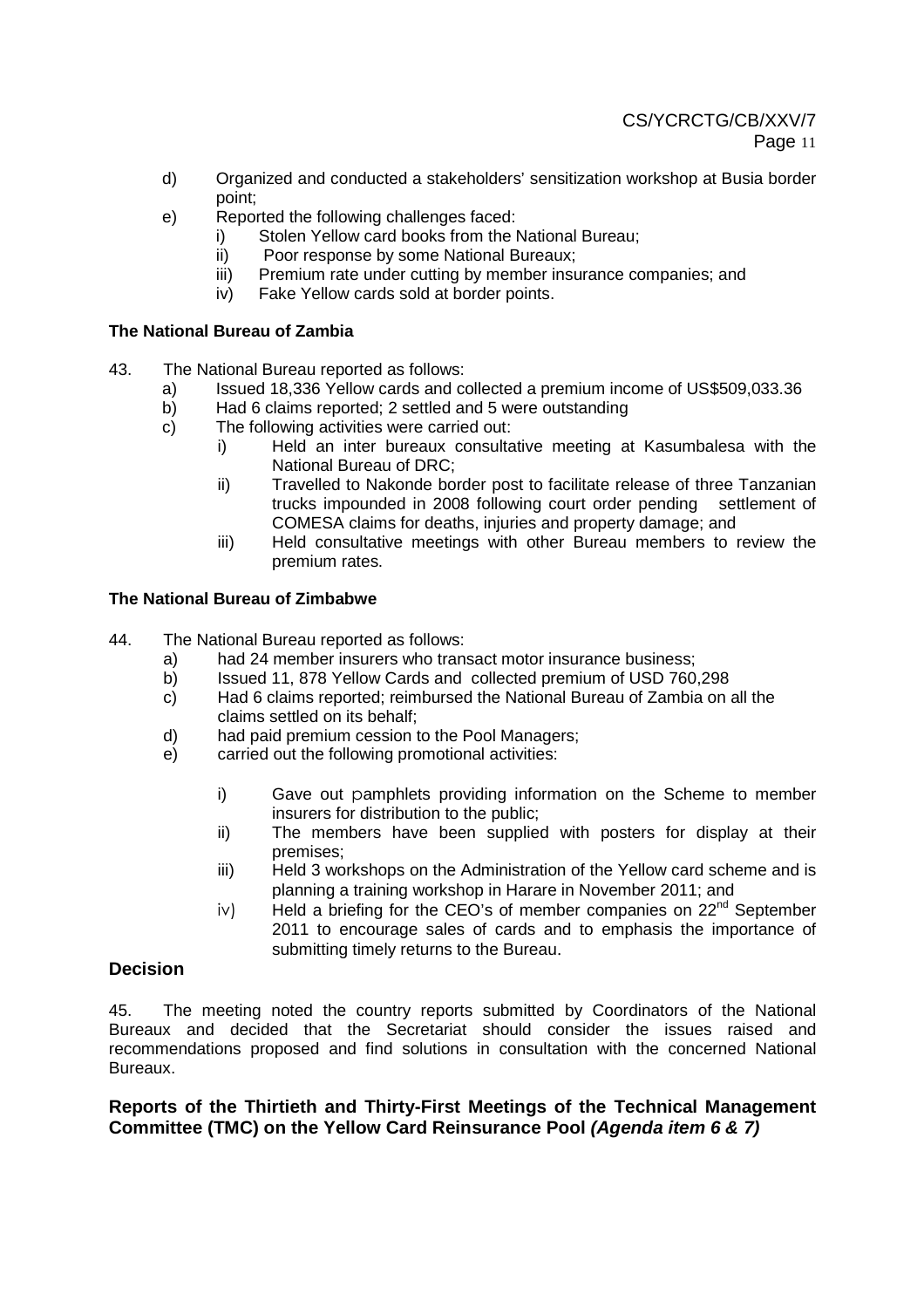46. The COMESA Secretariat presented document No CS/CB/TMC/XXX/8 and  $CS/CB/TMC/XXXI/8$ - Reports of the  $30<sup>th</sup>$  and the  $31<sup>st</sup>$  Meetings of Technical Management Committee (TMC) of the Yellow Card Reinsurance Pool. The Council of Bureaux on the Regional Third Party Motor Vehicle Insurance Scheme noted that the 30<sup>th</sup> and 31<sup>st</sup> Meetings of Technical Management Committee were held from 28<sup>th</sup> to 29<sup>th</sup> April 2011, in Lusaka, Zambia and  $8<sup>th</sup>$  to  $9<sup>th</sup>$  of September 2011, in Kampala, Uganda, respectively. The Secretariat highlighted the progress made on the operations of the Reinsurance Pool and various activities carried out in accordance with the decisions of the Council of Bureaux as follows:

## **I. Capacity Subscription**

47. With regard to the payment of Capacity Subscription, the Council of Bureaux noted that the National Bureau of Burundi had settled its subscription to the Pool in full in October 2011. The meeting further noted that the National Bureau of Malawi had not yet made any payment while Sudan was yet to settle its outstanding balance.

48. In the ensuing discussion, the delegate from the National Bureau of Malawi informed the meeting that they were making efforts with the help of the Coordinating Ministry to settle their capacity subscription.

49. The Council of Bureaux commended the National Bureau of Burundi for settling its arrears of capacity subscription to the Pool in full.

## **Decisions**

50. The Council of Bureaux endorsed the recommendations of the  $30<sup>th</sup>$  and  $31<sup>st</sup>$  Meeting of the Technical Management Committee(TMC) as follows:

- a) The National Bureau of Malawi, which had not made any payments at all and the National Bureau of Sudan that had only made partial payments, to pay their capacity subscription in full;
- b) The Secretariat and the Pool Managers should continue their follow ups with the National Bureaux of Sudan and Malawi and the COMESA Coordinating Ministries to ensure that their financial obligations to the Pool and the Yellow Card Scheme are remitted;
- c) The Pool Managers should engage the National Bureau of Sudan to off-set the outstanding capacity subscription payable by National Bureau to the Pool with the claim amount payable by the Pool to the National Bureau; and
- d) The Secretariat should explore the possibility of having the National Bureau of Sudan pay its financial obligations to the Yellow Card Scheme by using the Regional payment system window through the involvement of the coordinating Ministry in Sudan.

## **National Stakeholder's Workshops**

51. The Council of Bureaux noted that, National stakeholders' workshops on the Yellow Card Scheme were organized in Kenya and Tanzania jointly with Secretariat.

52. The meeting was further informed that the Secretariat following the consultation with the National Bureau of Malawi and the COMESA Coordinating Ministry of Malawi, had agreed to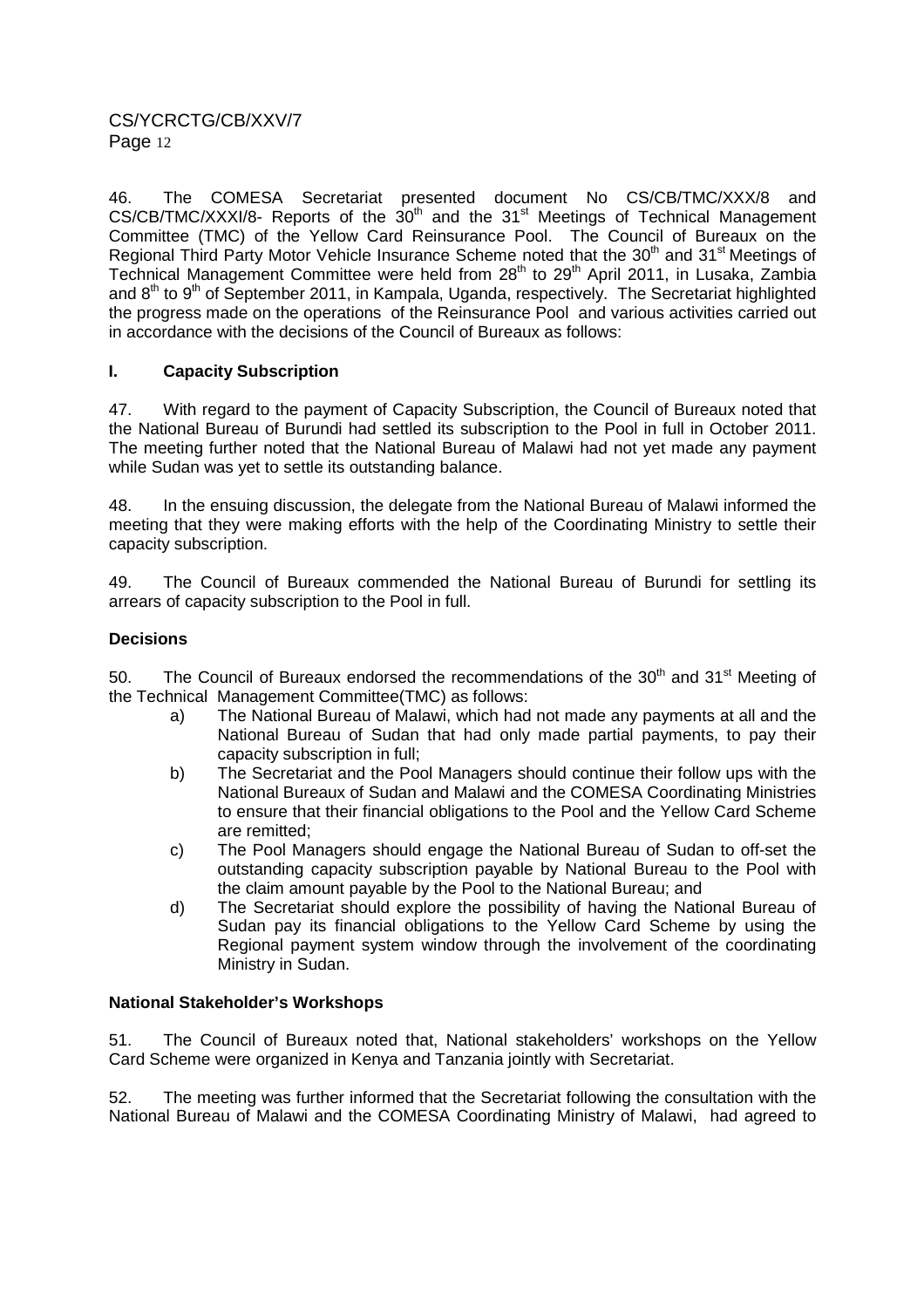convene a joint Malawi and Mozambique stakeholders' workshop on the operation of the Yellow Card and RCTG schemes in mid November 2011 in Malawi with a view to interest Mozambique to join the Yellow Card and RCTG Schemes. The meeting further noted that COMESA Secretariat would cover the travel expenses for four participants from Mozambique to attend the workshop.

### **Decisions**

53. The Council of Bureaux endorsed the 31<sup>st</sup> Meeting of the Technical Management Committee(TMC) recommendations that the National Bureaux:

- a) Convene regular meetings with members of the Bureau to familiarize primary insurance companies and agents with the operations of the scheme
- b) Organize at least two National workshops annually to sensitize stakeholders namely: Traffic Police, Customs Officers and transporters.
- c) Market the Yellow Card to increase the volumes of Yellow Cards sold
- d) Allocate budget for organizing and conducting national stakeholders' workshops, and that;
- e) The Secretariat should provide technical support to National Bureaux organizing stakeholders' workshops.

#### **Status of long outstanding Yellow Card Claims**

54. The Council of Bureaux noted that most long outstanding claims between National Bureaux reported in the previous meetings had been settled.

55. With regard to the DR Congo and Kenya - SANGE/UVIRA CLAIM, a tragic accident that happened in DRC, on the 3<sup>rd</sup> of July 2010, involving a Kenyan registered Fuel Tanker KBL 317 S and trailer ZD 3860 during which a number of people died and others survived however with injuries. The meeting noted that follow ups were made with both the National Bureau of the DRC and Pool Managers on the progress with a view to have the issue quickly resolved. However, the Pool Managers advised that there was still outstanding information to be provided by the concerned National Bureau to assist them in the determination of the quantum of the claim and the recovery process with reinsurers on the Yellow Card XL program and as such no progress had been made.

56. The meeting noted the  $30<sup>th</sup>$  Meeting of the TMC recommendation that the National Bureau of the Democratic Republic of Congo should provide the Pool Managers with the necessary information for them to have the claim resolved without further delay.

57. The meeting further noted, the concern expressed by the 31<sup>st</sup> Meeting of the TMC on the overall handling of the claim and underscored that the delays might lead to undesired outcome and urged the Pool Managers to be fully involved in the process of the claims.

#### **Decisions**

58. The Council of Bureaux noted and endorsed the recommendations of the 31<sup>st</sup> TMC in order to expedite the claims process as follows:

a) the Pool Managers jointly with the Issuing National Bureau and/ or the lead Reinsurer, if required with a legal expert, should mount a mission to DR Congo as soon as possible and by mid October 2011 at the latest to establish the facts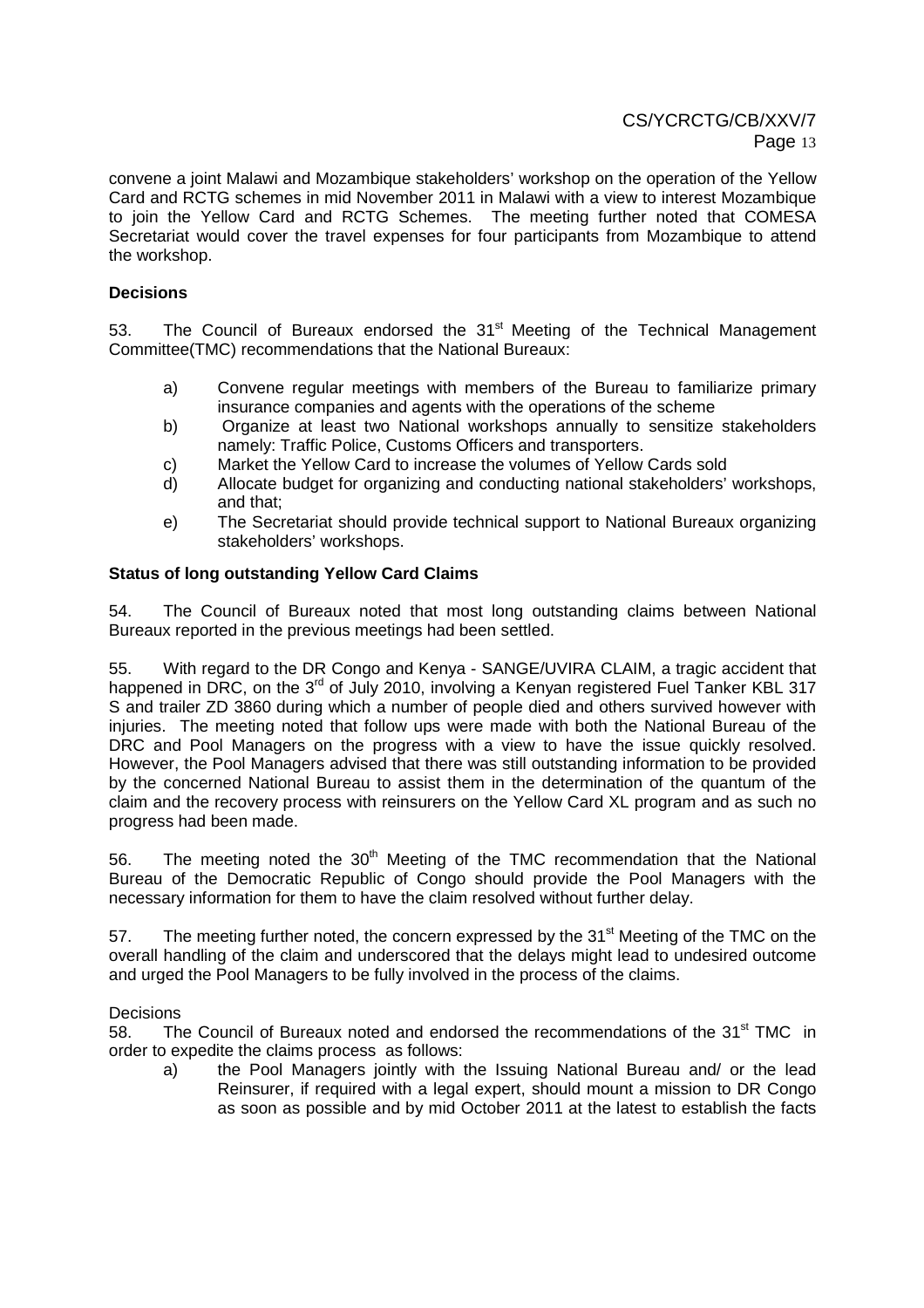# CS/YCRCTG/CB/XXV/7

and collect the required information and documents and take a position on the claims;

- b) The cost of mission to DR Congo should be considered as part of the cost of claims handling; and
- **c)** the Pool Managers should submit a report on their findings and the position established on the claim to the 25<sup>th</sup> Meeting of the Council of Bureaux, which will be held on 26-28 October 2011, in Nairobi, Kenya.

## **Progress on the Withdrawal of Unused Old Cards by National Bureaux**

59. The Council of Bureaux noted that despite the Secretariat having made several follow ups, only the National Bureau of Uganda had responded of having successfully retrieved all unused old Yellow card books from their member insurance companies and destroyed them in their presence.

60. The Council of Bureaux also noted that National Bureau of Zimbabwe reported that it had withdrawn all the unused old Yellow card books from its member insurance companies.

## **Decisions**

61. The Council of Bureaux endorsed the 31<sup>st</sup> Meeting of the TMC recommendations that National Bureaux should:

- a) Ensure that all old yellow card books are accounted for and the outstanding stock be withdrawn from members to ensure that the old Yellow cards are not being issued; and
- b) Send reminders to all their member insurance companies requesting them to hand over all unused old yellow card books to their National Bureaux and members of the Bureau who fail to meet this requirement should not be supplied with new yellow card books.

## **Progress report on the implementation of the YC-MIS in the Northern Corridor Countries**

62. Regarding the implementation of the YC-MIS in the Northern Corridor Countries, the Council of Bureux noted that no much progress was made as the Developer (Modernization Alternatives Ltd) withdrew their services at the time the Secretariat was making preparations to roll out the YC-MIS in the Northern Corridor.

## **Decision**

63. The Council of Bureaux endorsed the 31<sup>st</sup> Meeting of the TMC recommendations that the Secretariat should in future enter into a contact that would require the recruited IT Firm to reimburse the Secretariat expenses and additional costs incurred as a result of withdrawal of the Firm from the contract.

## **Comparison of Yellow Card Rates and Nationally Issued Motor Vehicle Cover**

64. Regarding the comparison of Yellow Card Rates and Nationally Issued Motor Vehicle Cover, the meeting noted that no progress had been made on the comparison of Yellow card premium rates with the rates charged on nationally issued compulsory third party motor vehicle insurance cover due to non submission of the requested information by National Bureaux, with the exception of the National Bureau of Kenya, Uganda and Sudan to the Secretariat.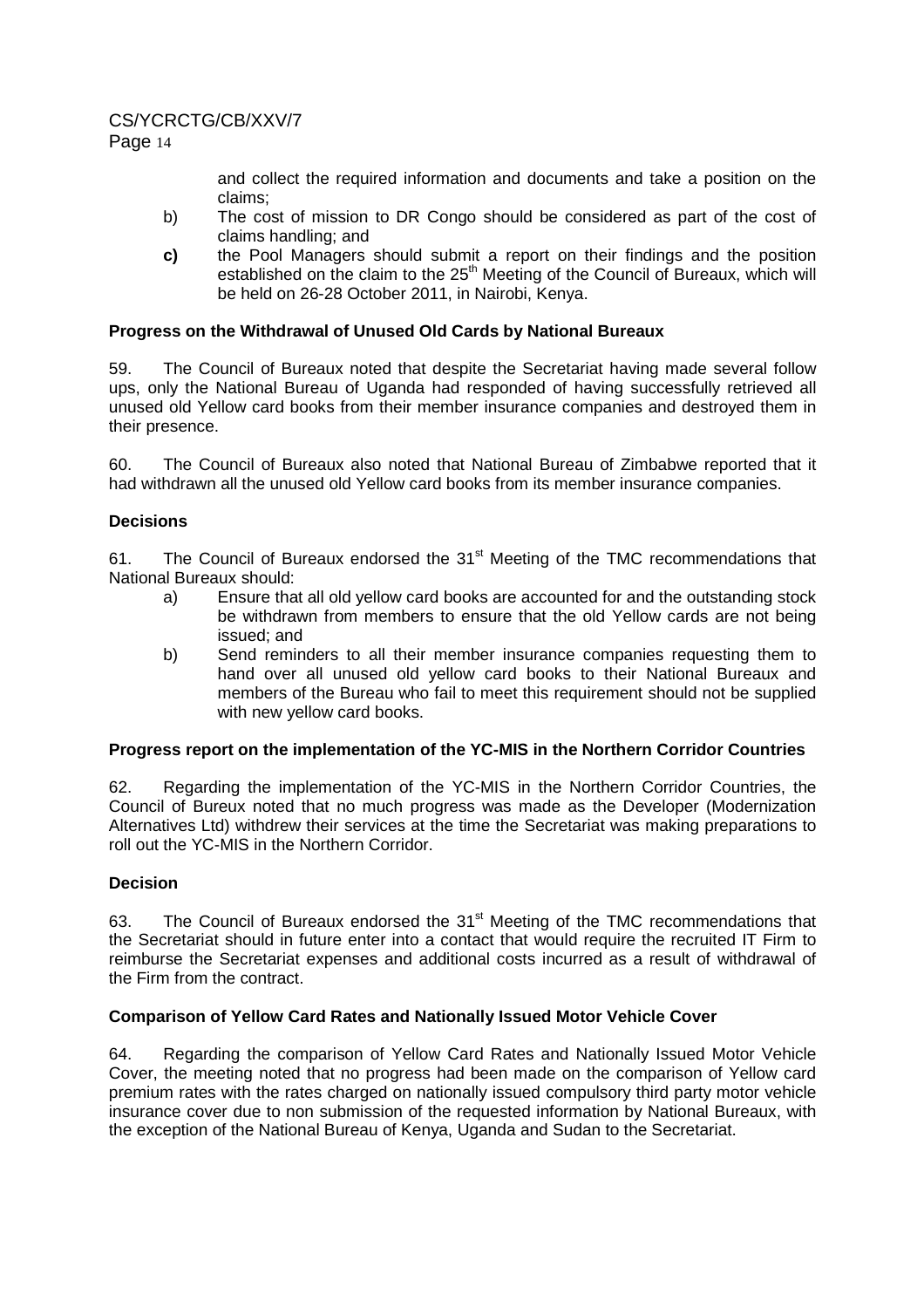65. The meeting also noted that the National Bureau of Zimbabwe informed the  $30<sup>th</sup>$  TMC that it had responded to Secretariat's reminders and the position communicated was that it could not get any response from its member insurance companies.

66. During the discussion on the issue, National Bureaux were urged to submit the requested information without further delay.

#### **Forged Yellow Cards printed and issued in Tanzania**

67. Regarding Forged Yellow Cards printed and issued in Tanzania, the meeting noted that the COMESA Secretariat had engaged the National Bureau and the Insurance Association of Tanzania in June 2011 to find lasting solutions to the issue. The issue was deliberated at length during the stakeholders' workshop in Dar es Salaam and attended by the law enforcement agencies, insurance companies, transporters, and the Insurance Supervisory Authority. Measures were agreed on for immediate implementation by the National Bureau of Tanzania in collaboration with other stakeholders, which included the following:

- i) Engage Transporters' Association, Traffic Police and Association of Tanzania Insurers (ATI) to involve them in the fight against the printing and use of forged yellow cards;
- ii) Conduct awareness workshops, jointly with ATI, for Transporters/Drivers, Traffic Police, Customs Officers and the Insurance Officers and other stakeholders to educate them on the implications of using forged Yellow Cards;
- iii) Put up posters and adverts at key border posts including in Tunduma, Namanga, Sirary and Kasumula; and
- iv) Advertise on T.V, Radio and newspapers to caution the public against using fake Yellow Cards.

68. During the discussion the delegate from the National Bureau of Tanzania informed the meeting that efforts were made to address the issues, however did not produce the desired out come. In view of this, the National Bureau had started consultations with concerned high government authorities to involve them in tackling the issue.

69. The Council of Bureaux also noted the issue of motorists buying Yellow Card across the border. The meeting further noted and endorsed the 31<sup>st</sup> Meeting of the TMC recommendations to minimize the circulation of forged cards, as follows:

- a) National Bureaux should hold workshops on the Yellow Card scheme to sensitize Agents, Customs Officer, Traffic Police officers and Transporters at border posts; and
- b) National Bureaux should periodically review their Yellow Card Premium rates to be compatible with rates of other National Bureaux.

#### **Progress on the Printing of Yellow Card Books and Promotional Materials**

70. The Council of Bureaux noted the progress made on the printing of Yellow Card Books and the recommendations of the 30<sup>th</sup> Meeting of TMC as follows: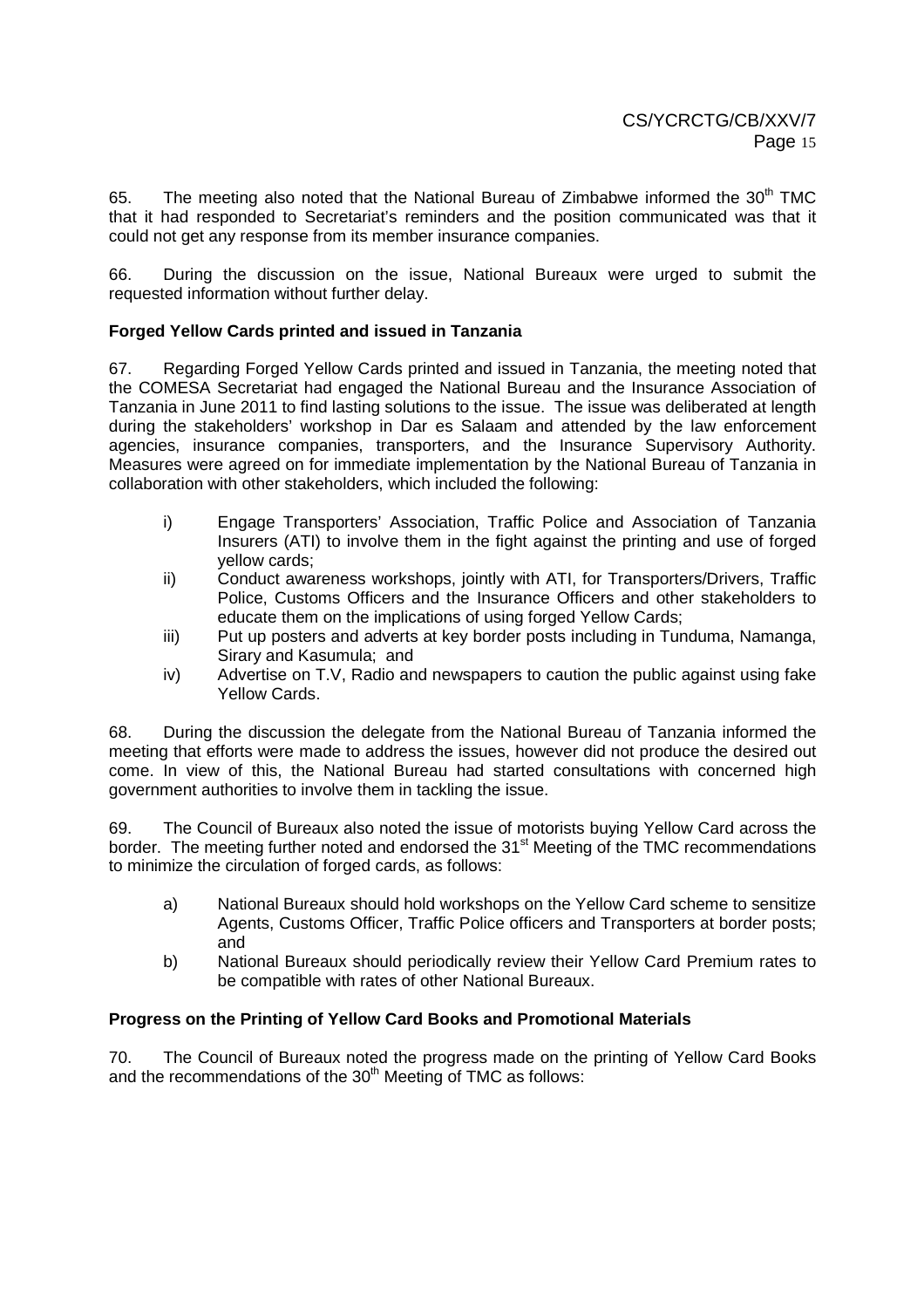# CS/YCRCTG/CB/XXV/7

Page 16

- a) the new process of printing and delivery arrangement agreed between the Secretariat and TAWs Printers be adopted and be implemented with effect from 15<sup>th</sup> May 2011 and National Bureaux be advised accordingly;
- b) The initial order for promotional materials be financed with the available budget allocation of US\$5,000 in the following quantities:
	- i) 4,000 round stickers: Price at US\$0.50 per sticker
	- ii) 4,000 Avenus posters in English with inclusion of all the addresses for the National Bureaux: Price at US\$0.60 per poster
	- iii) 1,000 Avenus posters in French with inclusion of all the addresses for the National Bureaux: Price at US\$0.60 per poster
- c) The TMC recommended that the Secretariat should supply any future orders for promotional materials on the Yellow Card scheme to National Bureaux on request and on a cost recovery basis.
- d) The National Bureau of Kenya should assist the Secretariat in making follow ups on the printing and delivery of Yellow Cards and promotional materials; and
- e) The Secretariat should provide the designed artwork of the promotional materials to the National Bureau of Kenya for proof reading, comments and follow up with the Printers
- 71. The Council of Bureaux further noted that:
	- i) The Printer (Taws) was advised of the new agreed printing arrangement and National Bureaux are now able to make direct orders for the supply of Yellow Card books upon remittance of the printing and delivery costs to the Printers; and
	- ii) The artworks for the promotional materials (Posters) were designed and pending proof reading by Secretariat.

## **Decisions**

72. The Council of Bureaux endorsed the  $31<sup>st</sup>$  Meeting of the TMC recommendations as follows:

- a) The initial order for promotional materials be financed with the available budget allocation of US\$5,000 in the following quantities:
	- i) 4,000 round stickers: Price at US\$0.50 per sticker
	- ii) 4,000 Avenus posters in English with inclusion of all the addresses for the National Bureaux: Price at US\$0.60 per poster
	- iii) 1,000 Avenus posters in French with inclusion of all the addresses for the National Bureaux: Price at US\$0.60 per poster
- b) the Secretariat should supply any future orders for promotional materials on the Yellow Card scheme to National Bureaux on request and on a cost recovery basis; and
- c) The National Bureau of Kenya should assist the Secretariat in making follow ups on the printing and delivery of Yellow Cards and promotional materials.

## **Review of the Yellow Card Manual**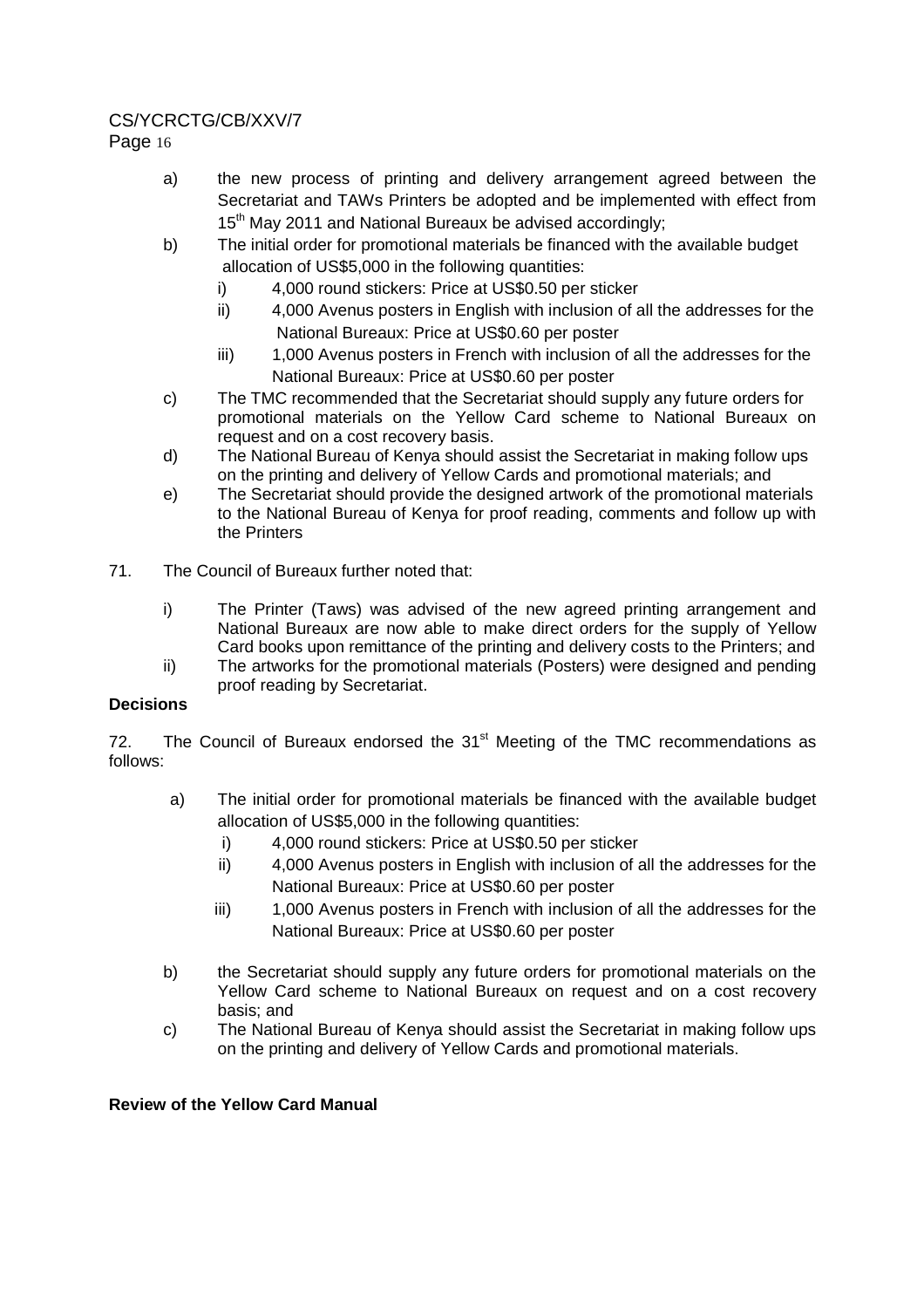73. The Council of Bureaux noted that the COMESA Secretariat had advised all the National Bureaux to handle any future claims in accordance with the revised Section 2.2.3(b) Limits of Sum Insured under medical expenses in the Yellow Card Manual.

74. The Council of Bureaux noted the recommendation of the  $30<sup>th</sup>$  Meeting of the TMC that the Secretariat should resend the official advice letter to all the National Bureaux on the revision of Section 2.2.3 (b) Limits of Sum Insured under medical expenses in the Yellow Card Manual and provide the soft copy of the revised Yellow Card.

## **Status of outstanding cost of printing & delivery incurred by the Secretariat on behalf of National Bureaux**

75. The Council of Bureaux noted that despite several reminders having been sent to the concerned Bureaux, little progress had been made by National Bureaux in settling the amount incurred by the Secretariat on behalf of National Bureaux for the cost of printing and delivery of Yellow card Books. The summary of the outstanding amounts was as shown in the table below:

| National      | <b>Old Yellow Cards</b>  |                          | <b>New Yellow Cards</b> |                          | <b>Total Due</b>         | <b>Status</b> |
|---------------|--------------------------|--------------------------|-------------------------|--------------------------|--------------------------|---------------|
| <b>Bureau</b> | # Ordered<br>Amount O/S  |                          | # ordered Total Cost    |                          | (US\$)                   |               |
| Burundi       | 240                      | 2,338.48                 | 200                     | 1,411.74                 | $\blacksquare$           | Paid          |
| DR Congo      | 100                      | 1,367.80                 | 500                     | 5,105.35                 | $\blacksquare$           | Paid          |
| Djibouti      | $\overline{\phantom{a}}$ | L,                       | 100                     | 1,169.55                 | $\blacksquare$           | Paid          |
| Eritrea       | $\overline{\phantom{a}}$ | $\blacksquare$           | 100                     | 1,073.70                 | 1,073.70                 | O/S           |
| Ethiopia      | 840                      | 8,044.36                 | 900                     | 6,272.59                 | 3,047.00                 | O/S           |
| Malawi        | $\frac{1}{2}$            | $\blacksquare$           | 100                     | 1,139.55                 | $\blacksquare$           | Paid          |
| Rwanda        | 360                      | $\overline{\phantom{a}}$ | 100                     | 1,157.03                 | $\overline{\phantom{a}}$ | Paid          |
| Tanzania      | 230                      | 1,956.07                 | 700                     | 3,878.70                 | $\blacksquare$           | Paid          |
| Uganda        | 500                      | 3,031.62                 | 1000                    | 5,312.96                 | 3,929.62                 | O/S           |
| Zambia        | $\overline{\phantom{a}}$ | $\blacksquare$           | 100                     | 1,265.40                 | $\blacksquare$           | Paid          |
| Zimbabwe      | $\blacksquare$           | $\blacksquare$           | 100                     | 1,240.00                 | $\blacksquare$           | Paid          |
| Sudan         | 100                      | 670.49                   | 200                     | 2,140.28                 | 3,200.77                 | O/S           |
| Kenya         | 500                      | 2,067.79                 | 500                     | $\overline{\phantom{a}}$ | $\blacksquare$           | Paid          |
| Total         | 2,870                    | 19,476.61                | 3100                    | 31,166.85                | 11,251.09                | O/S           |

76. During the discussion on the issue the delegate from the National Bureau of Eritrea informed the meeting that it had never placed an order and was not appropriate to request the Bureau to pay for the Printing and delivery cost of the 100 books. The delegate further informed the meeting that the National Bureau was not fully operational and during the few years in operation, it had only issued 22 cards.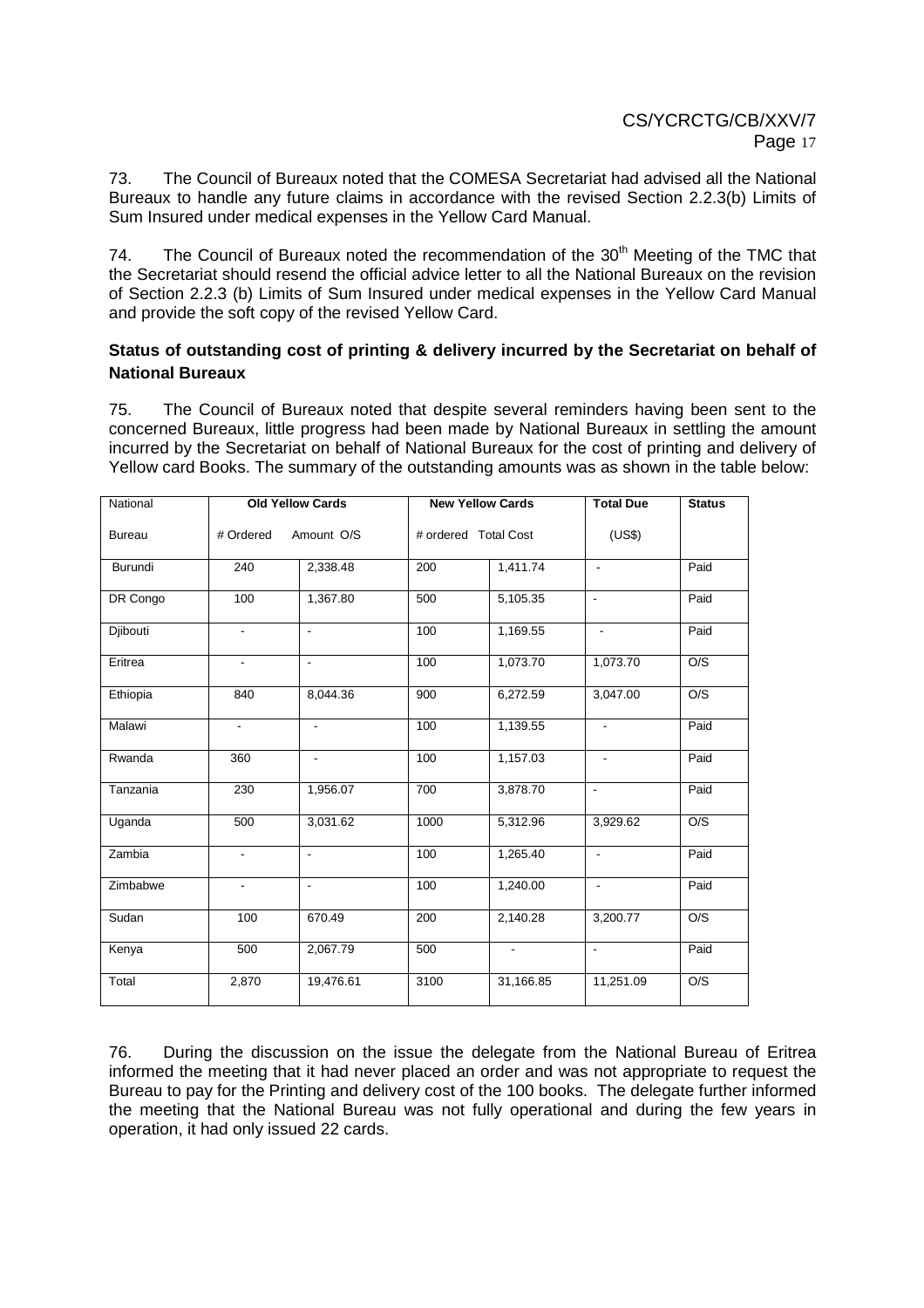77. Regarding the outstanding printing and delivery costs on the account of the National Bureau of Ethiopia, the delegate from Ethiopia informed the meeting that they were aware of the outstanding printing and delivery costs and requested Secretariat to provide them with the invoice for payment.

78. The delegate from the National Bureau of Uganda informed the meeting that the indicated outstanding amount for printing and delivery of Yellow Card books on the account of the National Bureau of Uganda where paid to the Printers directly and hence the statement should be corrected. The National Bureau further promised to provide the funds transfer documentation made to the Secretariat.

79. In responding to the issue raised by the delegate from Eritrea, the Secretariat informed the meeting that in accordance with the decision of the Council of Bureaux, 100 books were printed and delivered to those National Bureaux that had not placed any order in preparations for the introduction of new Generation of Yellow cards.

## **Recruitment of an Insurance Expert**

80. The meeting noted that an Insurance Expert had been recruited on secondment basis to mitigate the severe manpower shortage at the office of the Council of Bureaux at the COMESA Secretariat to enhance the personnel capacity of the Unit for it to effectively deliver on the directives of the Council.

### 81.

## **Progress Report on the outstanding issues specifically claims that have been handled and settled by other Bureaux on behalf of the National Bureau of Zimbabwe**

82. The Council of Bureaux noted that the representative from the National Bureau of Zimbabwe presented progress Report on the outstanding issues specifically Claims that have been handled and settled by other Bureaux on its behalf. The meeting further noted the progress made on the following:

- a) On the claims reimbursement amounting to US\$3,422 due to the Pool, the Pool Managers could not provide supporting documents to enable the National Bureau of Zimbabwe to effect reimbursement. No other liabilities had been advised to them as outstanding by the Pool Managers.
- b) The National Bureau of Zimbabwe reimbursed the National Bureau of Zambia of a total of \$31,805.71 (including handling fees) relating to 12 claims settled on their behalf. A total of US\$3,804 was deducted from their reimbursement dues being settlement in respect of 4 claims settled by the National Bureau of Zimbabwe on behalf of the National Bureau of Zambia.
- c) Only two claims were reported by the National Bureau of Malawi as claims handled on behalf of the National Bureau of Zimbabwe and one claim was settled and the other one was still outstanding. The TMC also noted that, despite several reminders to Malawi requesting them to provide with the documentation for reimbursement, nothing has been supplied.

#### **Decision**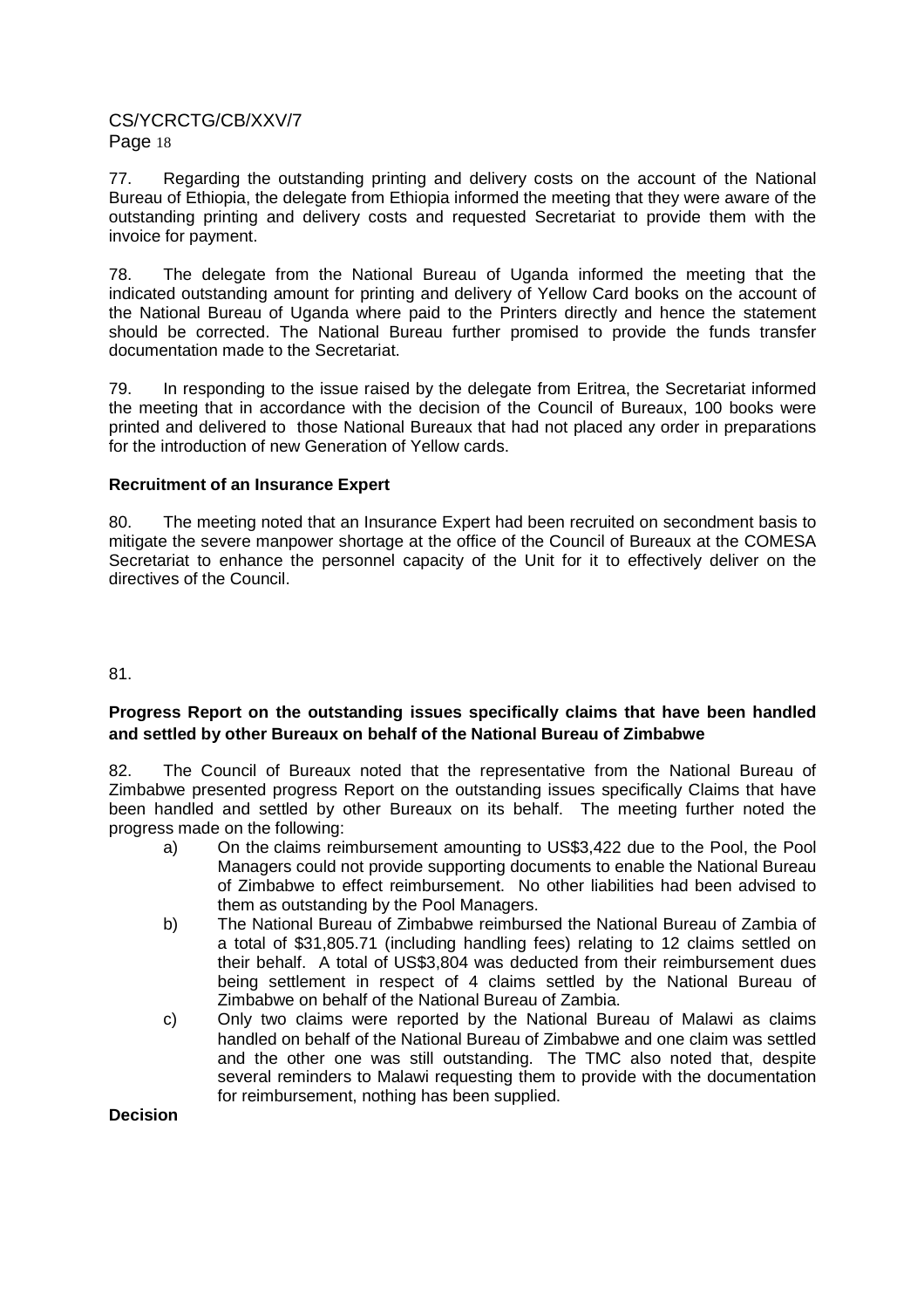83. The Council of Bureaux endorsed the 31<sup>st</sup> Meeting of the TMC recommendation that since the Pool Managers had not provided supporting documents to enable the National Bureau of Zimbabwe to effect reimbursement, the claims amount of US\$3,422 shown in the statement be written off.

### **iii. Study Report on the Application of the Policy Condition on the Notification of Accident of Yellow Card Claims**

84. The Council of Bureaux noted the report Secretariat presented on a study report on the application of the policy condition on the notification of accident of Yellow Card claims. The meeting noted the findings of the study which included the following:

- a) The third party insurance policy just like any other general insurance policies carried operative clauses and conditions that governed the admissibility of any claim and the accident notification condition was one of the insurance policy conditions that needed to be adhered to by the insured.
- b) Non compliance of the accident notification condition may render the claim to be repudiated by the insurers and hence making the condition to be a condition precedent to any claim being admissible.
- c) Yellow Card insurance cover is an extension of primary policy hence it should follow all the terms and conditions applicable to the policy cover and the legal provision of the compulsory third party motor insurance of the visited countries as provided in the protocol.

## **Decisions**

85. The Council of Bureaux endorsed the recommendations of the 31<sup>st</sup> Meeting of the Technical Management Committee as follows:

- a) The Yellow Card should follow the applicable accident notification condition of the prime policy and the provisions of the compulsory third party motor vehicle insurance of that particular member country in which the incident would have occurred;
- b) Member insurance companies selling yellow cards to embark on awareness campaigns to sensitize the drivers, insured and/or their legal representatives to comply with the need to notify the handling Bureau in the country the incident would have taken place or occurred;
- c) Print the notification condition and attaching a copy to each and every Yellow Card sold during issuance;
- d) The Secretariat should consider the possibility of reflecting the Notification Condition on the Card; and
- e) Issuing Bureaux to promptly report the accident to the handling Bureau immediately such accidents are reported directly to them as stipulated in the operations manual.

## **iv. Draft Dividend Policy of the Reinsurance Pool of the Yellow Card Scheme**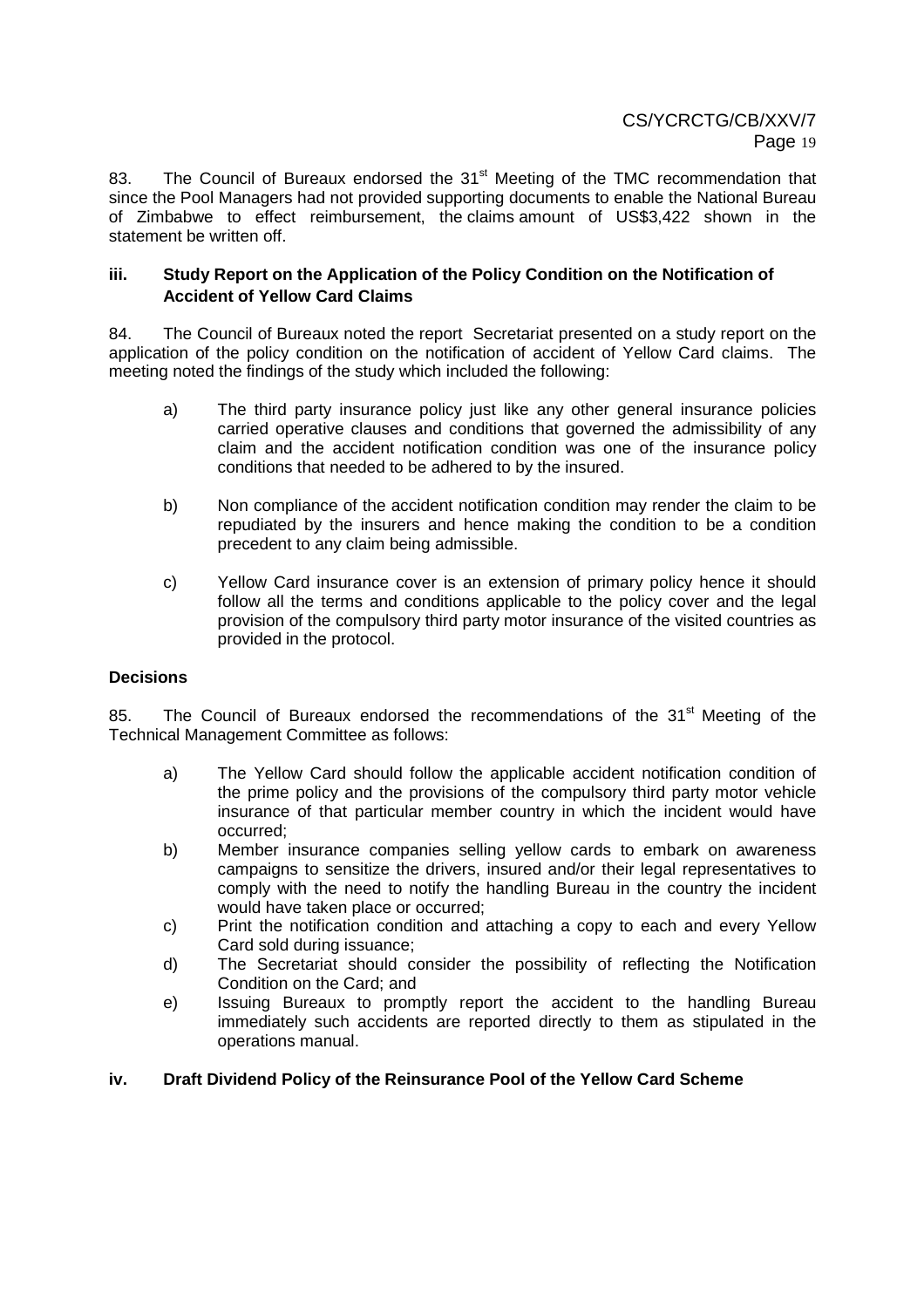86. On the Draft Dividend Policy of the Reinsurance Pool of the Yellow Card scheme, the meeting noted that the Pool Managers had presented a draft dividend policy with a view to establish the basis for allocation of dividend to members.

87. The meeting further noted that based on the Reinsurance structure, the Pool Managers recommended that the proposed dividend payout be allocated based on share of business contributions to the Pool, namely: premium contributed and premium settled, as follows:

- i) 50% on the basis of Premium contributed by each member in that particular year.<br>ii) 50% on the basis of Premium settled by each member in that particular year.
- 50% on the basis of Premium settled by each member in that particular year.
- iii) Defer the issue of dividend payment into the future.
- iv) Adopt a conservative dividend policy starting from 5% and growing it gradually to 25%.

88. The Council of Bureaux further noted that the 31<sup>st</sup> Meeting of the TMC recommended that the draft dividend policy should be further reviewed taking into account the following criteria for allocation of dividend to member National Bureaux during the period under consideration:

- a) Premium contribution by each National Bureau;
- b) Premium settled by each National Bureau;
- c) Loss ratio of each National Bureau; and
- d) that higher weighting points should be given to premium settled, followed by premium contribution and then claims ratio.

## **Progress Report of the Pool Managers on the Operations of the Yellow Card Reinsurance Pool**

89. The Council of Bureaux noted the highlights of the progress reports of the activities of the Pool Managers on the operations of the Yellow Card Reinsurance Pool submitted to the 30<sup>th</sup> and 31<sup>st</sup> Meeting of the Technical Management Committee for the period ended 30<sup>th</sup> June 2011.

## **Proposed changes**

90. The Council of Bureaux noted that in order to address operational challenges and enhance the operations of the Reinsurance Pool and the overall efficiency of the Yellow Card scheme, the Pool Managers had submitted proposed changes as follows:

## **The Pool to fully absorb the cost of Common XL Protection**

91. As over the years the National Bureaux had not been able to collect members' share of the XL Treaty, that the Pool should fully absorb the excess of loss premium. It was explained that currently the Pool absorbs only the 1<sup>st</sup> layer of the excess of loss premium, while members bear the  $2^{nd}$  &  $3^{rd}$  layers. However, over the years, members had not settled the amounts of excess of loss premium due from them, which lead to accumulation of US\$ 853.247 as at 31 $\mathrm{^{st}}$ December 2010. Owing to the delays in settlement by members, a sum of US\$ 748,108 was provided for as bad debt.

92. In order therefore, to address the issue, it was proposed that the Pool absorbs all the Excess of loss premium layers, namely:  $1<sup>st</sup>$  layer,  $2<sup>nd</sup>$  and  $3<sup>rd</sup>$  in exchange of reduction in the premium commission. This saving from payment of commission would assist the Pool to cover the cost of the layers as shown below: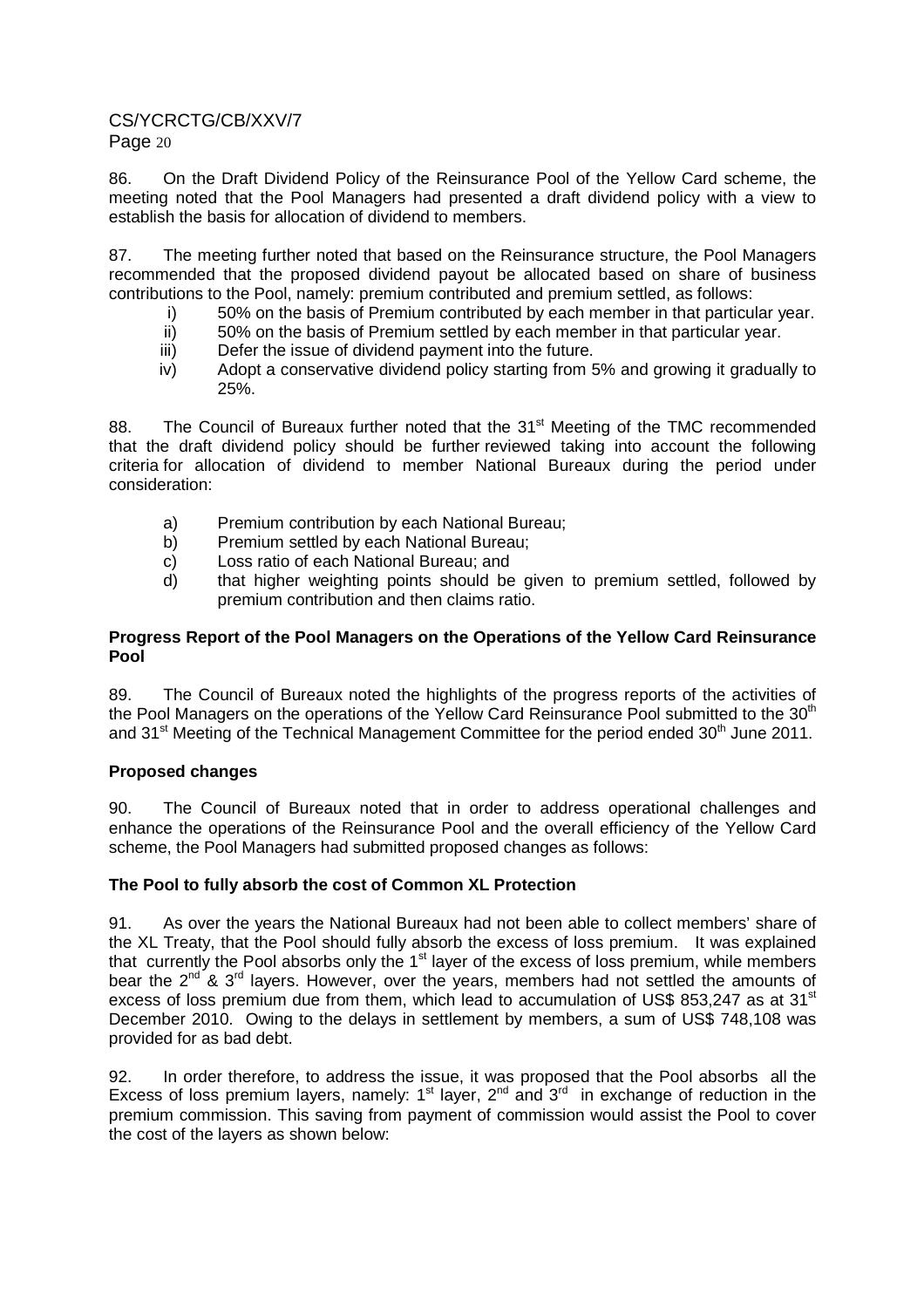- a) The cost for the  $2^{nd}$  &  $3^{rd}$  Layers in year 2010 and year 2011 was: US\$ 105.139 and US\$ 125,460 respectively.
- b) 30% premium ceded to the pool in 2010 : 1,571,314
	- i) 10% commission 2010 premium : \$157,131
		- ii) 8% commission :2010 premium \$125,705
- c) The above illustration shows that the cost of  $2^{nd}$  and  $3^{rd}$  layers in 2010 was UD\$125,406 , which is equivalent to 8% percent premium commission of \$125,705

93. In order therefore, for the Pool to fully absorb the cost of the Common XL Protection, members should reduce the commission charged on premium from current 10% to 2%. However, the rate of commission charge could vary from time to time depending on the cost of XL protection and the total amount premium generated annually.

## **Decisions**

94. Taking into account the challenge of National Bureaux in collecting the Excess of loss premiums due from member for the  $2^{nd}$  and  $3^{rd}$  Layers, the Council of Bureaux endorsed the recommendations of the 31<sup>st</sup> meeting of the Technical Management Committee as follows:

- i) the commission rate payable to primary insurers on the 30% cession to the Pool be reduced from 10% to 5%, with effect from  $1<sup>st</sup>$  January 2012;
- ii) the Reinsurance Pool of the Yellow Card scheme should absorb the total premium for the common excess of loss treaty, with effect from  $1<sup>st</sup>$  January 2012;
- iii) National Bureaux should collect and settle in full total outstanding Excess of Loss premium due from their members up to 31<sup>st</sup> December 2011; and
- iv) The Pool Manager should review the commission rate payable to the members of the national bureau every two years taking into account the cost of the Common XL treaty arrangement and 30% total premium cession to the pool. The Pool Managers should prepare brief notes on the benefits of the revised common XL cover arrangement and circulate to the National Bureaux for them to explain the new arrangement to their members;
- v) The Pool Managers should submit a progress report which give a picture of the status of operations since the last TMC meeting in comparison to the preceding period and the same period last year with a detailed current figures and breakdowns covering all activities that would enable the TMC to review the progress and guide the overall operations.

#### **Increase in the number and cost of small claims- Franchise**

95. With regard to the increase in the number and cost of small claims-Franchise the Council of Bureaux noted that the retrocession placement was and had been a major issue in the Yellow Card operations. During the years there had been a tremendous growth in premium and claims. Claims amounts had increased due to inflation and other reasons. The Council of Bureaux further noted that in order to address the challenges, the Pool Managers had restructured the Reinsurance programme in January 2008 by increasing the franchise to USD 15,000 up from USD 10,000. However this had not been ease due to the financial pressure on the Pools' own account (that is in excess of \$10,000 up to \$15,000). In view of the increase in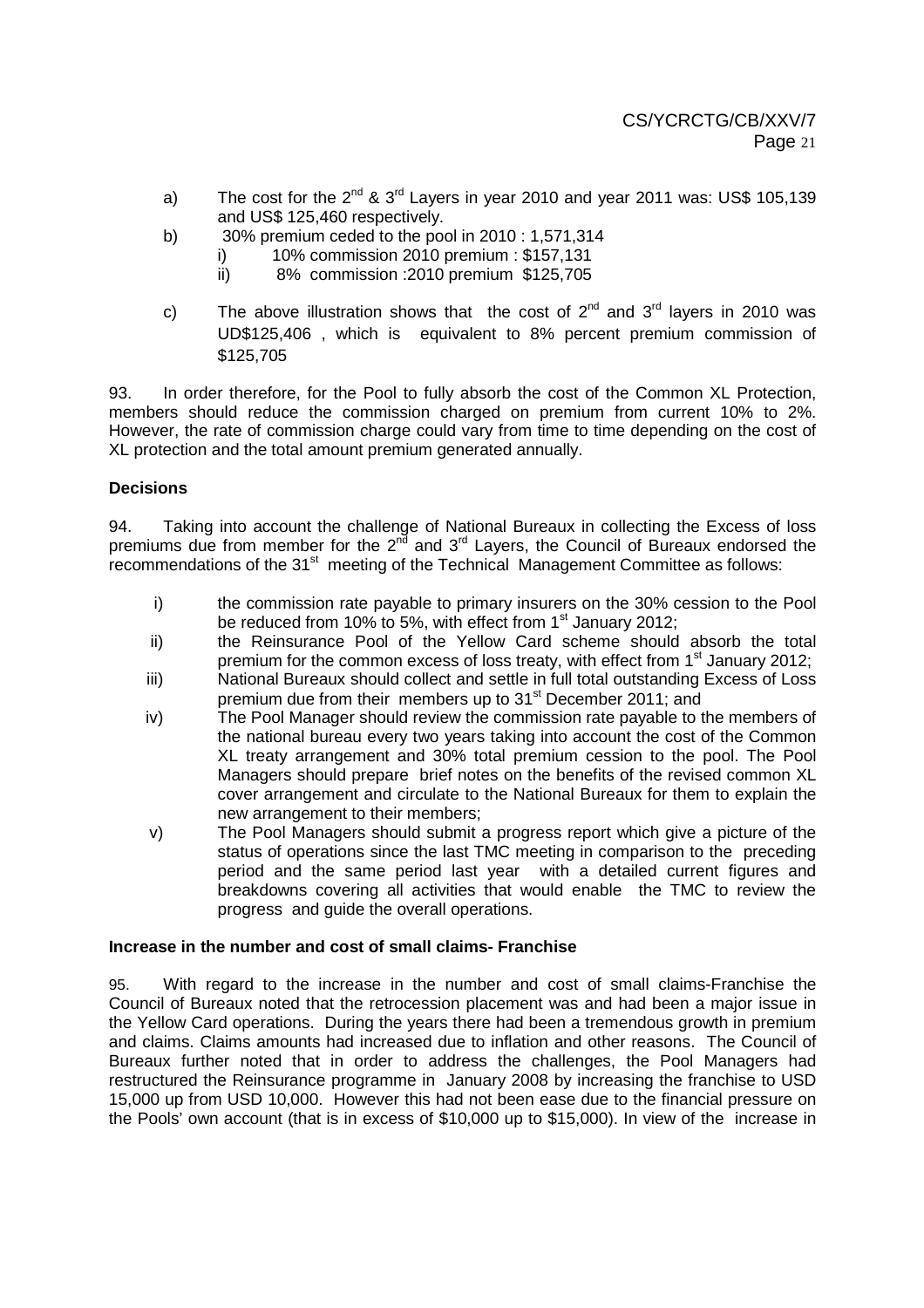cost of claims from 1998 to 2010, it is imperative to review the limit of small claim borne by the Issuing Bureaux from a franchise of US\$ 10,000 to a franchise of US\$ 15,000.

96. In the ensuing discussion, the National Bureau of Zambia was of the view that given the 5% reduction in the amount of commission payable to primary Insurance companies and the increase in the limit of small claims payable by the Issuing Bureaux a detailed study should been carried out.

#### **Decision**

97. After some discussion, the Council of Bureaux endorsed the 31<sup>st</sup> meeting of the TMC recommendation that the limit of small claim borne by the Issuing Bureaux be reviewed from a franchise of US\$ 10,000 to a franchise of US\$ 15,000 with effect from January 2012.

#### **Income from Investment**

#### **Decision**

98. On the investment spread, the Council of Bureaux endorsed the recommendation of the 31<sup>st</sup> Meeting of the TMC that the Pool Managers should review the investment Policy to indicate the limit of exposure of the pool funds invested at any one institution or investment tool.

#### **Pool Managers Report and Financial Statements for the Year Ended 31st December 2010**  (Agenda item 8**)**

99. The Pool Managers presented the Audited Annual Report and Accounts for the year ended 2010, in line with Article 6, item 4(d) of the Constitution of the COMESA Yellow Card Reinsurance Pool. In doing so, they gave the highlights of the Manager's Report and Financial Statement for Year ended 31st December 2010. The Pool Manager also informed the meeting that the accounting period of the Reinsurance will be changed to be from  $1<sup>st</sup>$  July to  $30<sup>th</sup>$  June in order to match with the Council of Bureaux operations.

100. With regard to the Management letter, the Council of Bureaux noted that the  $31<sup>st</sup>$ Meeting of the TMC recommended as follows:

- a) the Auditors observed that the Pool debtors had a continuous increase from the previous year is not correct and should be revised to reflect the correct picture;
- b) the observation on lack of awareness of the existence of the Yellow Card by the general public is unsubstantiated and should be removed;
- c) the recommended implementation dates for action should be specific;
- d) the Secretariat should implement the YC-MIS without further delays, among others, to improve communication among members and the Pool and oversee the printing and issuing of Yellow Cards by primary insurance companies;
- e) the Pool Manager should implement the decision of the Council of Bureaux to increase collection of the outstanding debts from members; and
- f) the Pool Manager should ensure, without delay, that all receipts from the National Bureaux are matched with the relevant debit note and report the progress made to the 25<sup>th</sup> Meeting of the Council of Bureaux which will be held on 26- 28 October 2011, in Nairobi, Kenya.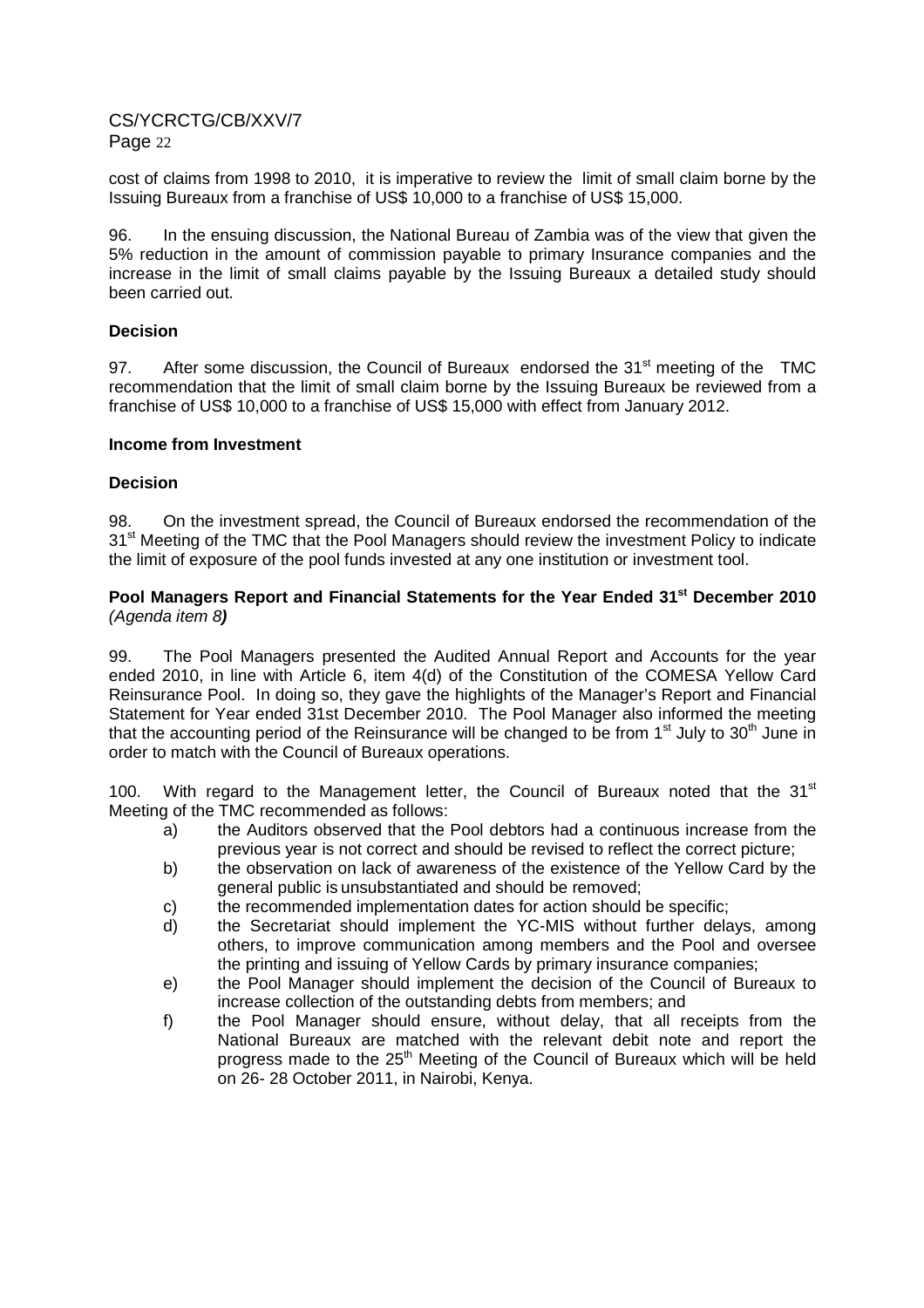101. The Council of Bureaux further noted the 31<sup>st</sup> Meeting of the TMC recommendations as follows:

- a) Directed the Pool Managers to liaise with the Auditors on the bad debtors provisions made for excess of loss premium due from members taking into account the measures recommended by the 31<sup>st</sup> TMC to address the issues;
- b) the Pool Managers should submit a detailed report to the  $25<sup>th</sup>$  Meeting of the Council of Bureaux explaining how the loss on currency exchange rates stated in item b) above was incurred

102. The Council of Bureaux endorsed the  $31<sup>st</sup>$  Meeting of the TMC recommendations as follows:

- a) Urged the Pool Managers to take necessary measures to address the issues which resulted into huge currency exchange losses; and
- b) the remuneration of the Pool Managers should be revised taking into account the following factors :
	- i) the gross premium written;
	- ii) the profitability of the Pool; and
	- iii) the returns achieved on investment being managed by the Pool.
- 103. In the discussion that followed the meeting observed that:
	- a) Page 6 in the report of the Pool Manager on capacity subscription table ll, the heading "settled but not due from refund" should be amended to read "accrued but not due for refund';
	- b) The new Accounting Policy, namely: the adoption of the new and revised International and Financial Reporting Standard (IFRSs) should be presented for consideration and adoption by the Council of Bureaux Meeting;
	- c) The Secretariat should be involved in the discussions with the External Auditors, and
	- d) With regard to provisions for bad debts, distinction should be made between Trade debts and sovereign Debts.

#### **Decisions**

104. The Council of Bureaux considered the Annual Report and Financial Statements for the Year ended  $31<sup>st</sup>$  December, 2010 and  $31<sup>st</sup>$  Meeting of the TMC recommendations:

- a) approved the audited accounts in line with Article 6 item 4 (d) and (f) of the constitution of the COMESA Yellow Card Scheme;
- b) appointed Delloite & Touche, of Nairobi, Kenya, as External Auditors for the year 2011, at a fee of US\$5,,000 (refer Article 6.4(i) of the Pool Constitution); and
- c) directed the Pool Managers to assist the assist the Secretariat in the process of selection and appointment of the Pool's External Auditors for the period 2012.

105. The audited accounts be submitted for consideration and approval by the Council of Bureaux, as provided in Articles 6 item 4(d) and (f) of the Constitution of the COMESA Yellow Card Reinsurance Pool.

#### **Decision**

106. The Council of Bureaux decided that the Pool Managers should implement the recommendations of the External Auditors on the issues pointed out in the Management letter.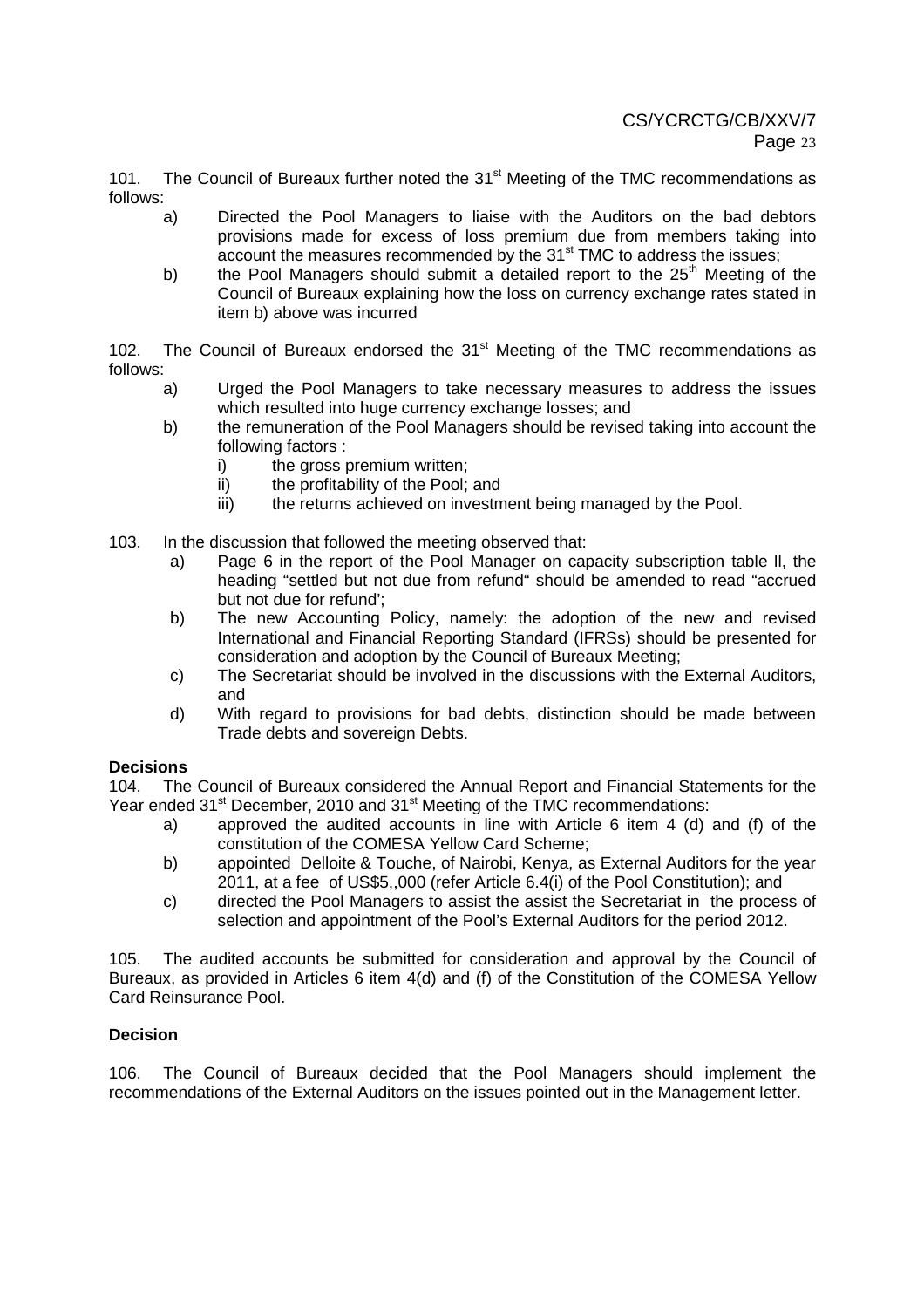### **Providing Yellow Card Cover to non COMESA member Motorists visiting the COMESA Region**

107. The Council of Bureaux noted that the Yellow Card had undergone several changes and improvements which included allowing National Bureaux to issue Yellow Cards to motorists coming from non COMESA region. The Council of Bureaux also noted the challenges and opportunities in issuing Yellow Card covers to non COMESA Member States.

108. The Council of Bureaux further noted that the National Bureau of Zimbabwe had recently engaged an Insurance Agent namely Association of Automobile (AA) to issue Yellow Cards to Non COMESA member motorists visiting the COMESA region.

109. In the discussion that ensued, the delegate of the National Bureau of Malawi expressed concern that theissuance of Yellow cards to motorists from non Member States to the scheme would affect the Yellow card business in Malawi as motorists travelling from Mozambique to Malawi would buy Yellow cards from other Member States.

## **Decisions**

110. The Council of Bureaux endorsed the recommendations of the 31<sup>st</sup> meeting of TMC as follows:

- i) The National Bureau of Zimbabwe should convene a Tri-partite meeting of COMESA Secretariat, AA and ICZ in mid October 2011 to discuss the issues and develop a draft terms of engagement and submit the draft to the  $25<sup>th</sup>$  Meeting of the Council of Bureaux which would be held from 26 – 28 October 2011, in Nairobi, Kenya for consideration;
- ii) National Bureaux/Primary insurance companies should issue Yellow Cards to motorists from countries that are not party to the scheme, in conformity with the provisions of the protocol, the Inter-Bureaux agreement and the operations manual;
- iii) National Bureaux should establish or appoint or designate Agents at their busiest border posts to issue Yellow Cards to cross border motorists;
- iv) National Bureaux should organize workshops on the operation of the Yellow Card for insurance Agents to enhance their knowledge and promote the scheme; and
- v) National Bureaux should emulate the Insurance Industry of Zimbabwe and explore the possibilities of engaging the Revenue Authorities to issue Yellow cards and the local cover at the border posts in return for payment of commission**.**

#### **Report on Matter Arising from the 31st Meeting of the Technical Management Committee (TMC) of the Yellow Card Reinsurance Pool** (Agenda item 9)

111. The Pool Manager presented a Report on Matters Arising from the 31<sup>st</sup> Meeting of the Technical Management Committee (TMC) of the Yellow Card Reinsurance Pool. In presenting the report the meeting was informed that pursuant to the recommendations of the 31<sup>st</sup> TMC held in Kampala Uganda, in September 2011, that the Pool Manager address the concerns raised and present a report to the Council of Bureaux, the following is the highlights of the presentation: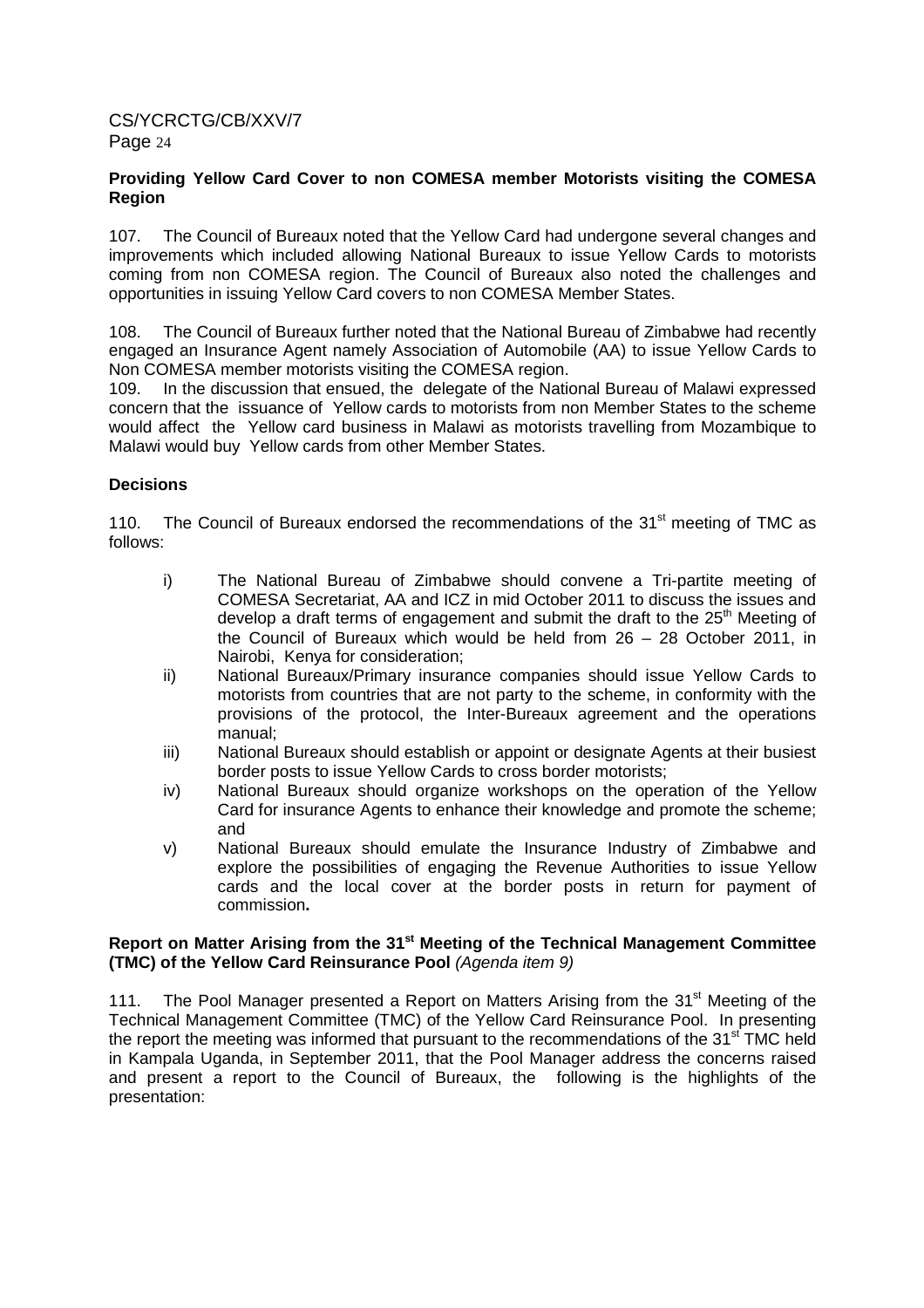#### **Concerns raised**

112. The meeting was informed that efforts to reduce the amounts not matched against respective debit amounts were made and that by the period ending  $31<sup>st</sup>$  December 2010 the amounts had reduced from US\$ 835,367; as at  $31<sup>st</sup>$  December 2009 to US\$ 457,199. The meeting was further informed that the closing figures as at  $30<sup>th</sup>$  September 2011 had risen to US\$644, 023 and follow ups were being made to obtain details of settlement to facilitate matching.

113. With regard to loss of US\$358,000 on exchange rate, the Pool Manager explained that the reasons for the loss were the following:

- a) most regional currency in member states experienced depreciation of the currencies during the period 2009/2010 and 2010/2011 and that the depreciation of the currencies had impacted negatively on the performance of the Pool.
- b) The Pool Manager further pointed out that the delay in the settlement of the premium contributed to the exchange losses.

#### **Decisions**

114. The meeting noted the explanation given and adopted the following measures to address the issues:

- a) The members submit to the Pool through the National Bureaux returns accompanied by the Settlement as soon as possible in conformity with Article 2.12.2 of the operations manual of the Yellow Card Scheme .
- b) That National Bureau should promptly submits to the Pool returns together with settlement payments made by members.
- c) That in the event of delay in the settlement, subsequent payment be made at the rate ruling at the permanent booking date.

#### **Matching of the Receipts against Debits**

115. The Pool Manager pointed out that the unmatched amounts (reclassified as payable) reduced from US\$ 835,367 to US\$457,199 as at 31<sup>st</sup> December, 2010 owing to amounts received in 2011. However, due to some payment made by some National Bureaux without settlement details, the amount had arisen to US\$ 644,023 as at  $30<sup>th</sup>$  September 2011.

116. In order to eliminate mismatch of receipts and debits, the Pool Managers requested National Bureaux to provide settlement details at the time of making their remittances.

#### **Decisions**

117. The meeting noted the explanation given and adopted the following measures to address the issues:

- a) The National Bureaux should provide to the Pool Manager with details of settlement on the amounts already remitted.
- b) That going forward, the National Bureaux should provide to the Pool Manager details of settlement at the time of making remittances.

### **UVIRA, SANGE, DR CONGO**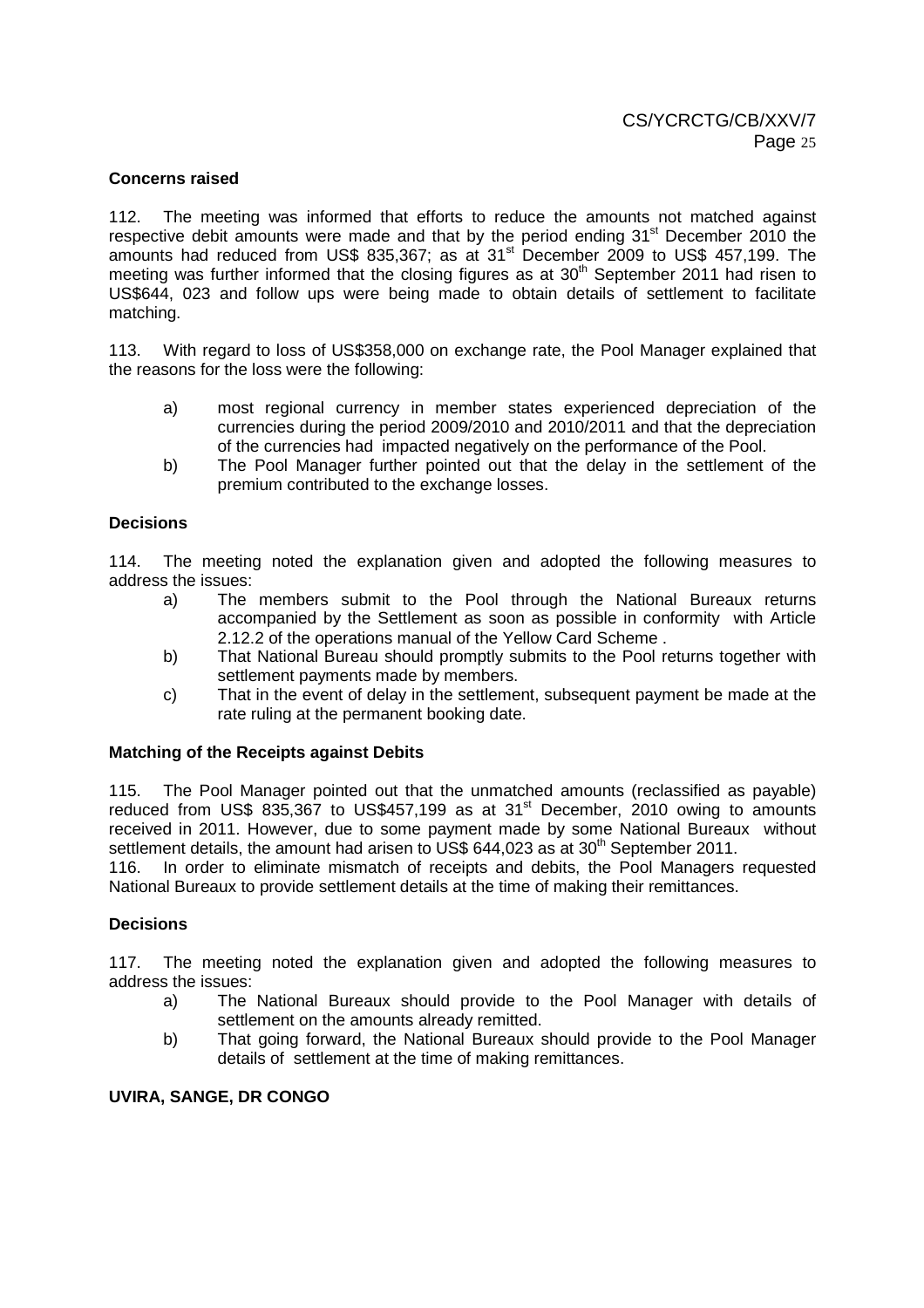118. The representative of the Team recalled the recommendation of the  $31<sup>st</sup>$  Meeting of the TMC that Pool Managers jointly with the Issuing National Bureau and/ or the lead Reinsurer, if required with legal expert, should mount a mission to DR Congo as soon as possible and by mid October 2011 at the latest to establish the facts and collect the required information and documents and take a position on the claims; and submit a report on their findings and the position establish on the claim to the 25<sup>th</sup> Meeting of the Council of Bureaux. He informed the meeting that a mission was mounted and pointed out the findings of the mission. The detailed report is as shown in annex …… of this report.

- 119. The meeting was informed that:
	- a) the claim has potential to get out of proportion if not managed well considering the circumstances it had been handled as it was likely to determine / set precedent on how such or similar claims would be expected to be handled in the future; and
	- b) It would be an opportune time for the Comesa Yellow Card policy framework to be reviewed in order to provide clearly the procedures as well as sanctions for Local National Bureaux in the manner of handling of claims within their regions. This will limit claim exposure levels to the Pool.

120. The meeting having considered the findings of the mission adopted the following recommendations:

- a) for purposes of good order, the facts and circumstances surrounding the accident and the fire incident be brought in the clear. This would require that the judgment be challenged. According to Congolese laws, this would only be undertaken by the Prosecutor of a higher court upon review of the various gapping flaws and it could only be done within 3 months of the judgment i.e. by 18<sup>th</sup> November 2011;
- b) a local lawyer in DR Congo be engaged together with an expert assessor or other professionals deemed necessary to discreetly verify the positions and obtain full information on the ground with regard to the actual victims, verify submitted documentation with the respective hospitals and health facilities;
- c) the lawyer engaged to facilitate and also pursue the appeal by the Prosecutor. The appeal should be heard in a different region away from the Uvira area, preferably in Kinshasa, in order to guarantee a free and fair trial; and
- d) the COMESA Yellow Card, Pool Managers and the reinsurers covering this claim immediately take note of the magnitude of the claim in preparation for any eventuality of its settlement (i.e. in case the appeal approach does not bear fruit).

121. In the discussion that followed, the National Bureau of DR Congo informed the meeting that it was pleased that the Pool Managers were now fully involved in the handling and processing of the claim. He further informed the meeting that due to the extra-ordinary nature of the accident, the National Bureau had challenges and limitations in handling the claim and assured the meeting that it would closely work with the Pool Managers and the Issuing National Bureau and Technical Management Committee to ensure that the process is well managed.

## **Decision**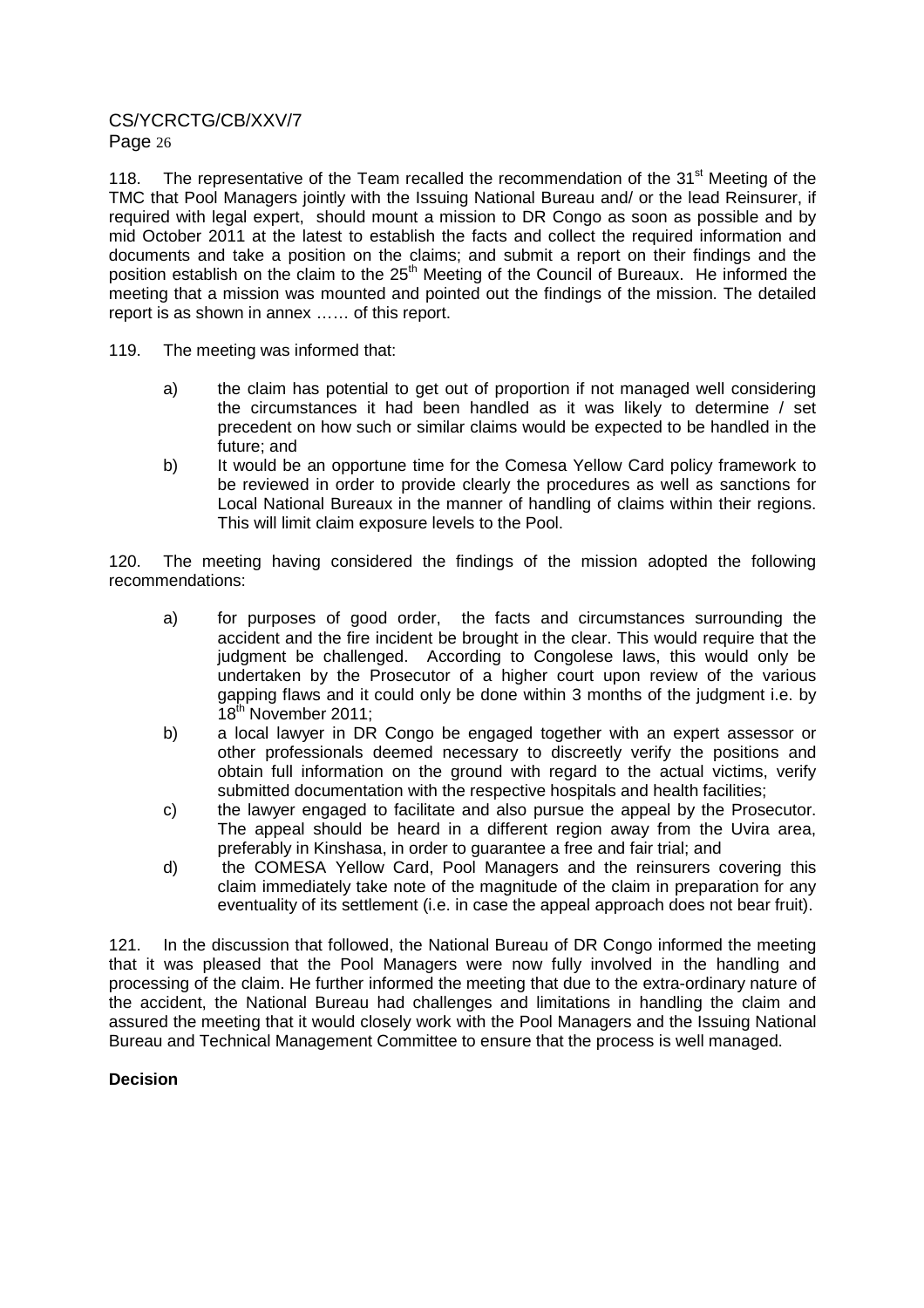122. The meeting decided that the Pool Managers implement the recommended measures with immediate effect.

## **Reinsurance Pool Financial Highlights as at 30th September 2011** (Agenda item 10)

123. A representative of the Pool Managers presented a report on the Reinsurance Pool Financial Highlights as at  $30<sup>th</sup>$  September 2011. In his presentation, he informed that meeting that the Pool recorded a gross premium income of US\$ 1, 055,820 during the period ended  $30<sup>th</sup>$ September 2011.

124. The meeting noted the financial highlights as shown below:

|                        | September 2011<br>US\$ |
|------------------------|------------------------|
| Gross premium income   | 1,055,820              |
| Reserve fund           | 4,600,002              |
| Total assets           | 7.253.469              |
| Capacity subscription  | 250,000                |
| Short-term investments | 3,913,265              |

## **Progress Report on the implementation of the Yellow Card–Management Information System (YC-MIS)** (Agenda item 11)

125. The COMESA Secretariat presented document No CS/YCRCTG/CB/XXV/5. The meeting was informed that the rollout of the YC-MIS in the Northern and other Corridors had been delayed due to the System Developers' late submission of the revised YC-MIS and their subsequent withdrawal of their services in May 2011 by denying to take up the maintenance contract.

126. The meeting was further informed that an IT consulting firm, namely Walgate Company Limited of Zambia had been identified and a maintenance contract was being processed for them to take up the task of incorporating outstanding issues, updating and implementing the YC-MIS in all the corridors as follows:

- i) Northern Corridor Countries: December 2011
- ii) North South and Central Corridor: April 2012; and
- iii) Horn Corridor: June 2012.

## **Decisions**

127. The Council of Bureaux approved the activity work program for the rollout of the revised YC-MIS in all the Corridors and endorsed the Award of the maintenance contract to Walgate Company Limited to incorporate, update and participate in the rolling out of the system in all the Corridors.

**Report of the 5th Meeting of the Council of surety of the RCTG on the Regional Customs Transit Guarantee (RCTG-CARNET) Scheme (**Agenda item 12**)**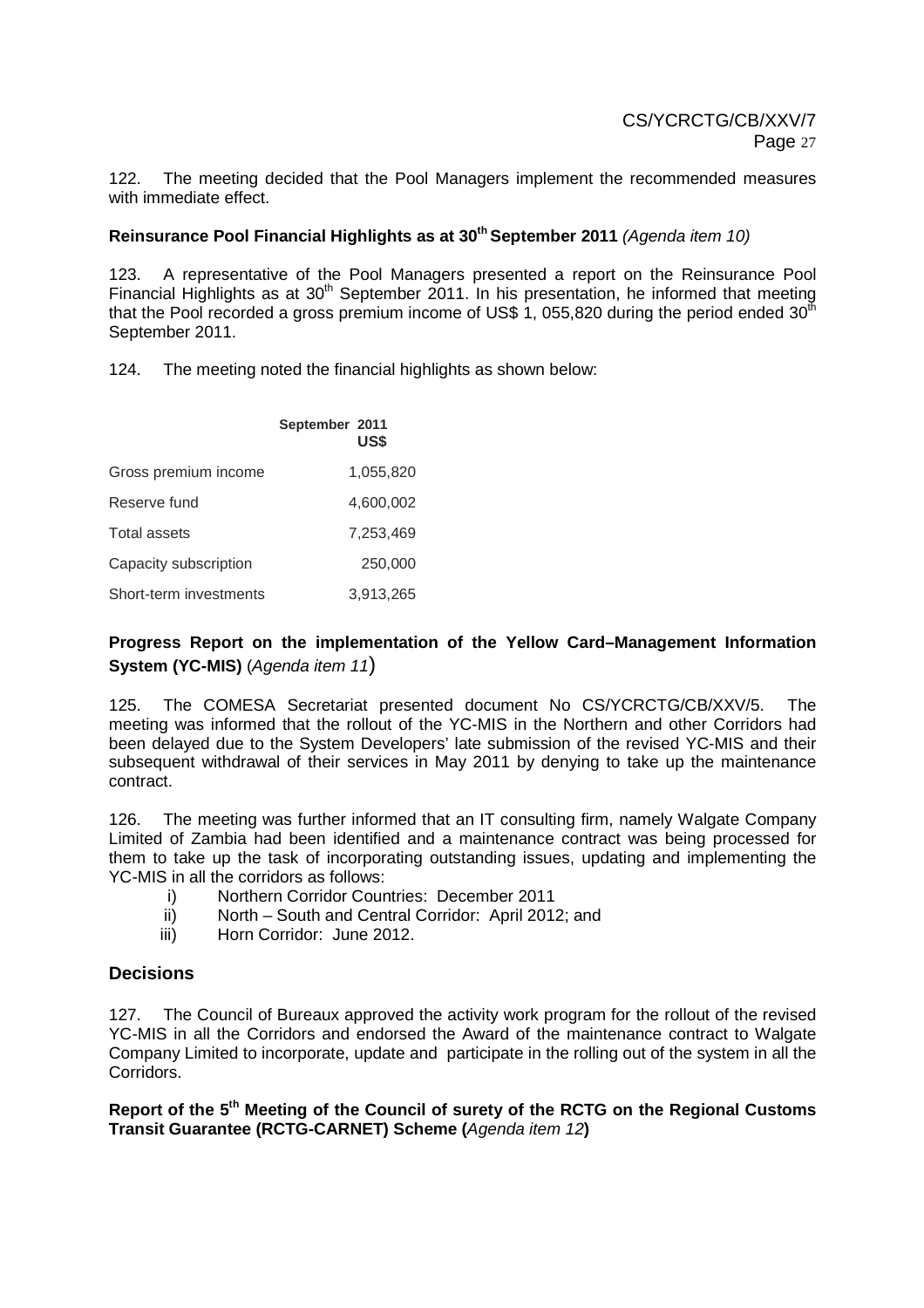128. The COMESA Secretariat presented document No CS/RCTG/CS/V/12 – Report of the Fifth Meeting of the Council of the RCTG on the Regional Transit Guarantee (RCTG CARNET). On the progress made in the rollout of the RCTG CARNET the meeting noted as follows:

- a) Northern Corridor: Major companies in Kenya, namely: SDV, Keuhun & Nagel and Spedag had executed regional bonds and would commence the rollout of the CARNET in November 2011;
- b) North-South Corridor: the implementation activities would start as soon as Zambia and DR Congo finalized the ratification of the RCTG agreement;
- c) Central Corridor: Tanzania was participating in the RCTG Scheme and would implement the Rollout of the RCTG CARNET for transit between Tanzania and Burundi; and
- d) Horn Corridor: The rollout of the RCTG –CARNET would commence as soon as Diibouti establish.

129. The meeting noted the progress made in the implementation of the RCTG CARNET in the Member States.

#### **Presentation on Trade in Insurance services** (Agenda item 13)

130. A representative of the COMESA Secretariat made a presentation on Trade in Insurance Services. In doing so, she explained the importance of insurance services in economic development and pointed out two categories of Insurance Services, namely: Long term and short term insurances and the two types of Insurance Enterprises which include Life Insurance and General or non-life companies. The meeting was informed that Insurance Services would contribute to the economic development by promoting financial stability, fostering the efficient allocation of a country's savings, mobilizing and channeling savings (life insurance), relieving pressure on the government budget, supporting trade, commerce and entrepreneurial activities, lowering the total risk faced by the economy, improving individual's quality of life and increasing social stability and granting export opportunities for African countries in terms of outsourcing.

131. The meeting was further informed that Trade in Services in COMESA contributes at least 40% of GDP in most COMESA Member States. In the late 1990s COMESA included Trade in Services as part of the integration programmes and formed a working group on trade in services. The objectives of the programme, among others, are to eliminate barriers to trade in services, promote growth and development. The meeting was further informed that negotiations in the four priority sectors had commenced.

The meeting was informed that COMESA Secretariat was organizing a Conference which will be held in Nairobi, Kenya from 7th to 9th November 2011 . The meeting will consider papers and presentations and establish a Committee on Trade in Insurance Services to oversee and guide the process of liberations of the Insurance Sector in the COMESA Region.

132. The Council of Bureaux noted the presentation on Trade in Insurance Services with appreciation.

**Election of New Members of the Technical Management Committee (TMC) on the Yellow Card Reinsurance Pool** (Agenda item 14)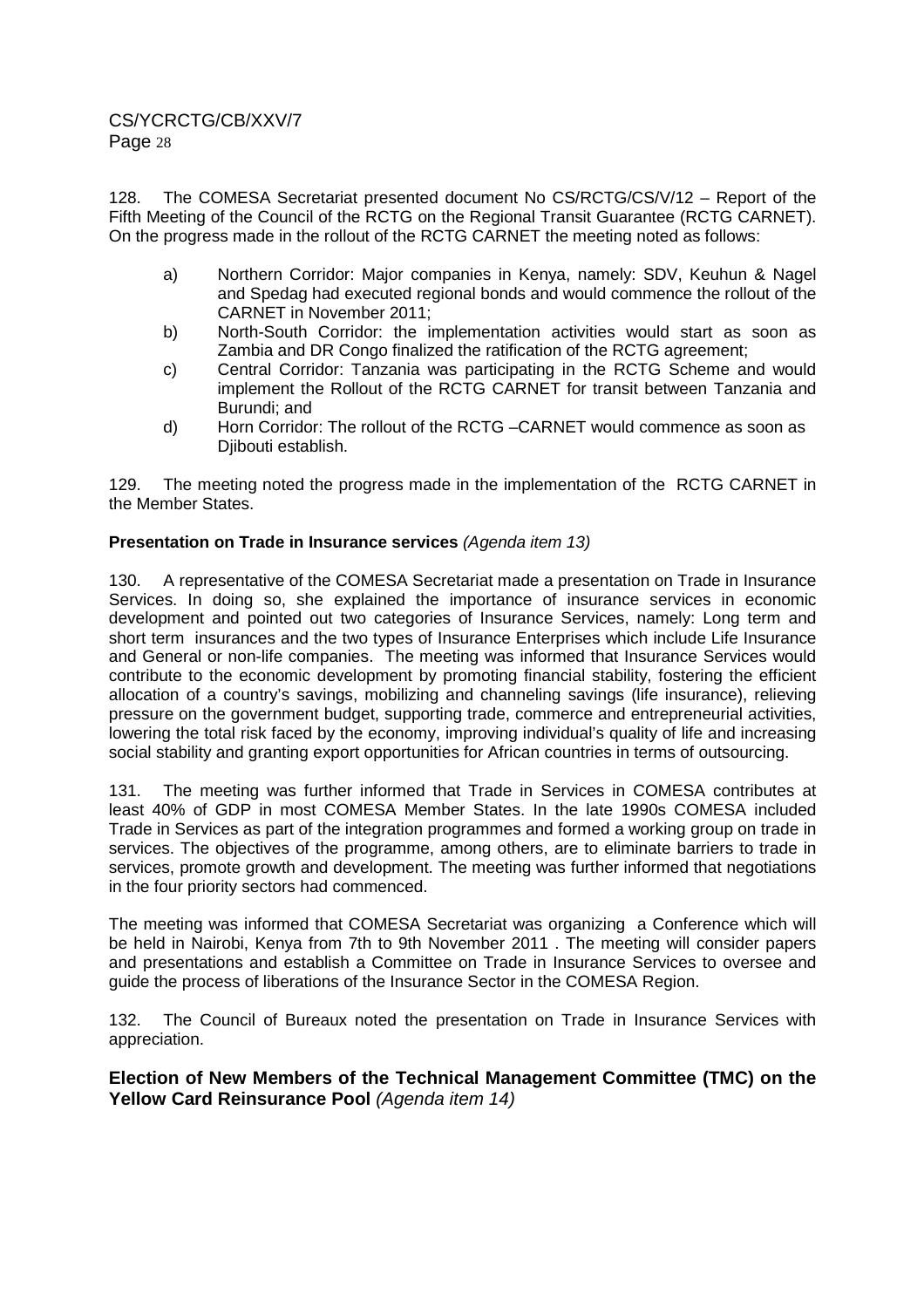133. The Secretariat presented Document No. CS/YCRCTG/CB/XXV/6, Election of Members of the Technical Management Committee (TMC) of the Yellow Card Reinsurance Pool.The Secretariat recalled the decision of the 19<sup>th</sup> Meeting of the Council of Bureaux, held from 29-31 August, 2005, in Harare, Zimbabwe, decided to review the tenure of the TMC members to two years and the number of members to five and informed the meeting that the tenure of the current TMC members had expired and requested the Council of Bureaux to consider the status of participation of National Bureaux, which was attached to the report, and elected new members for the forthcoming TMC.

#### **Decision**

134. The meeting considered the status of participation of National Bureaux in the TMC, elected the National Bureaux of DR Congo, Ethiopia, Rwanda, Tanzania and Zambia as members of the Technical Management Committee of the Reinsurance Pool of the Yellow Card Scheme for the next two years 2012 and 2013.

## **External Auditors Report on the Accounts of Council of Bureaux 30th June 2010**  (Agenda item 14)

135. The meeting was informed that external auditors for the Council of Bureaux account, namely Deloitte & Touche were in the process of examining the Council of Bureaux Account and that Management Account and Financial Statement would be presented to the  $32^{nd}$ Meeting of the TMC for consideration and recommendation to the next meeting of the Council of **Bureaux** 

#### **Decision**

The Council of Bureaux decided that the External Auditors Annual Report and Accounts of the Council of Bureaux Account for the year ended  $30<sup>th</sup>$  June 2011 should be presented to the  $32<sup>nd</sup>$ Meeting of the TMC for consideration and recommendation to the 26<sup>th</sup> Meeting of the Council of Bureaux.

#### **Presentation by the Printers on the printing of Yellow Card Books and promotional materials** (Agenda item 15)

136. A representative from the current Yellow Card Printers, Taws Security Printers Limited, made a presentation on the printing of Yellow Card Books and Promotional Materials and informed the meeting that they were happy to be the printers of COMESA Yellow Card Materials.

- 137. The Meeting noted the following challenges faced by the Printers:
	- i) Regular revision of delivery cost rates by the Couriers;
	- ii) Late funds remittance by National Bureaux of Printing and delivery cost; and
	- iii) The Printing and delivery costs remitted by National Bureaux were less by US\$15 to US\$50 being bank charges from sending source.

138. The meeting further noted the proposed recommendations made by the Printers to address the challenge on the deductions being made on their printing and delivery cost remittances by remitting banks as follows: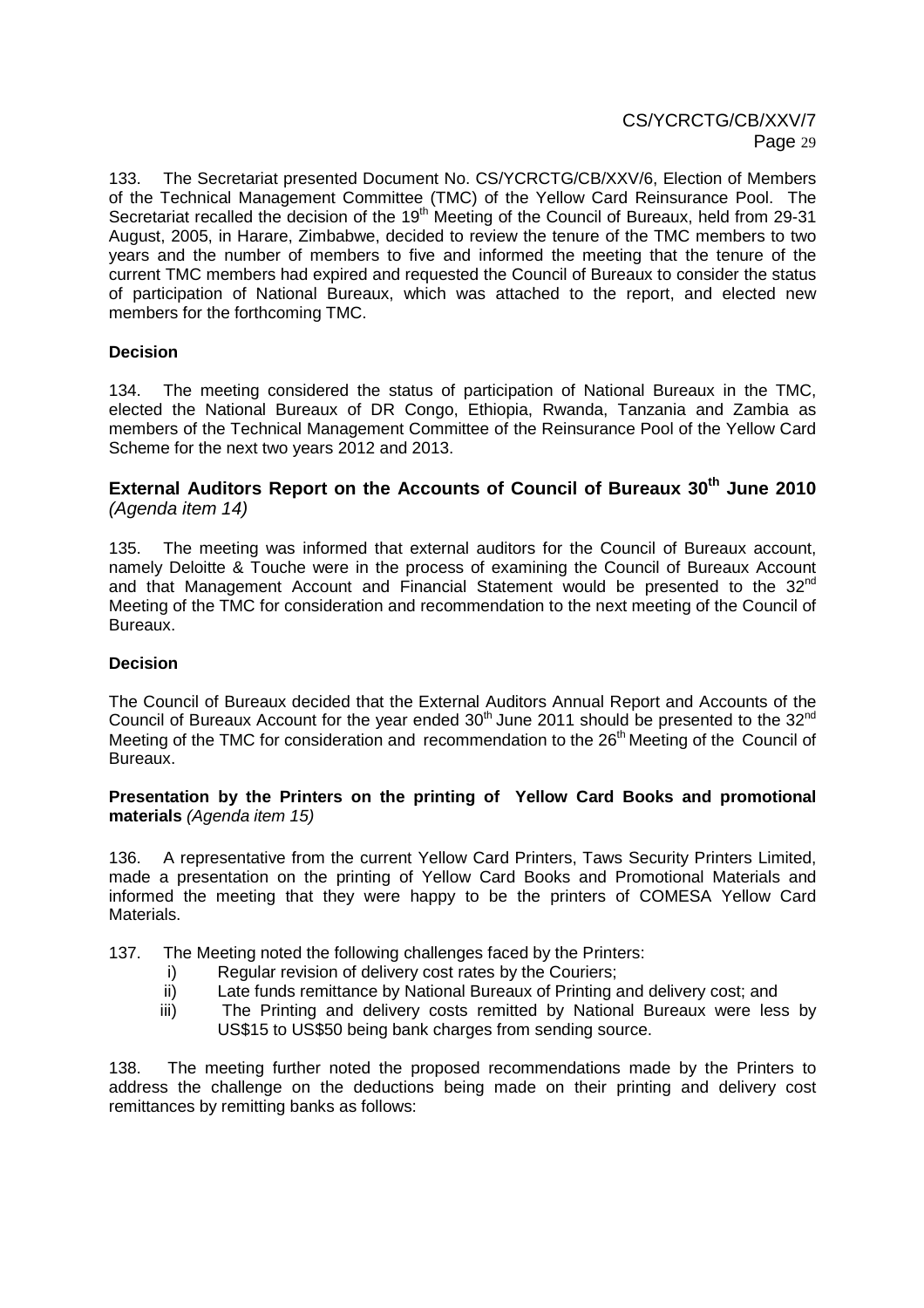# CS/YCRCTG/CB/XXV/7

Page 30

- a) The National Bureaux should include in their funds remittances for Printing and delivery costs for their orders an extra amount to cover for bank charges; and
- b) The Printers to send additional invoices for bank charges deducted from their Printing and delivery cost remittances to respective National Bureaux.

139. In the ensuing discussion, the National Bureaux made the following observations and comments:

- a) The National Bureau of Ethiopia requested the Printers to address the proforma invoice and other shipping documentations in the name and address of the National Bureau of Ethiopia (Ethiopia Insurance Corporation) and include all the payment conditions in the proforma invoice.
- b) The National Bureau of Tanzania informed the Printers that they had received a consignment that had some books with mixed up serial numbers but had to continue using them as they had very limited stock. The National Bureau of Tanzania further requested the Printers to provide them with the proforma invoice for their additional order.

## **Proposed Budget for the Year 2011/2012** (Agenda item 16)

140. The Secretariat presented Document No CS/YCRCTG/CB/XXV/7- Proposed Budget for the Council of Bureaux for the year 2011/2012 as follows:

#### **Status of Income in 2010/2011**

141. The meeting was informed that all National Bureaux, except Malawi and Sudan had paid their budget contributions with DR Congo making partial settlements for the period under review. The National Bureau of Eritrea was given exemption. A total amount of US\$348,306 including arrears was recorded during the 2010/2011 fiscal year.

## **Budget 2010/11**

142. The meeting was informed that the budget assessment for the year 2011/2012 was US\$429,538 representing an increase of 16% from the 2010/2011 budget which stood at US\$371,940. The meeting was further informed that the increase was mainly due to the additional budget for the Insurance Expert who will be recruited during the period.

#### **Administrative matters**

143. The meeting was informed that taking into account the decisions of the Council of Ministers on cost of living adjustments, the Council of Bureaux had approved the budget with the adjusted salaries and benefits of its staff members, however, the staff members were not paid accordingly. The meeting was further informed that the Secretary General of COMESA had directed that the anomalies be corrected and the staff members be paid the balances.

#### **Work Programme for 2011/2012**

144. The meeting was informed that the Work Programme for the 2011/2012 included the following major activities: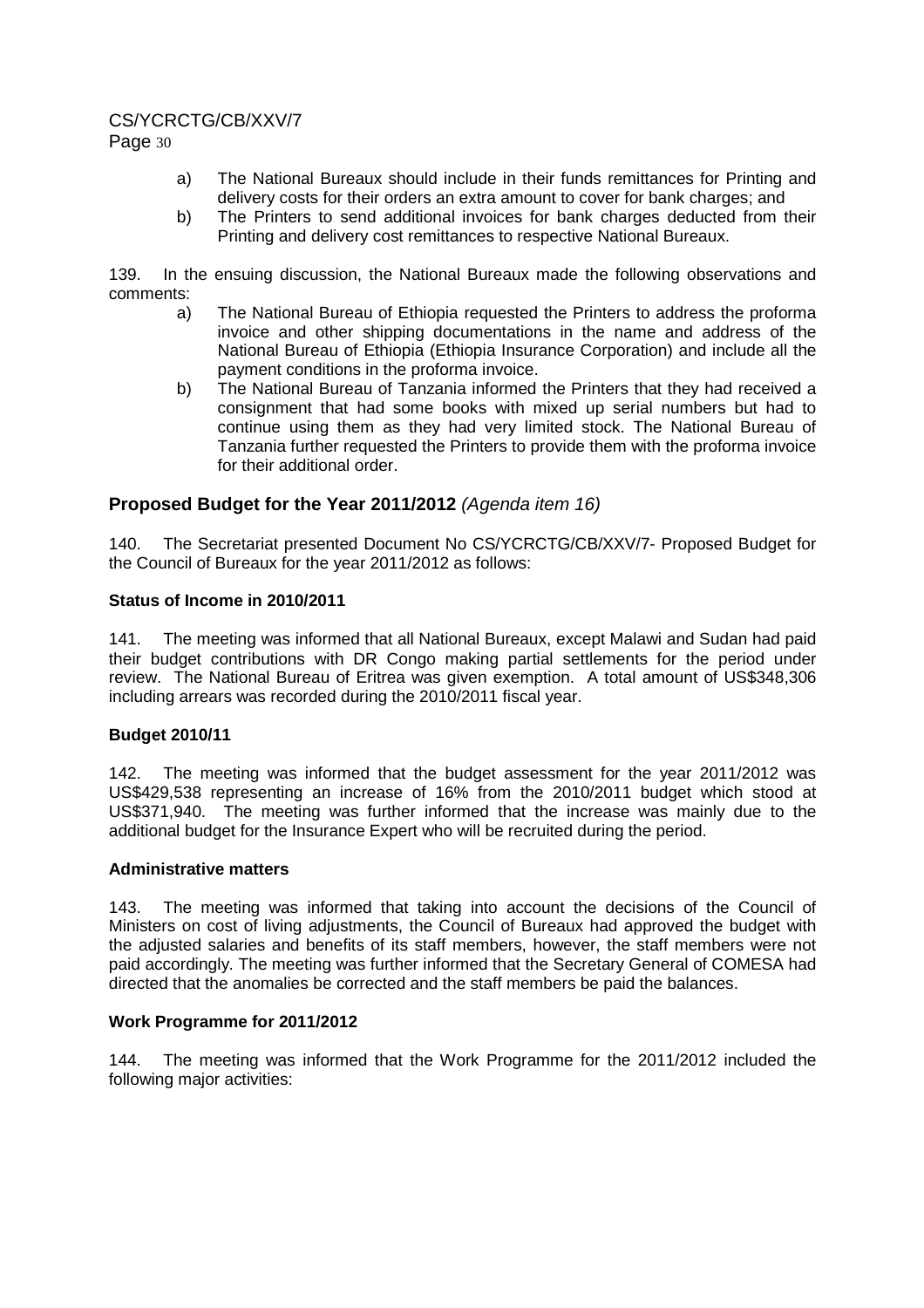- a) Oversee the implementation of decisions of the Council of Bureaux and the Technical Management Committee (TMC) on the Yellow Card;
- b) Undertake studies, among others, on:
	- i) the competitiveness of the YC premium rates;
	- ii) the impact of the YC scheme in reducing transport and tranist costs; and
	- iii) the standardiation of Yellow Card premium rates for the COMESA Region.
- c) Implement the rollout of the IT Management Information System for the Yellow Card Scheme (MIS-YC) in all Northern Corridor countries followed by the North-South and Horn Corridor countries;
- d) Convene a Workshop on Insurance Supervisory Services for Insurance Authorities and Chief Executives of Insurance and Reinsurance companies to develop a framework for the liberalization of the in Insurance Services in the COMESA region;
- e) Coordinate and implement the harmonization of the Third Party Motor Vehicle Insurance Scheme for COMESA-SADC and EAC Regions;
- f) Prepare technical papers, working documents and reports;
- g) Prepare project proposals and mobilize extra budgetary resources
- h) Organize national stakeholders workshops on the Yellow Card;
- i) Organise and service the Council of Bureaux and TMC Meetings;
- j) Carry out the annual work programme of the Regional Customs Transit Guarantee (RCTG) Scheme and Trade in Insurance Services;
- k) Produce promotional materials and publications to promote the Yellow Card Scheme; and
- l) Carry out the day-to-day functions of the Yellow Card Office at the Secretariat.

## **Development Budget (Extra-Budgetary Resources)**

145. The meeting was informed of the extra budgetary resources mobilised by the Secretariat to carry out specific activities during the year under review as follows:

a) Regional Customs Transit Guarantee Scheme:

Secured \$302,000 for the 2010/2011 period from USAID East Africa and a total funding of US\$2million since 2002. USAID was expected to reduce its funding and discontinue its financial support for the implementation of the RCTG activities in 2012.

- b) Trade in Insurance Services:
	- COMESA Secretariat allocated US\$80,000 from Regional Integration Support Programme (RISP) funded by European Union and accordingly, a meeting on Trade in Insurance Services for Insurance Supervisory Authorities and Insurance and Reinsurance companies is scheduled to be held from 7th to 9th November 2011, in Nairobi, Kenya.

#### **Contributions Payable by National Bureaux for 2011/2012**

146. In the discussion that followed, the meeting expressed concern on the high amount of arrears of some National Bureaux. It was also pointed out that the proposed budget was not prepared on the basis of the actual expenditure incurred but rather on previous projected budget.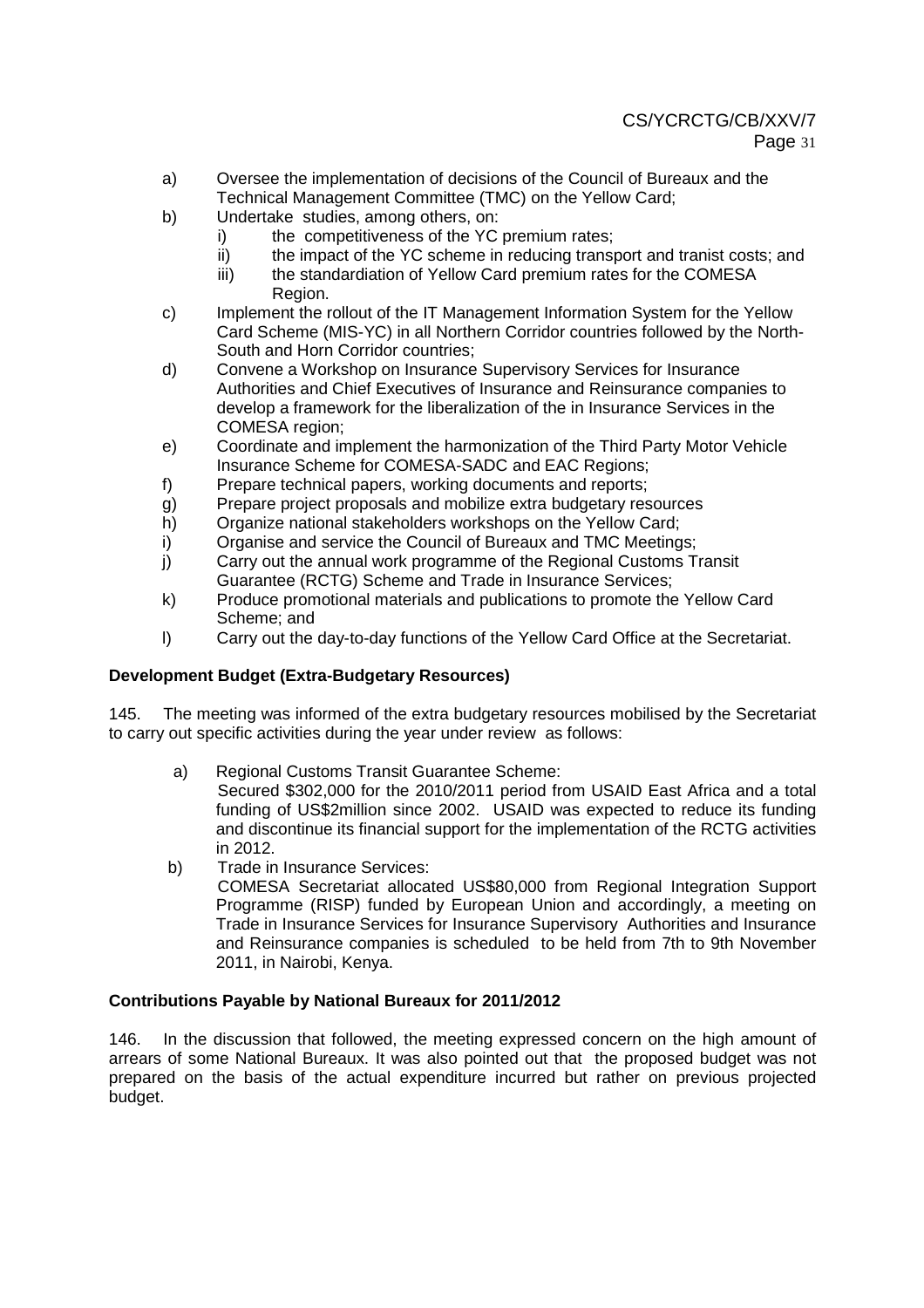147. The National Bureau of Malawi informed the meeting that their income from Yellow Card business was not enough to meet the annual budget contributions to the Council of Bureaux and payment of Capacity Subscription to the Reinsurance Pool and that the government as principal contracting party to the Yellow Card Protocol, had agreed to meet the commitments of the National Bureau.

148. The National Bureau of DR Congo assured the meeting that it would soon settle its arrears.

- 149. With regard to the proposed budget, the meeting observed that:
	- a) The budget was projected on activity basis and not on actual expenditure;
	- b) The total income usually received including arrears during the year was lower than the approved budgets; and
	- c) The budget mainly covers contractual payments and expenses for the Council of Bureaux activities and that the COMESA Secretariat subsidize operational and other expenses of the Council of Bureaux

#### **Decisions**

- 150. In view of the above, the Council of Bureaux made the following decisions:
	- a) approved the annual budget of US\$429,538 for the year 2011/2012;
	- b) approved the work programme for 2011/12;
	- c) decided that each National Bureau should pay US\$35,795 as its contribution to the Budget of the Council of Bureaux for the financial year 2011/2012; and
	- d) the Secretariat should recruit an Insurance Expert at the earliest possible time and the post should be advertised in all Member States that are party to the Scheme.

#### **The 2011/2012 Annual budget and contribution required from each National Bureau including arrears**

| <b>NATIONAL BUREAUX</b> | 2011/12<br><b>ANNUAL BUDGET</b><br><b>CONTRIBUTION</b><br>US\$ | <b>ARREARS</b><br>AS AT 30/09/11<br>US\$ | <b>TOTAL AMOUNT</b><br><b>REQUIRED FROM EACH</b><br><b>NATIONAL BUREAU</b><br>US\$ |
|-------------------------|----------------------------------------------------------------|------------------------------------------|------------------------------------------------------------------------------------|
| <b>Burundi</b>          | 35,795                                                         | (18, 823.55)                             | 16,971                                                                             |
| Diibouti                | 35,795                                                         | (15, 125.57)                             | 20,669                                                                             |
| DR Congo                | 35,795                                                         | 76,009.04                                | 111,804                                                                            |
| Eritrea                 | Exempted                                                       | 18,824                                   | 18,824                                                                             |
| Ethiopia                | 35,795                                                         |                                          | 35,795                                                                             |
| Kenya                   | 35,795                                                         |                                          | 35,795                                                                             |
| Malawi                  | 35,795                                                         | 167,931                                  | 203,726                                                                            |
| Rwanda                  | 35,795                                                         | (9.531)                                  | 26,264                                                                             |
| Sudan                   | 35,795                                                         | 117,085.69                               | 152,881                                                                            |
| Tanzania                | 35,795                                                         | (18,536)                                 | 17,259                                                                             |
| Uganda                  | 35,795                                                         |                                          | 35,795                                                                             |
| Zambia                  | 35,795                                                         |                                          | 35,795                                                                             |
| Zimbabwe                | 35,795                                                         |                                          | 35,795                                                                             |
| Total                   | 429,538                                                        | 317,833.61                               | 747,374                                                                            |

Note: The credit balances for the National Bureaux of Burundi, Djibouti, Rwanda and Tanzania are still under examination.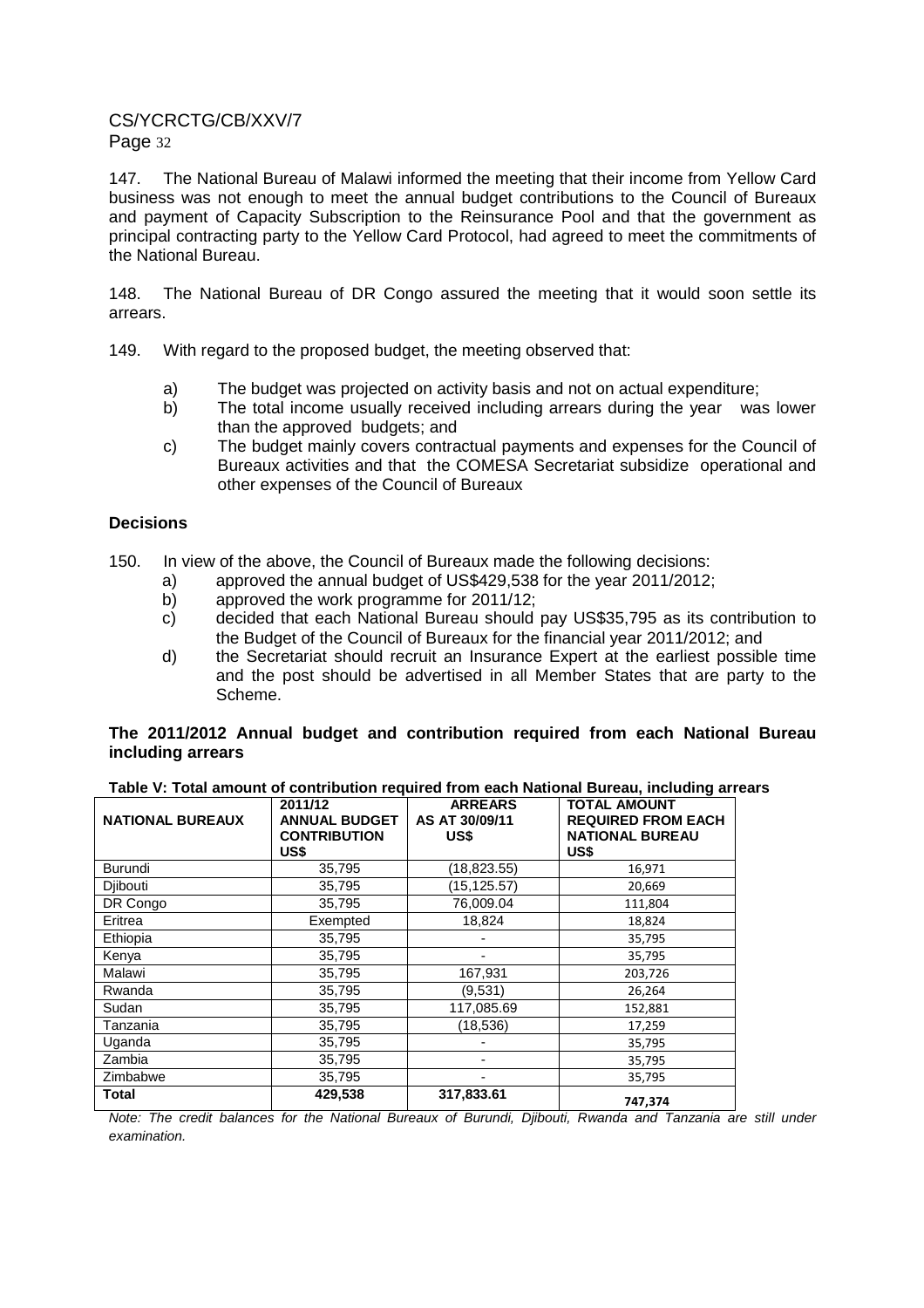# **Date and Venue of Next Meeting** (Agenda item 17)

151. The COMESA Secretariat will consult with Member National Bureaux and advise the exact date and venue of the next Council of Bureaux Meeting.

## **Any Other Business** (Agenda item 18)

152. Under this Agenda item, the meeting was informed as follows**.** 

## **Road Transport and Safety Agency (RTSA) Zambia**

153. The participant from Road Transport and Safety Agency-Zambia, Mr Pumi Mfwankila, Principal Licensing Officer, thanked COMESA for the invitation and assured the continued support of the Agency to the Yellow Card scheme. He further informed the meeting in an effort to contribute to the smooth operations of the Scheme in Zambia they had continuously engaged counterparts from Nakonde, Chirundu and Kasumbaleasa border posts on the operations of the Scheme. He further informed the meeting that his delegation which included from the same border posts as an effort to have them well informed and equipped with the operations of the Scheme.

#### **The Motor Vehicle Accident Fund- MVA-Funds**

154. The participants from the Motor Vehicle Accident Funds (MVA) Fund of Botswana, Namibia and South Africa, thanked COMESA and the Council of Bureaux for the invitation to the meeting and assured to strengthen the working relationship between MVA Funds and the Yellow Card scheme.

155. The participant from National Bureau of Zimbabwe, Mr Patrick Munyaradzi Kusikwenyu, Managing Director – Allied Insurance Company, National Bureau of Zimbabwe informed the meeting to put on record the request they had made in the previous meetings to have their outstanding premium cession accrued written off when their economy was not performing well.

#### **Adoption of the Report and closure of the Meeting** (Agenda item 19)

156. The Council of Bureaux meeting considered the report paragraph by paragraph and adopted the report with amendments.

157. A representative from the National Bureau of Zambia moved the motion to adopt the report and was seconded by the National Bureau of Uganda.

158. A representative from the National Bureau of DR Congo in giving the vote of thanks on behalf of the delegates thanked the government and people of Kenya for the warm hospitality and the effort put by the National Bureau of Kenya in hosting the meeting and the facilities that were made available to the delegates. He also expressed his gratitude to the representatives of SACU for their presence throughout the meeting.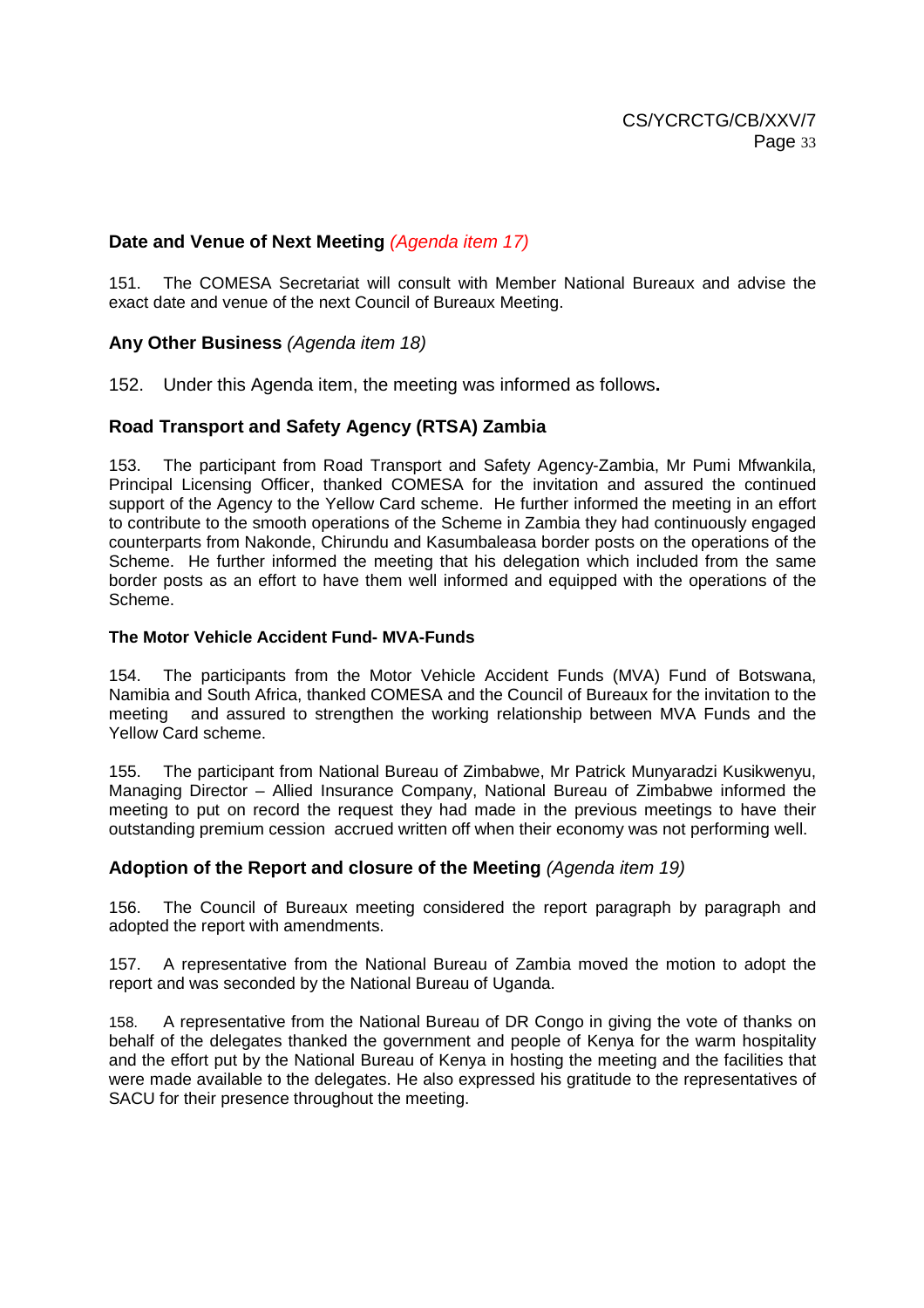### **Annex I**

Summary of Yellow Cards Issued and Premium Income realized per Country **Table I** 

| <b>Issuing</b><br><b>Country</b> | No. of cards |                | <b>Premium</b><br>collected<br>currency | in.<br><b>local</b> | Premium collected in US\$ |              |  |
|----------------------------------|--------------|----------------|-----------------------------------------|---------------------|---------------------------|--------------|--|
|                                  | 2009/10      | 2010/11        | 2009/10                                 | 2010/11             | 2009/10                   | 2010/11      |  |
| Sudan                            | 126          | 35             | 76, 838                                 | 20,302.29           | 32,628.00                 | 7,941.10     |  |
| Ethiopia                         | 23,689       | 24,283         | 16,725,271                              | 18,263,133.27       | 1,117,882.00              | 1,061,378.89 |  |
| Uganda                           | 11,850       | 11,369         | 175,516,287                             | 1,267,156,068       | 793,490.00                | 689,926.73   |  |
| <b>DR</b><br>Congo               | 5,414        | 5,481          |                                         |                     |                           | 310,421.00   |  |
| Tanzania                         | 7,685        | 6,093          | 513,408,000                             | 776,592,447         | 342,272.00                | 450,198.52   |  |
| Malawi                           | 527          | 676            | 3,508,982<br>6,770,952.50               |                     | 23,273.00                 | 39,366       |  |
| Djibouti                         | 655          | 603            | 28,425,075                              | 29,302,216          | 159,843                   | 164,620      |  |
| Eritrea                          | 3            | $\overline{2}$ | 2,835                                   | 930                 | 190.00                    |              |  |
| Kenya                            | 8,521        | 10,252         | 74,635,527                              | 92,243,911          | 968,428.00                | 941,264.40   |  |
| Rwanda                           |              | 6,710          |                                         | 82,886,300          |                           | 138,605.85   |  |
| Burundi                          | 7,553        | 7,683          | 118,952,135                             |                     | 95,931.00                 | 118,632.00   |  |
| Zimbabwe                         | 7,035        | 11,878         |                                         |                     | 479,198.00                | 760,298.00   |  |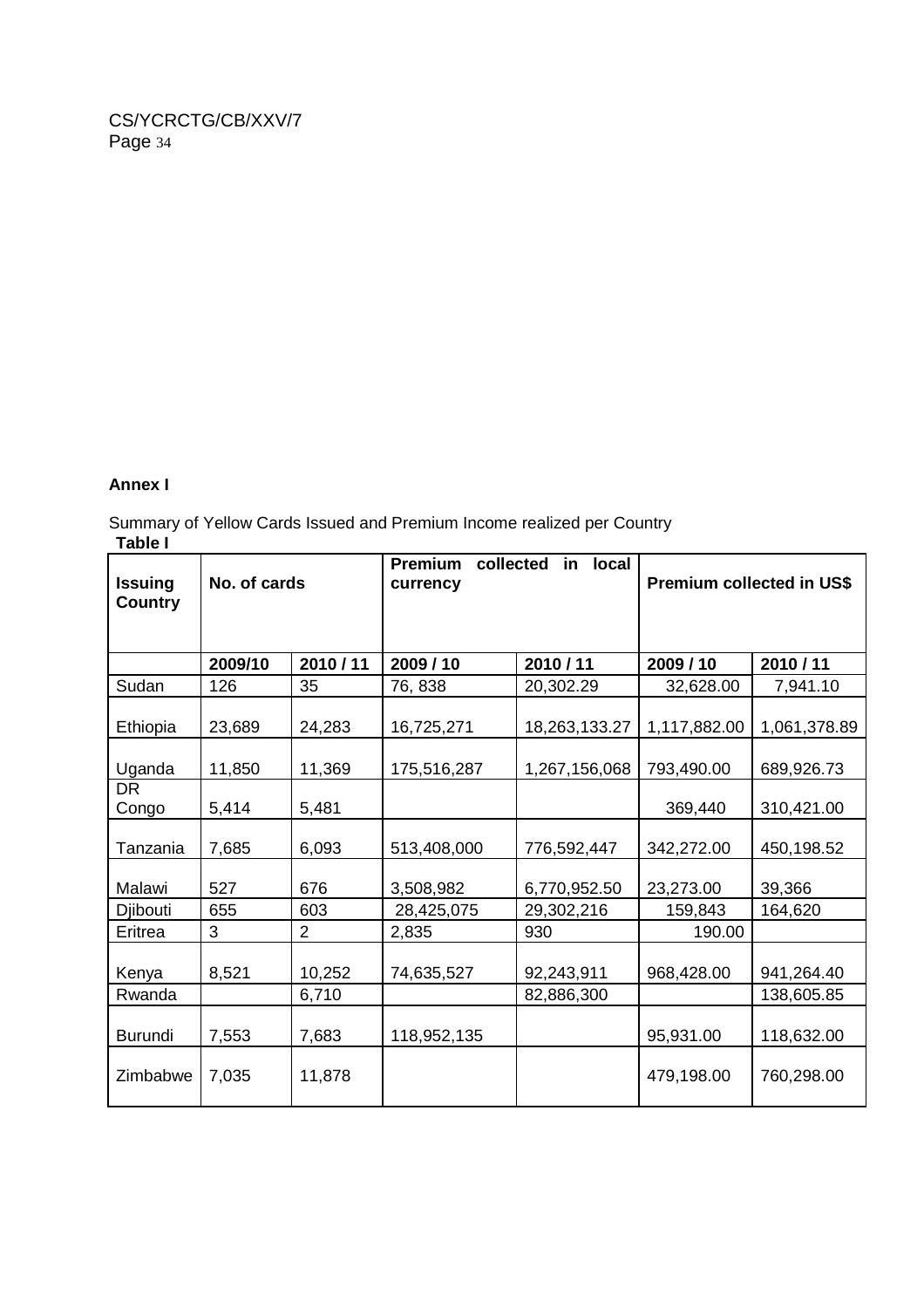| rage 35 |  |
|---------|--|
|         |  |

| Zambia | 18,642 | 18,336 | 2,202,955,528 | 2,545,166,812 | 44,0591.00 | 509,033.40   |
|--------|--------|--------|---------------|---------------|------------|--------------|
| Total  | 91,574 | 99,439 |               |               | 434,373    | 5,191,685.89 |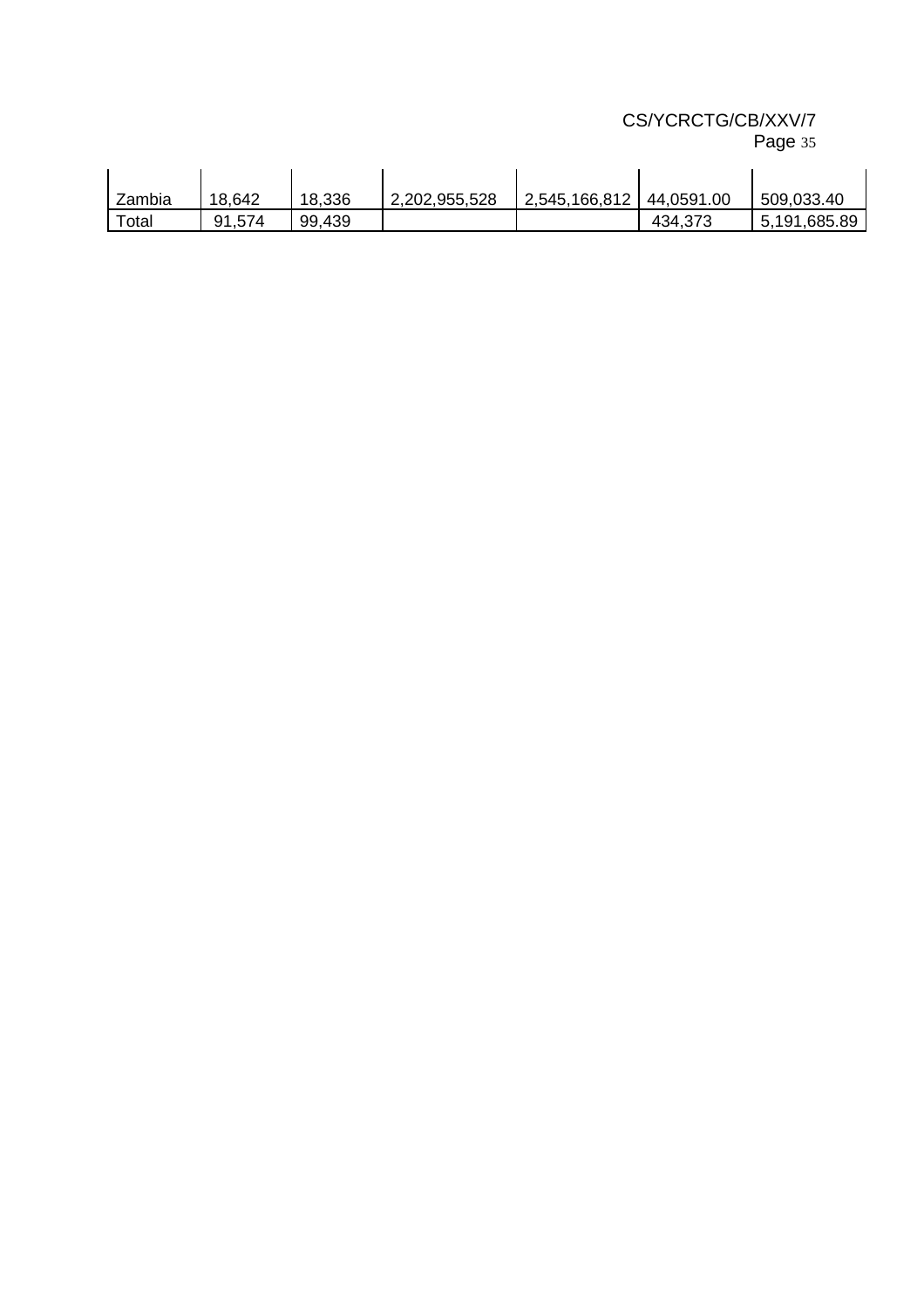#### **Annex II**

| <b>National</b><br><b>Bureaux</b> | Claims Summary for the period July 2010 to June 2011 |                        |           |                      |            |                           | Claims for the period July 2009 to June 2010 |                      |                                  |                      |                |                      |
|-----------------------------------|------------------------------------------------------|------------------------|-----------|----------------------|------------|---------------------------|----------------------------------------------|----------------------|----------------------------------|----------------------|----------------|----------------------|
|                                   |                                                      | <b>Claims Reported</b> |           | <b>Claims Paid</b>   |            | <b>Claims Outstanding</b> | <b>Claims</b><br>Reported                    | <b>Claims Paid</b>   |                                  | $\overline{Clains}$  | Outstanding    |                      |
|                                   | <b>No</b>                                            | Amount                 | <b>No</b> | <b>Amount</b>        | <b>No</b>  | Amount                    | <b>No</b>                                    | Amount               | <b>No</b>                        | Amount               | No             | Amount               |
| Burundi                           | 55                                                   | (US\$)<br>125.000      |           |                      | 13         | (US\$)<br>26,838          | 48                                           | (BIF)<br>192,622,499 | 25                               | (BIF)<br>82,745,718  | 46             | (BIF)<br>187,293,434 |
| Djibouti                          | 101                                                  |                        |           | (US\$)<br>455,433    |            |                           | 101                                          |                      |                                  | 213,157              |                | 2,172,785            |
| DR Congo                          | 23                                                   |                        | 21        | (US\$)<br>85,816     |            |                           | $\overline{28}$                              |                      | 6                                | (USD) 9,255          | 12             | (USD)<br>13,000      |
| Eritrea                           | nil                                                  | nil                    | nil       | nil                  | nil        | nil                       | nil                                          | nil                  | nil                              | nil                  | nil            | nil                  |
| Ethiopia                          | $\overline{7}$                                       | (US\$)<br>95,395       | 5         | (US\$)<br>69,500     | 20         | (US\$)<br>83,937          | 12                                           |                      | 3                                |                      | 9              |                      |
| Kenya                             | 18                                                   | (US\$)<br>55,306.12    | 3         | (US\$)<br>16,934.35  | 26         | (US\$)<br>65,510.20       | 17                                           | (US)<br>120,226      | 14                               | (USD)<br>20,392      | 45             | (USD)<br>102,124     |
| Malawi                            | 3                                                    |                        | 3         |                      | 8          |                           | 3                                            | (MKW)<br>2,800,000   |                                  |                      | $\overline{4}$ | (MKW)<br>10,630,000  |
| Rwanda                            | 14<br>$\overline{7}$                                 | (FRW)<br>197,269,995   | 18        | (FRW)<br>76,470,358  | 469        | (FRW)<br>485,632,155      |                                              |                      |                                  |                      |                |                      |
| Sudan                             | 8                                                    | <b>TBA</b>             | 1         | (SDG)<br>27,337.90   | <b>NIL</b> | <b>NIL</b>                | $\overline{1}$                               | <b>TBA</b>           |                                  |                      | 2              | <b>TBA</b>           |
| Tanzania                          |                                                      |                        |           | (TSH)<br>7,336,800   |            |                           | 17                                           |                      | $\overline{4}$                   | US\$9,032.25         |                |                      |
| Uganda                            |                                                      |                        | 25        | (USH)<br>731,153,903 | 95         | (USG)<br>1,409,754,468    | 45                                           |                      | $\overline{2}$<br>$\overline{4}$ | 116,749 USD          | 61             |                      |
| Zambia                            | $\overline{7}$                                       | (US\$)<br>29,972       | 2         | (US\$) 13,772        | 5          | (US\$)<br>16,200          | 11                                           | (ZMK)<br>643,300,000 | 5                                | (ZMK)<br>241,200,000 | 6              | (ZMK)<br>402,100,000 |
| Zimbabwe                          | $\mathbf 1$                                          | (US\$)<br>1,100        |           | (US\$)<br>1,100      | <b>NIL</b> | <b>NIL</b>                |                                              |                      |                                  |                      |                |                      |
| Total                             | 369                                                  |                        | 80        |                      | 636        |                           | 214                                          |                      | 81                               |                      | 18<br>8        |                      |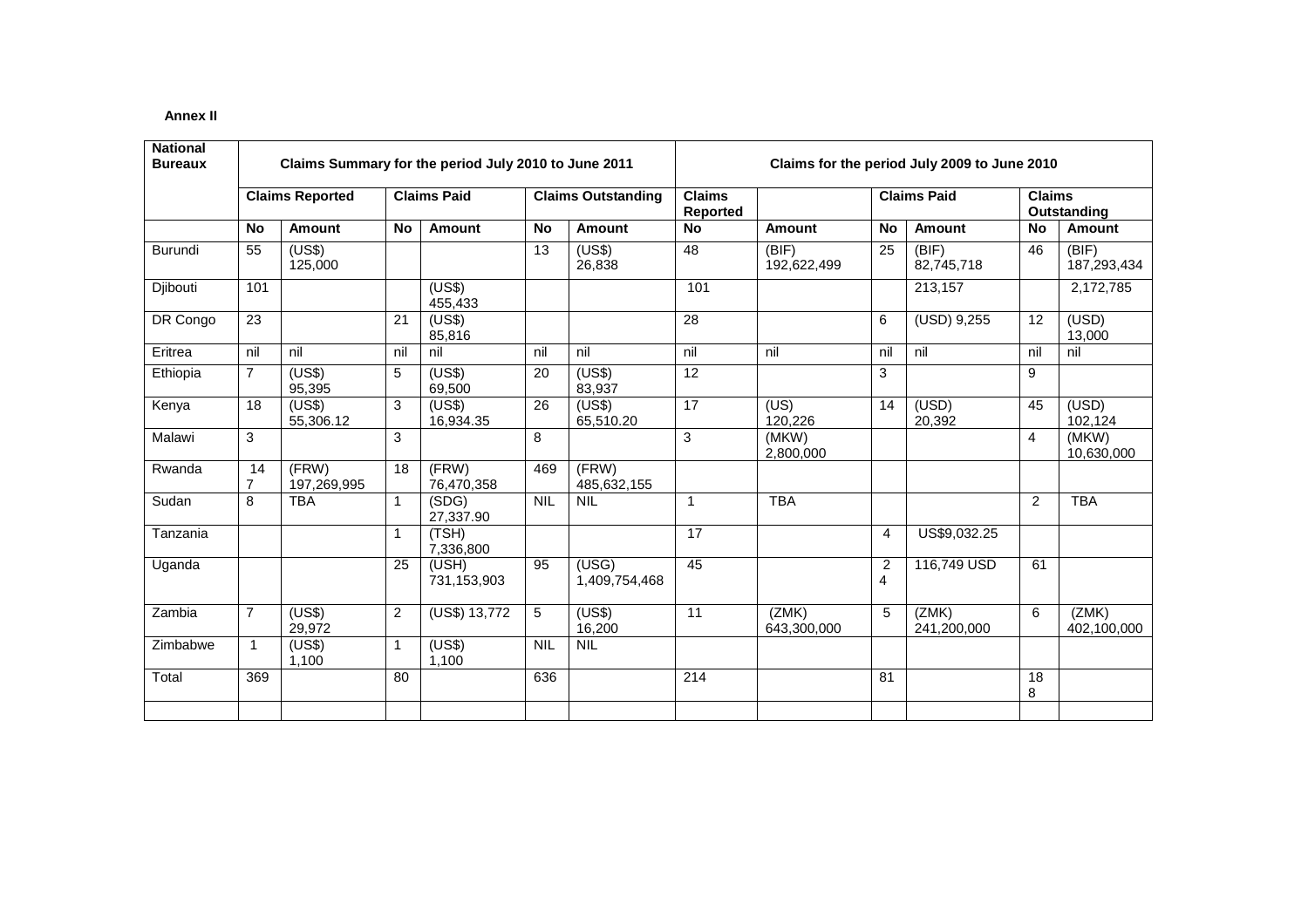#### **Annex III**

#### **LIST OF PARTICIPANTS LISTE DES PARTICIPANTS**

#### **BOTSWANA**

Mr Cross Kgosidiile, Chief Executive Officer, Motor Vehicle Accident Fund, P Bag 004381 Gaborone, Tel : +267 71310697, Fax : +267 3188124, E-mail : ckgosidiile@mvafund.bw

Ms Mpule Ditirwa, General Manager Customer Services, Motor Vehicle Accident Fund, P Bag 00438 Gaborone, Tel : +267 71308174, Fax : +267 3188124, E-mail : mditirwa@mvafund.gov

Mr Phenyo Mogae, Strategy Manager, Motor Vehicle Accident Fund, P Bag 004381 Gaborone, Tel : +267 71228895, Fax : 267 3188124, E-mail : pmogae@mvafund.bw

#### **BURUNDI**

Mr Baregeranye J P Claver, Commercial Director, SOCABU, BP 2440 Bujumbura, Tél : 257 22 209000/22223214, Fax : +257 22226803, E-mail : socabu@socabu-assurances.com

#### **CONGO DR/REPUBLIQUE DEMOCRATIQUE DU CONGO**

M. Bushiri Ramazani, directeur de la région Sud-Est, SONAS, Tél : +243 999932272, E-mail : bushirir@yahoo.fr

M. Nkieri Malembe, Directeur de l'Agence SONAS-Gombe, Tél : +243 999941159/812936274, E-mail : aimenkieri@yahoo.fr

#### **ERITREA**

Mr Meshina Nemariam, Technical Manager, National Insurance Corporation of Eritrea, P O Box 881 Asmara, Tel : +291 1 12300, E-mail : mesghinan@nice-eritrea.com

#### **ETHIOPIA/ETHIOPIE**

Mr Debebe Tamene, Manager National Bureau, Ethiopian Insurance Corporation, P O Box 2545, Addis Ababa, Tel : +251 11 5153396, E-mail : comesaycard@ethionet.et; debebetamene@yahoo.com

#### **KENYA**

Mr Rajni Varia, Managing Director, ZEP-Re (PTA Reinsurance Company), P O Box 42769-00100 Nairobi, E-mail : mail@zep-re.com; rvaria@zep-re.com

Mr. Charles Etemesi, Manager local Business Division, Kenya Reinsurance Corporation, P O Box 30271 00100, Nairobi, Tel: +254 2 2240188, Email:etemesi@kenyare.co.ke

Mr Maurice M Wenyaa, Lecturer, College of Insurance, P O Box 14740-00100, Mobile : +254 733 934478, E-mail: mwenyaa@wi.ac.ke

Habil A Waswani, Corporation Secretary and Principal Legal Officer, Kenya Reinsurance Corporation, Tel : +254 20 2227059, Fax : +254 20 340967, E-mail : tiwaswani@kenyare.co.ke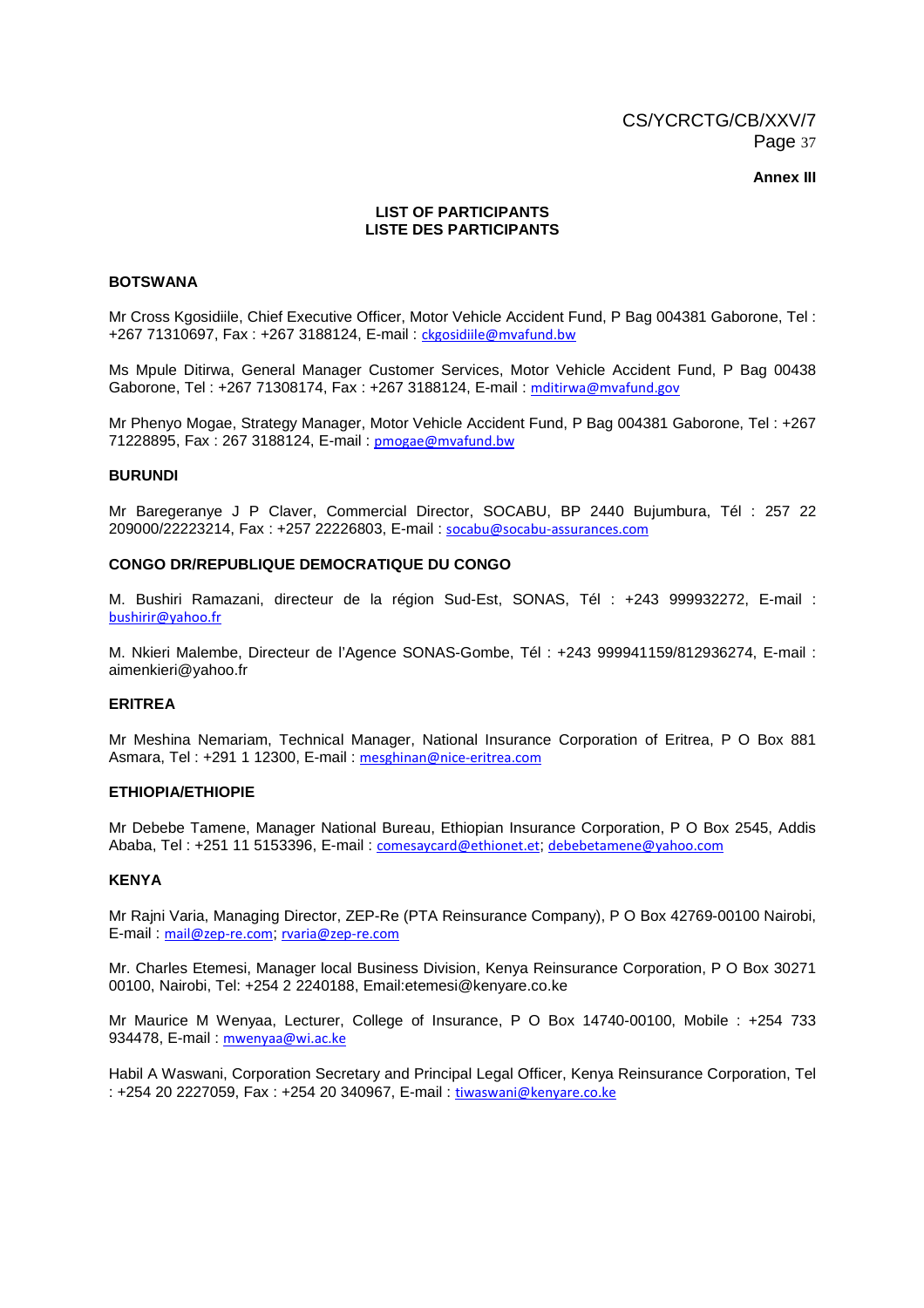Linus O Kowiti, Assistant Manager, National Bureau of Kenya, P O Box 30271-00100 Nairobi., Tel : +254 02 228, E-mail: kowiti@kenyare.co.ke

Mr Benjamin Mutuku Kamanga, Finance Director, ZEP-Re, Tel : +254 020 4973320, E-mail : bkamanga@zep-re.com

Mr Sammy Rutto Silamol, Chief Account , ZEP-Re (PTA Reinsurance Company), P O Box 42769-00100 Nairobi, E-mail : mail@zep-re.com; silamoi@zep-re.com

Mr Kenneth Obongo Oballa, Training Manager, ZEP-Re (PTA Reinsurance Company), P O Box 42769- 00100 Nairobi, E-mail: mail@zep-re.com, koballa@zep-re.com

Ms Hellen Omiti Machora, Legal Officer, GA Insurance Limited, P O Box 42166 00100 Nairobi, Tel : +254 2711633, Mobile : +254 733 730383, Fax : +254 2714542, E-mail : heleno@gakenya.com

Mr Munyao Kathitu, Underwriter, Kenya Re, P O Box 30271 00100, Tel : +254 2240188, E-mail : kathitu@kenyare.co.ke

Mr Evans M O Kibagendi, Consumer Protection, Insurance Regulatory Authority, P O Box 43505-00100 Nairobi, Tel : +254 20 2710126, E-mail : kibsre@yahoo.com or ekibagendi@ira.go.ke

Ms Catherine Agala, Legal Officer, APA Insurance, P O Box 30065-00100 Nairobi, Tel : +254 20 2862000, Fax : +254 20 2862200, E-mail : Catherine.agala@apainsurance.org

Mr Fred Paul Babalanda, Assistant Program Officer Customs, Trade Facilitation – MCTTCA, Northern Corridor Transit Transport Coordination Authority (NCTTCA), P O Box 34068 – 80118 Mombasa, Plot 1196 Links Road Nyali, Tel : +254 41 4470734/2000881, Mobile : +254 715 641568, Fax : +254 41 4470735, E-mail : pbalanda@ttcane.org, pbalanda@yahoo.co.uk

Ms Lucy Kagwiria, Marketing Executive, Kenya Reinsurance, P O Box 30271-00100, Tel : +254 20 2240188, E-mail : lkagwira@kenyare.co.ke

Mrs Dorothy Wanza Makuu, Insurance Officer – Kenya, Kenindia Assurance CO Ltd, P O Box 40512 – 00100, Nairobi, Tel : +254 2214439/2228666, Fax : +254 20 2227132, E-mail : branch1@kenindia.com, dorothymakuu@yahoo.com

#### **MALAWI**

Mrs Dorothy Chapeyama, VP National Bureau of Malawi, P O Box 1021, Blantyre, Tel : +265 1 835720, Mobile : +265 999960401, E-mail : dchapenyama@reunioninsurance.com

#### **NAMIBIA/NAMIBIE**

Ugwanga Fanuel, Chief Human Relations and Business Strategy, Motor Vehicle Accident Fund, P O Box 25158, Windhoek, Tel : +264 612897018, Fax : +264 61241142, E-mail : fanuel@mvafund.com.na

#### **NAMIBIA/NAMIBIE (Cont'd)**

Mr Foibe Kalipi Namuandi, IT Manager, Motor Vehicle Accident Fund, P O Box 25158, Windhoek, Tel :+264 61 2897112, Fax : +264 6125769, E-mail : foibe@mvafund.com.na

Mr Rio Jossop, Head : Public Education, Motor Vehicle Accident Fund, P O Box 25158, Windhoek, Tel : +264 61 2897089, Mobile : +264 812488202, Fax : +264 61 259761, E-mail : rio@mvafund.com.na

#### **RWANDA**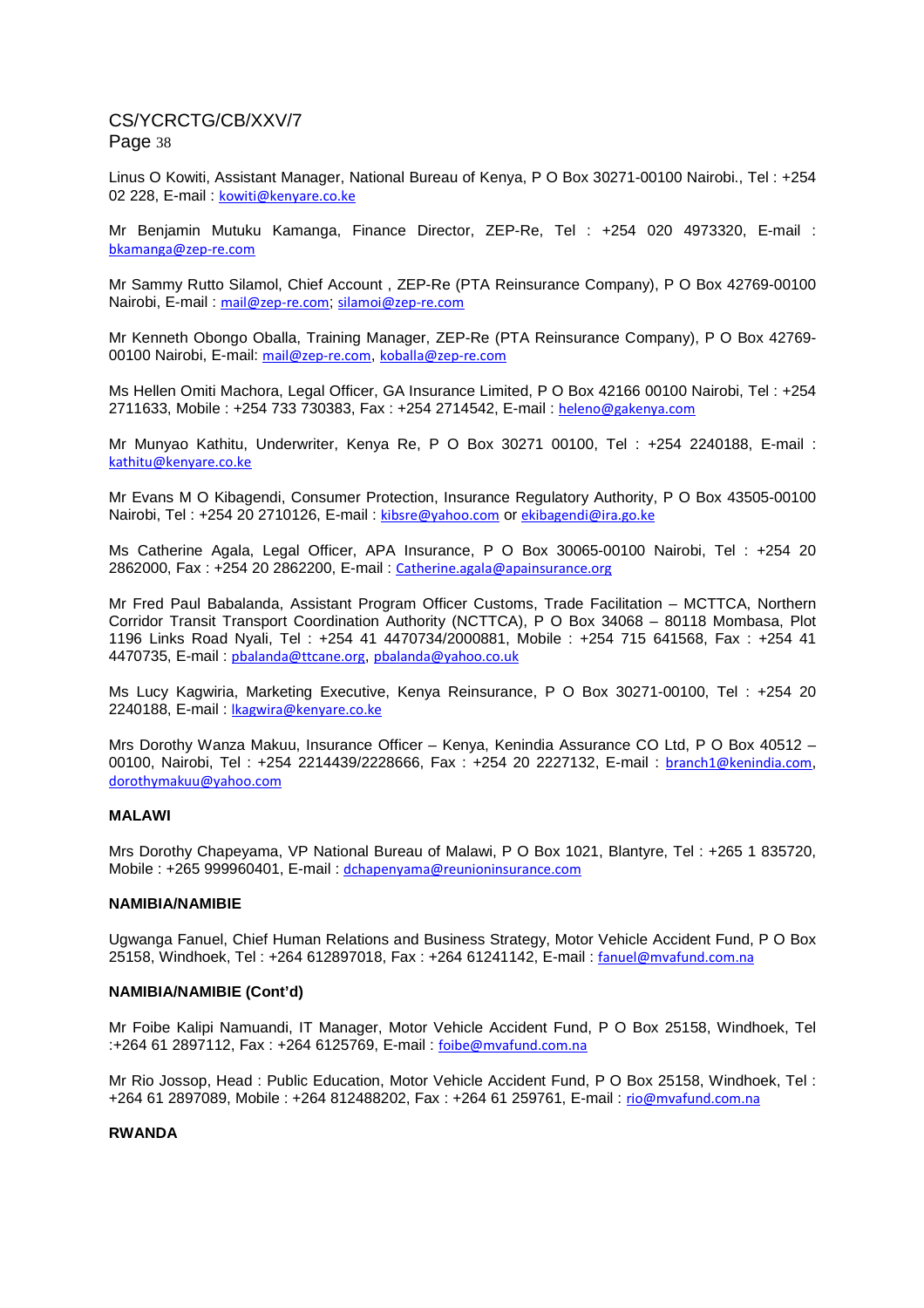Mr Bamiika Herbert, Claims Manager, SONARWA (National Bureau), P O Box 1035 Kigali, Tel : +254 788 533686, E-mail : bamiikahr@yahoo.fr

#### **SOUTH AFRICA/REPUBLIQUE SUD AFRICAINE**

Marius Luyt, Senior Manager - Road Accident Fund, Ministry of Transport, Tel : +27 4296000, Mobile : +27 718566557, E-mail : mariusl@raf.co.za

#### **TANZANIA/TANZANIE**

Mr Kura Boniface Kalema, Director of Non-Life Insurance, National Insurance Corporation of Tanzania, P O Box 9264 Dar Es Salaam, Tel : +255 22 2119724, Mobile : +255 684 886411, E-mail : kura.boniface@nictanzania.co.tz

Ms Immaculate Jerome Morro, P I O COMESA Yellow Card Coordinator, National Insurance Corporation Ltd, P O Box 9264, Dar Es Salaam, Tel : +255 784 405511, Fax : +255 222113403, E-mail : immaculate.morro@nictanzania.co.tz, comesa.ycard@nictanzania.co.tz

#### **UGANDA/OUGANDA**

M Sam Njoroge, Managing Director – NIC Uganda, Tel : +256 772 725 000, E-mail : sinjoroge@gmail.com

Tumuhaise David, Technical Manager, Uganda Insurers Association, P O Box 8912, Kampala, Tel ; +256 783 315451, Fax : +256 414 500944, E-mail : dtumuhaise@uia.co.ug, dtumuhaise@yahoo.co.uk

#### **ZAMBIA/ZAMBIE**

Ms Mwangala Moono, Manager – Underwriting & Reinsurance, NICO Insurance Zambia Limited, P O Box 32825, Lusaka, Tel : +260 211 221 631, Fax : +260 211 222 863, E-mail : mmoono@nicoinsurance.co.zm

M Misheck H. Mwanza, Branch Manager, NICO Insurance Zambia limited, P O Box 20899, Kitwe, Tel : +260 212 221088/212 227733, Fax : +260 212 221089, E-mail : mishmwanza@nicoinsurance.co.zm

Mrs Phidelia Sichone Mwaba, Head Strategic Business, ZSIC General Insurance Co Ltd, P O Box 30894, Lusaka, Tel : +260 211 235404, Fax : +260 211 235412, E-mail : pmwaba@zsicgi.co.zm

#### **ZAMBIA/ZAMBIE (Cont'd)**

Mr Sitali Nasilele, Motor Marine and Aviation Manager, ZSIC – General Insurance Ltd, P O Box 30894, Tel : +260 211 224856, Fax : +260 211 222263, E-mail : snasilele@zsicgi.co.zm

Ms Lubinda Sheba, Station Manager – Nakonde, Road Transport and Safety Agency (RTSA), P O Box 460047, Nakonde, Mobile : +260 977966136, E-mail : lubindasheba@yahoo.co.uk

Mr Pumi Mfwankila, Principal Licencing Officer, Road Transport and Safety Agency, P O Box 32167, Lusaka, Mobile : +260 955/966/977 760797, Fax : +260 211 231601, E-mail : pmfwankila@rtsa.org.zm; pumifwankila@yahoo.com

Mr Davis Phiri, Station Manager, Road Transport and Safety Agency, P O Box 32167, Lusaka, Mobile : +260 962717080, E-mail : davisphiri@gmail.com